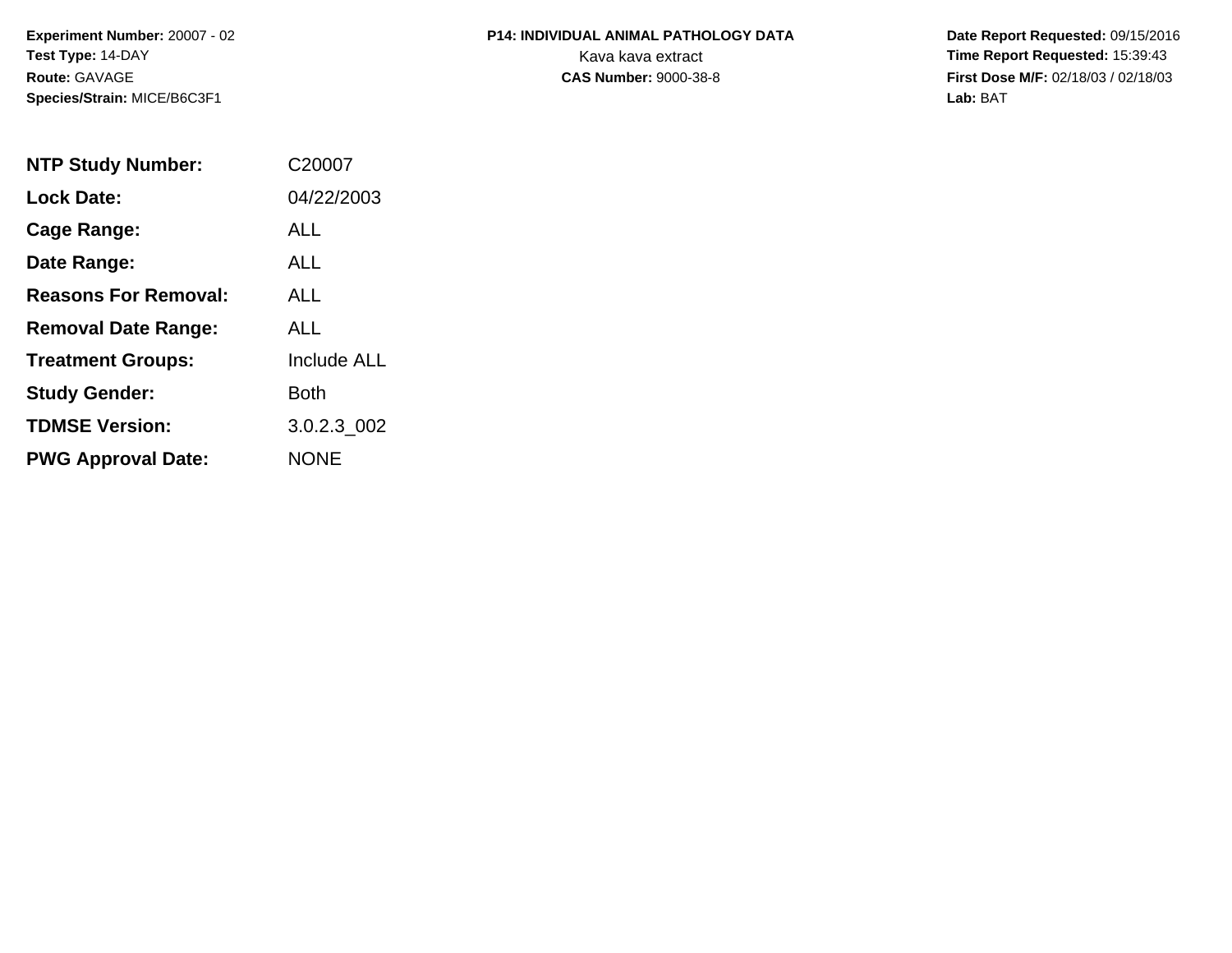| Experiment Number: 20007 - 02<br><b>P14: INDIVIDUAL ANIMAL PATHOLOGY DATA</b><br>Test Type: 14-DAY<br>Kava kava extract<br>Route: GAVAGE<br><b>CAS Number: 9000-38-8</b> |                     | Date Report Requested: 09/15/2016<br>Time Report Requested: 15:39:43<br><b>First Dose M/F: 02/18/03 / 02/18/03</b> |                       |
|--------------------------------------------------------------------------------------------------------------------------------------------------------------------------|---------------------|--------------------------------------------------------------------------------------------------------------------|-----------------------|
| Species/Strain: MICE/B6C3F1                                                                                                                                              |                     |                                                                                                                    | Lab: BAT              |
| <b>ANIMAL ID: 1</b>                                                                                                                                                      | <b>TRT#: 1</b>      | <b>SEX: Male</b>                                                                                                   | DAY ON TEST: 18       |
|                                                                                                                                                                          | <b>DOSE: 0 G/KG</b> | <b>DISP: Terminal Sacrifice</b>                                                                                    | <b>HISTO: 0302550</b> |
|                                                                                                                                                                          |                     | ORGAN AND ACCOUNTABLE SITE STATUS                                                                                  |                       |
| <b>NORMAL</b>                                                                                                                                                            |                     |                                                                                                                    |                       |
| Brain                                                                                                                                                                    | Kidney              | * Liver                                                                                                            | * Lung                |
|                                                                                                                                                                          |                     |                                                                                                                    |                       |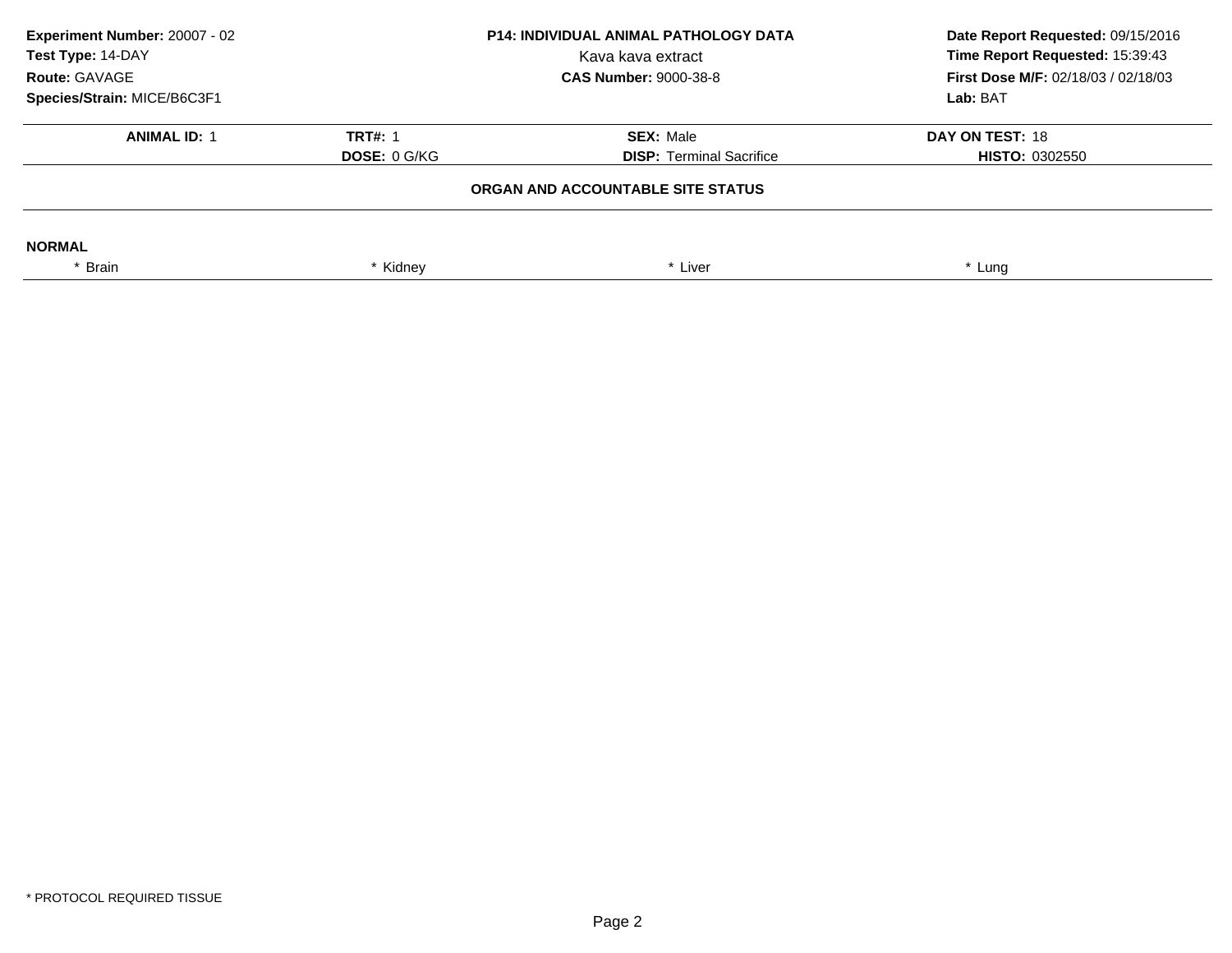| Experiment Number: 20007 - 02<br>Test Type: 14-DAY<br>Route: GAVAGE<br>Species/Strain: MICE/B6C3F1 | <b>P14: INDIVIDUAL ANIMAL PATHOLOGY DATA</b><br>Kava kava extract<br><b>CAS Number: 9000-38-8</b> |                                                     | Lab: BAT                                 |  | Date Report Requested: 09/15/2016<br>Time Report Requested: 15:39:43<br>First Dose M/F: 02/18/03 / 02/18/03 |
|----------------------------------------------------------------------------------------------------|---------------------------------------------------------------------------------------------------|-----------------------------------------------------|------------------------------------------|--|-------------------------------------------------------------------------------------------------------------|
| <b>ANIMAL ID: 2</b>                                                                                | <b>TRT#: 1</b><br><b>DOSE: 0 G/KG</b>                                                             | <b>SEX: Male</b><br><b>DISP: Terminal Sacrifice</b> | DAY ON TEST: 18<br><b>HISTO: 0302551</b> |  |                                                                                                             |
|                                                                                                    |                                                                                                   | ORGAN AND ACCOUNTABLE SITE STATUS                   |                                          |  |                                                                                                             |
| <b>NORMAL</b>                                                                                      |                                                                                                   |                                                     |                                          |  |                                                                                                             |
| * Brain                                                                                            | * Kidney                                                                                          | * Liver                                             | * Lung                                   |  |                                                                                                             |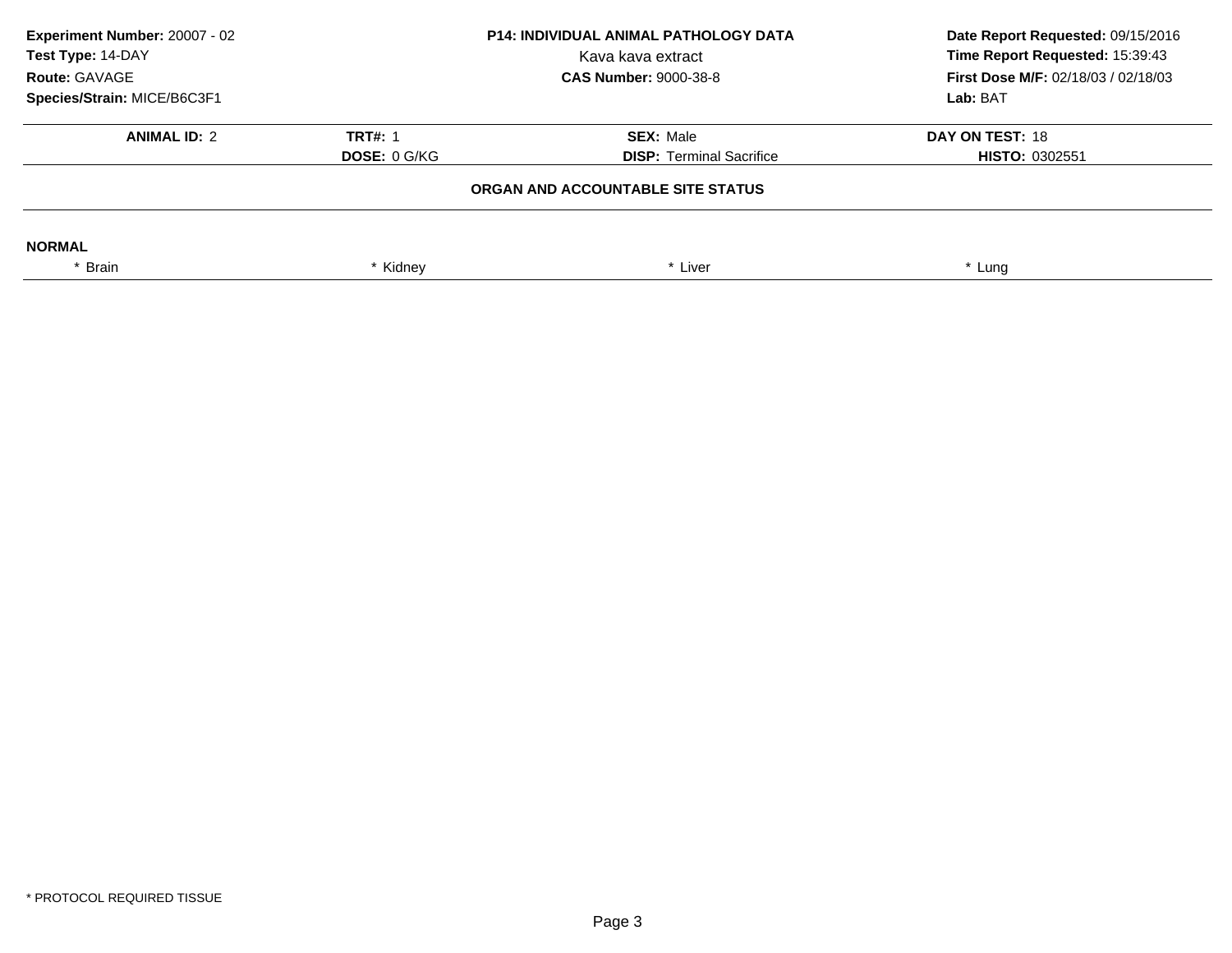| Experiment Number: 20007 - 02 |                              | <b>P14: INDIVIDUAL ANIMAL PATHOLOGY DATA</b> | Date Report Requested: 09/15/2016<br>Time Report Requested: 15:39:43 |
|-------------------------------|------------------------------|----------------------------------------------|----------------------------------------------------------------------|
| Test Type: 14-DAY             |                              | Kava kava extract                            |                                                                      |
| Route: GAVAGE                 | <b>CAS Number: 9000-38-8</b> |                                              | <b>First Dose M/F: 02/18/03 / 02/18/03</b>                           |
| Species/Strain: MICE/B6C3F1   |                              |                                              | Lab: BAT                                                             |
| <b>ANIMAL ID: 3</b>           | <b>TRT#: 1</b>               | <b>SEX: Male</b>                             | DAY ON TEST: 18                                                      |
|                               | <b>DOSE: 0 G/KG</b>          | <b>DISP:</b> Terminal Sacrifice              | <b>HISTO: 0302552</b>                                                |
|                               |                              | ORGAN AND ACCOUNTABLE SITE STATUS            |                                                                      |
| <b>NORMAL</b>                 |                              |                                              |                                                                      |
| * Brain                       | * Kidney                     | * Lung                                       |                                                                      |
| <b>OBSERVATIONS</b>           |                              |                                              |                                                                      |
| * Liver                       |                              | Inflammation                                 | Chronic, Minimal                                                     |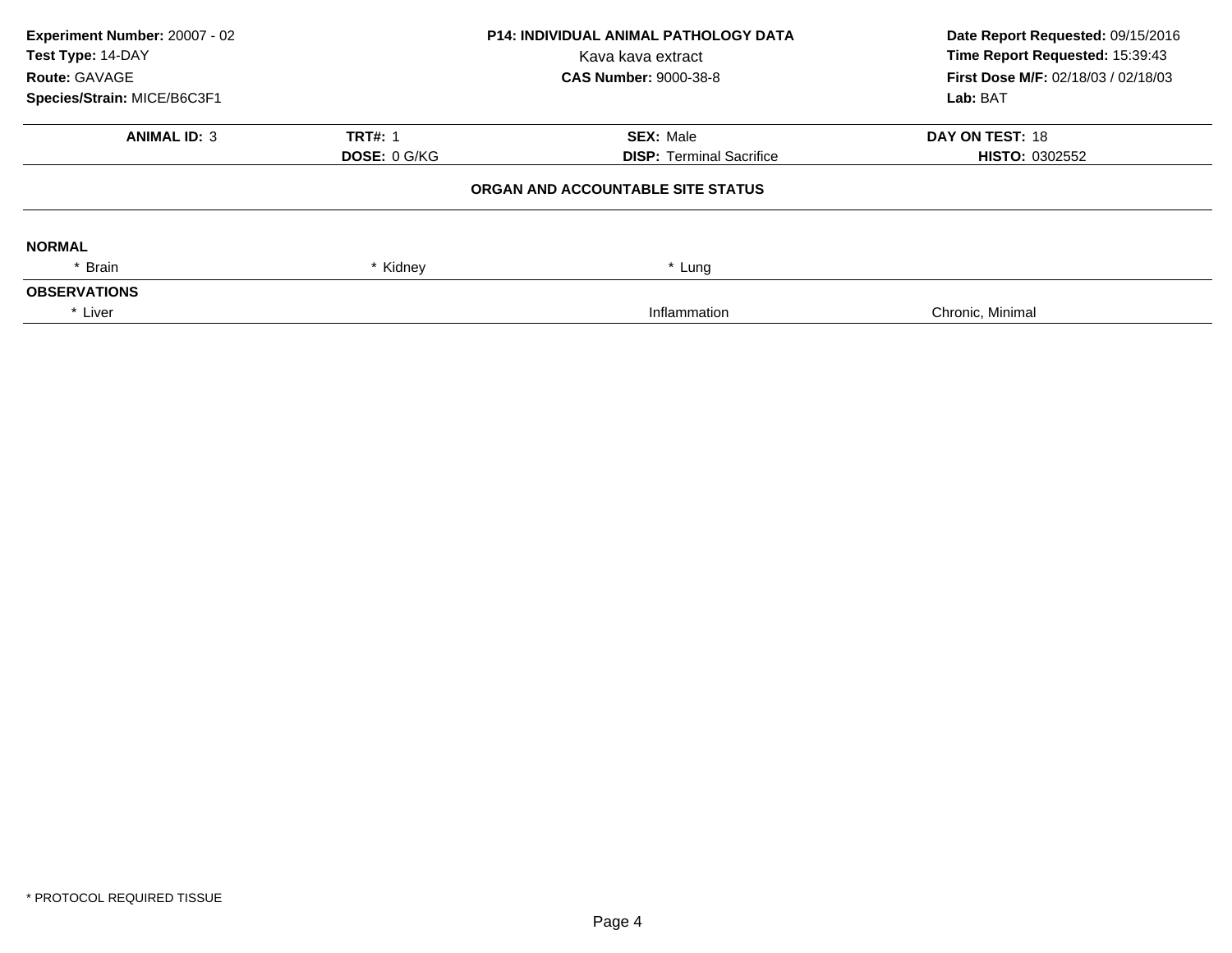| Experiment Number: 20007 - 02 |                              | <b>P14: INDIVIDUAL ANIMAL PATHOLOGY DATA</b> | Date Report Requested: 09/15/2016<br>Time Report Requested: 15:39:43 |
|-------------------------------|------------------------------|----------------------------------------------|----------------------------------------------------------------------|
| Test Type: 14-DAY             |                              | Kava kava extract                            |                                                                      |
| Route: GAVAGE                 | <b>CAS Number: 9000-38-8</b> |                                              | <b>First Dose M/F: 02/18/03 / 02/18/03</b>                           |
| Species/Strain: MICE/B6C3F1   |                              |                                              | Lab: BAT                                                             |
| <b>ANIMAL ID: 4</b>           | <b>TRT#: 1</b>               | <b>SEX: Male</b>                             | DAY ON TEST: 18                                                      |
|                               | <b>DOSE: 0 G/KG</b>          | <b>DISP:</b> Terminal Sacrifice              | <b>HISTO: 0302553</b>                                                |
|                               |                              | ORGAN AND ACCOUNTABLE SITE STATUS            |                                                                      |
| <b>NORMAL</b>                 |                              |                                              |                                                                      |
| * Brain                       | * Kidney                     | * Lung                                       |                                                                      |
| <b>OBSERVATIONS</b>           |                              |                                              |                                                                      |
| * Liver                       |                              | Inflammation                                 | Chronic, Minimal                                                     |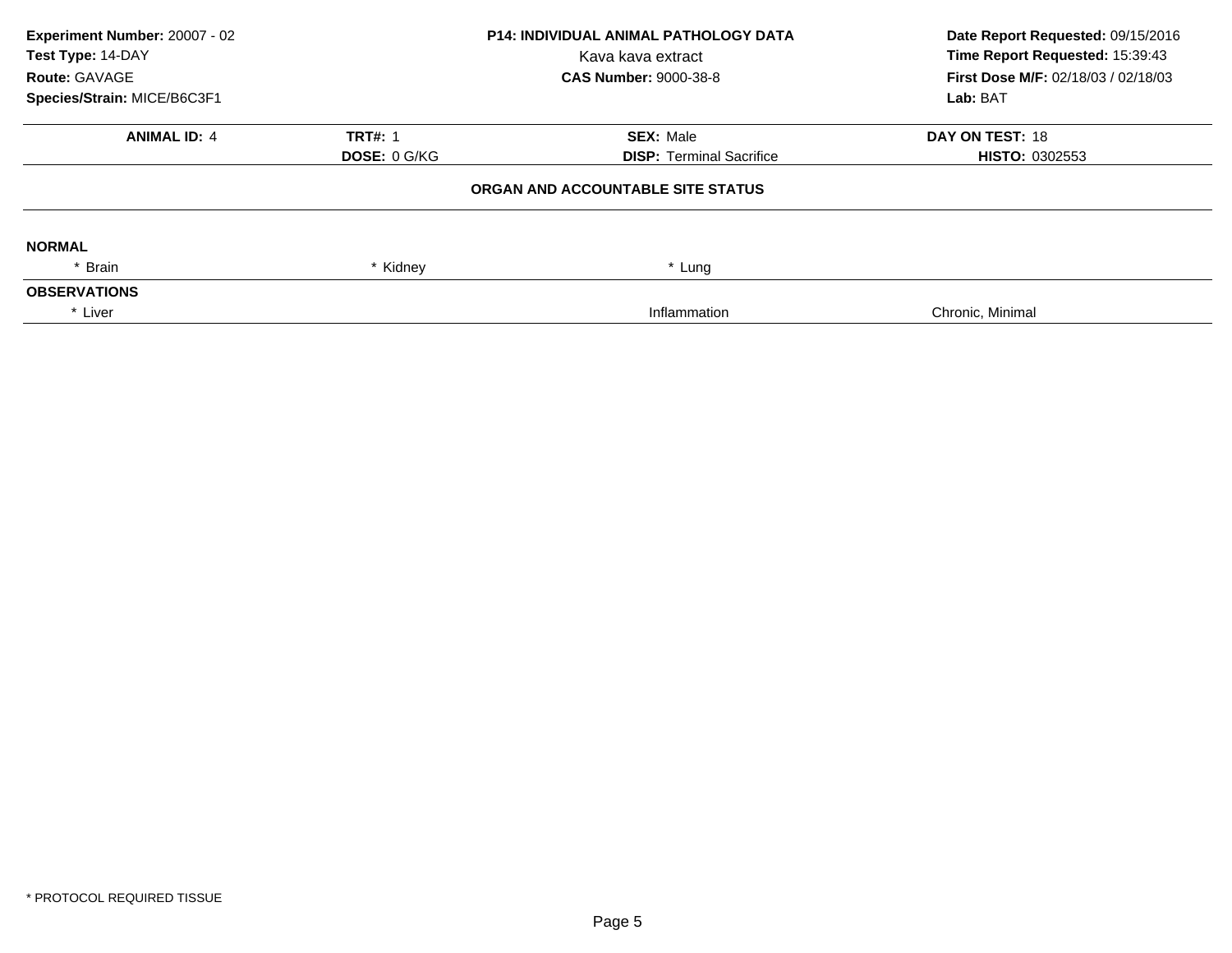| Experiment Number: 20007 - 02 |                     | P14: INDIVIDUAL ANIMAL PATHOLOGY DATA | Date Report Requested: 09/15/2016          |
|-------------------------------|---------------------|---------------------------------------|--------------------------------------------|
| Test Type: 14-DAY             |                     | Kava kava extract                     | Time Report Requested: 15:39:43            |
| Route: GAVAGE                 |                     | <b>CAS Number: 9000-38-8</b>          | <b>First Dose M/F: 02/18/03 / 02/18/03</b> |
| Species/Strain: MICE/B6C3F1   |                     |                                       | Lab: BAT                                   |
| <b>ANIMAL ID: 5</b>           | <b>TRT#: 1</b>      | <b>SEX: Male</b>                      | DAY ON TEST: 18                            |
|                               | DOSE: 0 G/KG        | <b>DISP: Terminal Sacrifice</b>       | <b>HISTO: 0302554</b>                      |
|                               |                     | ORGAN AND ACCOUNTABLE SITE STATUS     |                                            |
| <b>NORMAL</b>                 |                     |                                       |                                            |
| * Brain                       | Kidney <sup>*</sup> | Lung                                  |                                            |
| <b>OBSERVATIONS</b>           |                     |                                       |                                            |
| * Liver                       |                     | Inflammation                          | Chronic, Minimal                           |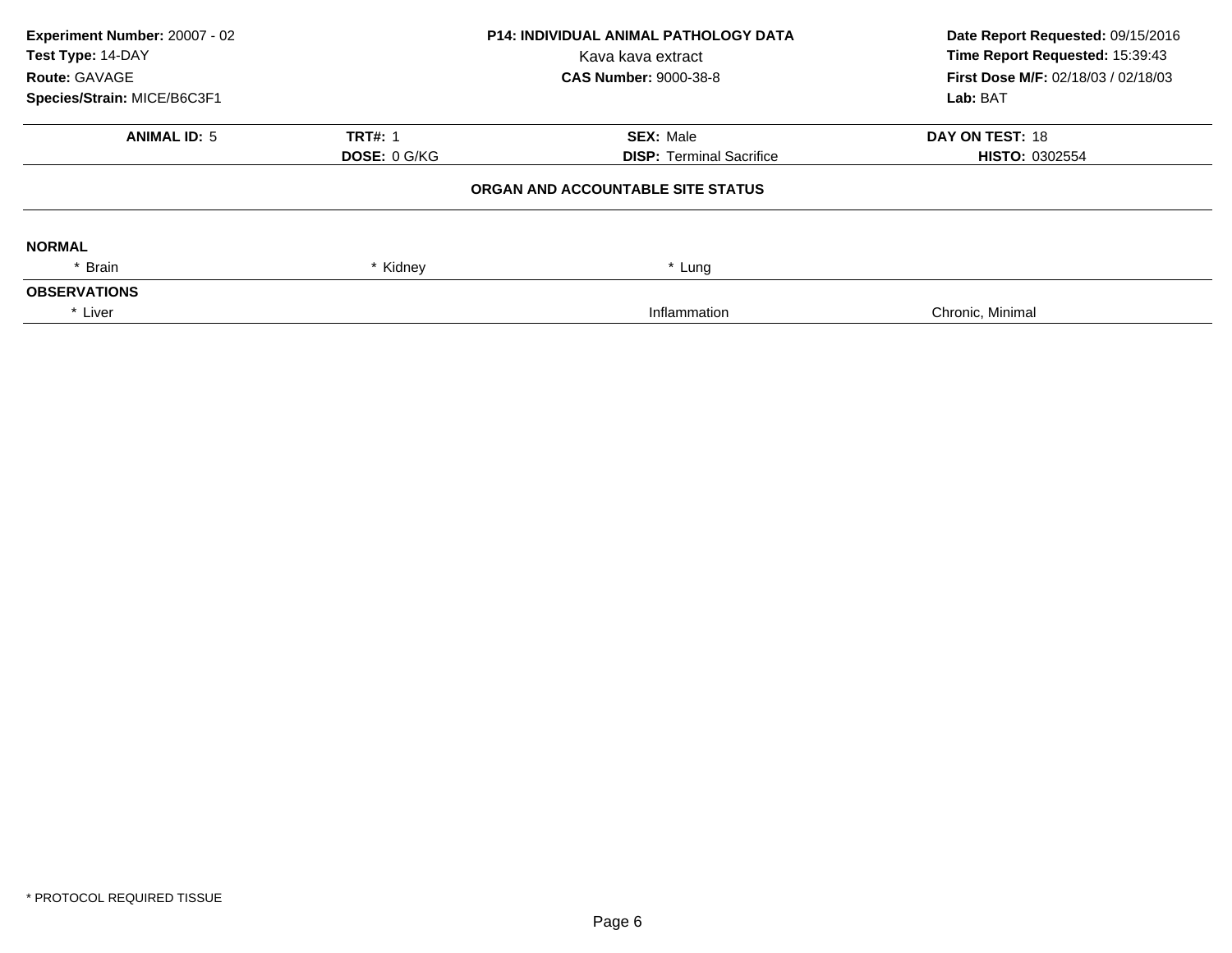| Experiment Number: 20007 - 02 |                         | <b>P14: INDIVIDUAL ANIMAL PATHOLOGY DATA</b> | Date Report Requested: 09/15/2016<br>Time Report Requested: 15:39:43 |
|-------------------------------|-------------------------|----------------------------------------------|----------------------------------------------------------------------|
| <b>Test Type: 14-DAY</b>      |                         | Kava kava extract                            |                                                                      |
| Route: GAVAGE                 |                         | <b>CAS Number: 9000-38-8</b>                 | <b>First Dose M/F: 02/18/03 / 02/18/03</b>                           |
| Species/Strain: MICE/B6C3F1   |                         |                                              | Lab: BAT                                                             |
| <b>ANIMAL ID: 11</b>          | <b>TRT#: 3</b>          | <b>SEX: Male</b>                             | DAY ON TEST: 18                                                      |
|                               | <b>DOSE: 0.125 G/KG</b> | <b>DISP:</b> Terminal Sacrifice              | <b>HISTO: 0302560</b>                                                |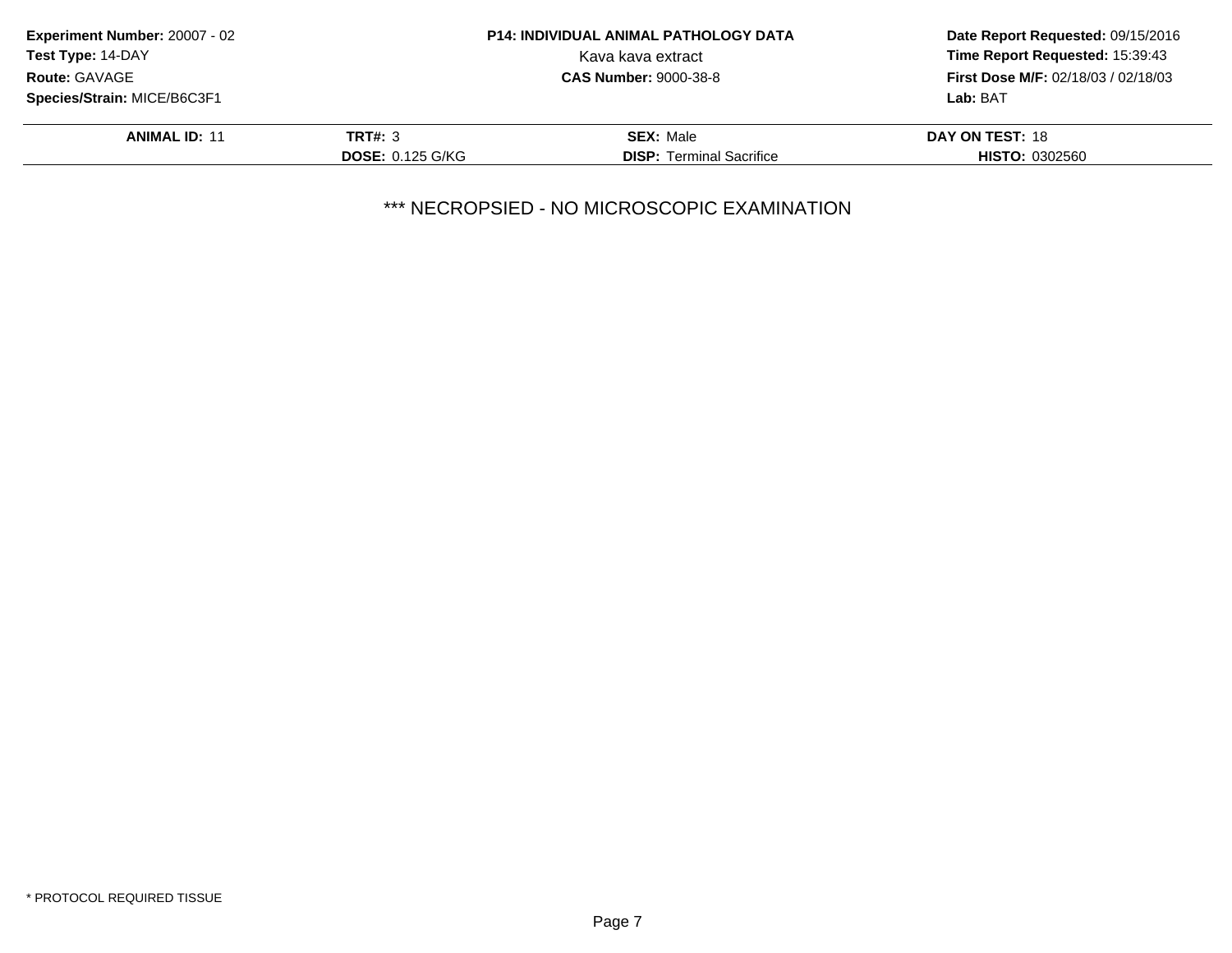| <b>Experiment Number: 20007 - 02</b> |                         | <b>P14: INDIVIDUAL ANIMAL PATHOLOGY DATA</b> | Date Report Requested: 09/15/2016<br>Time Report Requested: 15:39:43 |
|--------------------------------------|-------------------------|----------------------------------------------|----------------------------------------------------------------------|
| Test Type: 14-DAY                    |                         | Kava kava extract                            |                                                                      |
| <b>Route: GAVAGE</b>                 |                         | <b>CAS Number: 9000-38-8</b>                 | <b>First Dose M/F: 02/18/03 / 02/18/03</b>                           |
| Species/Strain: MICE/B6C3F1          |                         |                                              | Lab: BAT                                                             |
| <b>ANIMAL ID: 12</b>                 | <b>TRT#: 3</b>          | <b>SEX: Male</b>                             | DAY ON TEST: 18                                                      |
|                                      | <b>DOSE: 0.125 G/KG</b> | <b>DISP:</b> Terminal Sacrifice              | <b>HISTO: 0302561</b>                                                |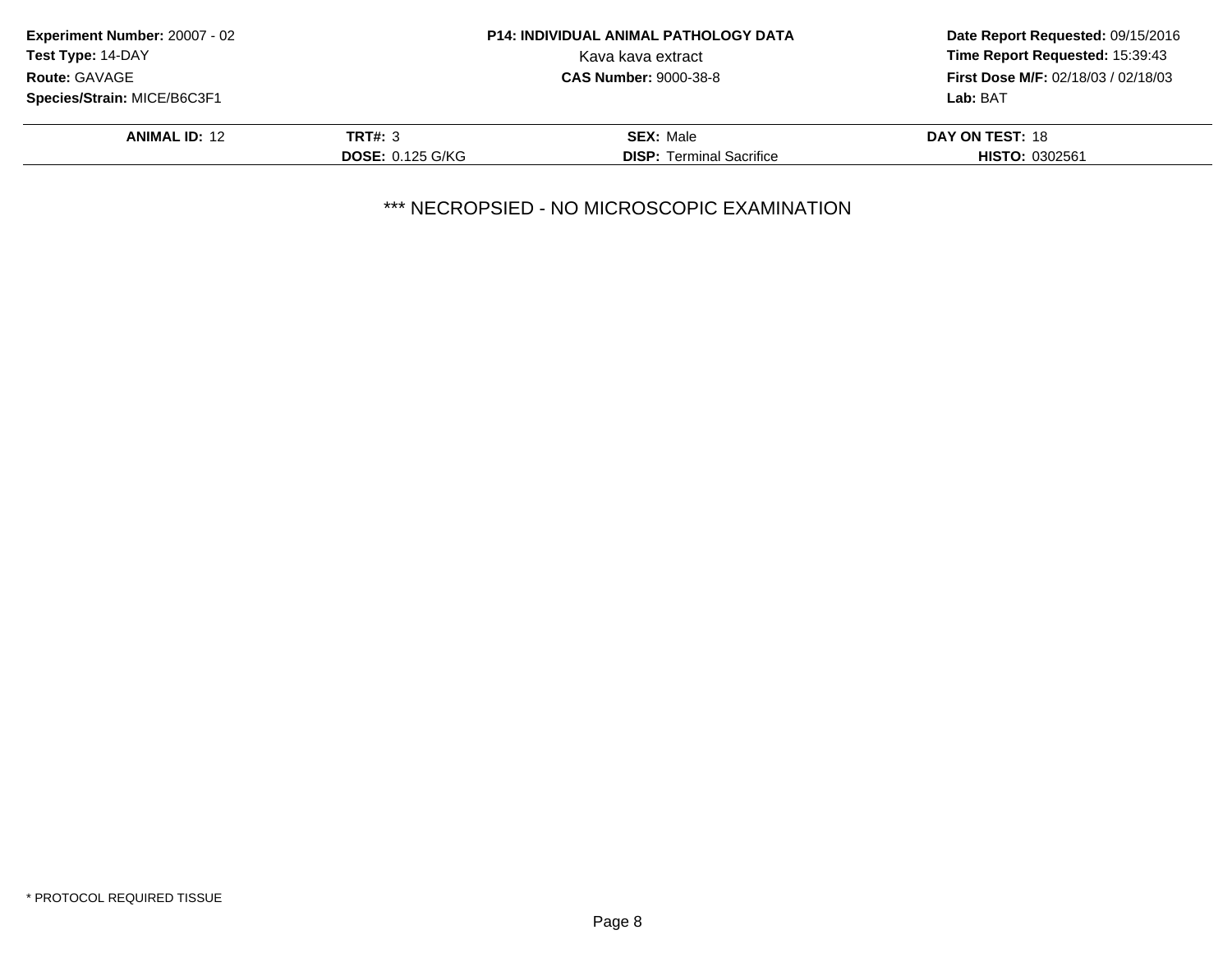| <b>Experiment Number: 20007 - 02</b> |                         | <b>P14: INDIVIDUAL ANIMAL PATHOLOGY DATA</b> | Date Report Requested: 09/15/2016<br>Time Report Requested: 15:39:43 |
|--------------------------------------|-------------------------|----------------------------------------------|----------------------------------------------------------------------|
| Test Type: 14-DAY                    |                         | Kava kava extract                            |                                                                      |
| Route: GAVAGE                        |                         | <b>CAS Number: 9000-38-8</b>                 | <b>First Dose M/F: 02/18/03 / 02/18/03</b>                           |
| Species/Strain: MICE/B6C3F1          |                         |                                              | Lab: BAT                                                             |
| <b>ANIMAL ID: 13</b>                 | <b>TRT#: 3</b>          | <b>SEX: Male</b>                             | DAY ON TEST: 18                                                      |
|                                      | <b>DOSE: 0.125 G/KG</b> | <b>DISP:</b> Terminal Sacrifice              | <b>HISTO: 0302562</b>                                                |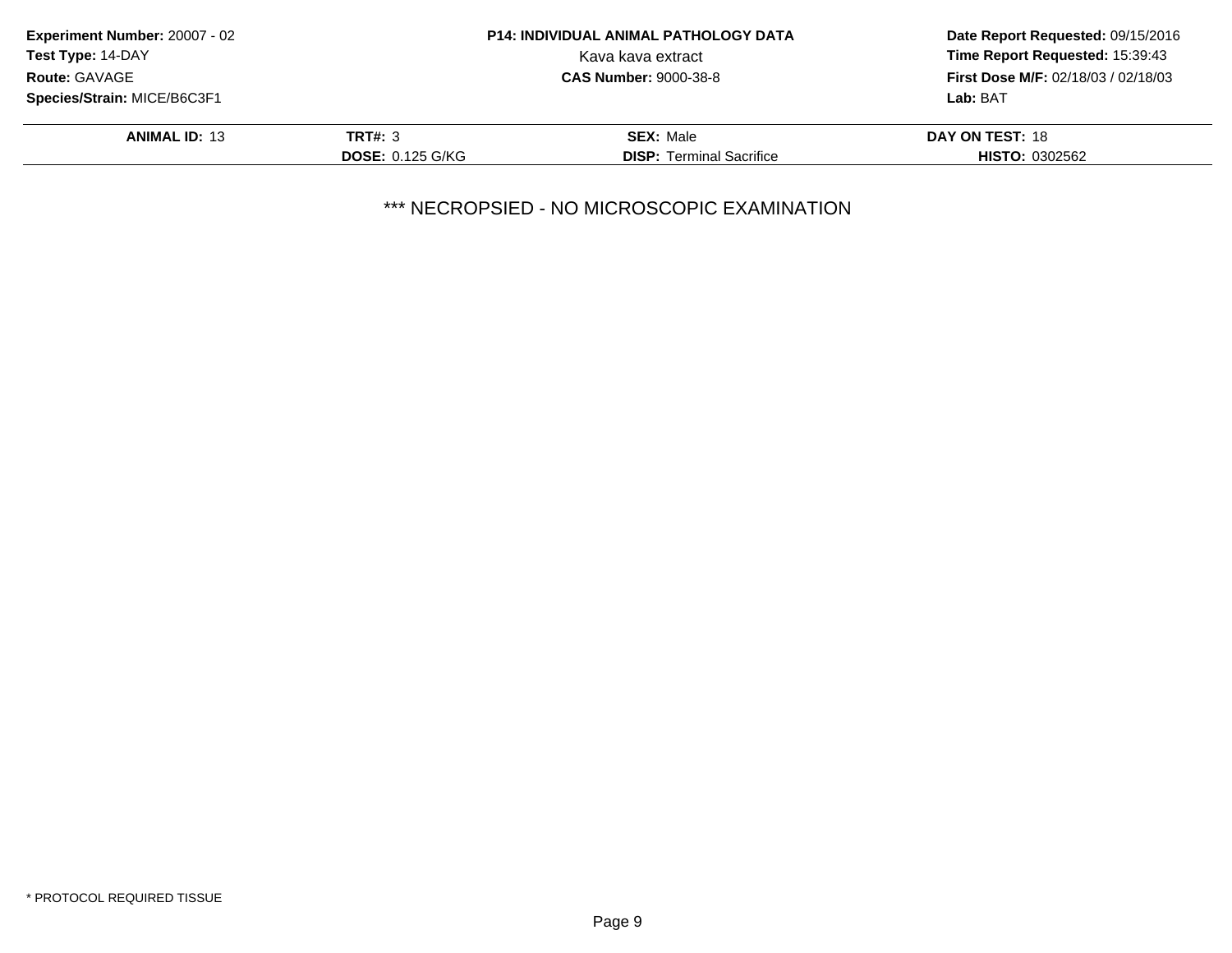| <b>Experiment Number: 20007 - 02</b> |                         | <b>P14: INDIVIDUAL ANIMAL PATHOLOGY DATA</b> | Date Report Requested: 09/15/2016<br>Time Report Requested: 15:39:43 |
|--------------------------------------|-------------------------|----------------------------------------------|----------------------------------------------------------------------|
| Test Type: 14-DAY                    |                         | Kava kava extract                            |                                                                      |
| <b>Route: GAVAGE</b>                 |                         | <b>CAS Number: 9000-38-8</b>                 | <b>First Dose M/F: 02/18/03 / 02/18/03</b>                           |
| Species/Strain: MICE/B6C3F1          |                         |                                              | Lab: BAT                                                             |
| <b>ANIMAL ID: 14</b>                 | <b>TRT#: 3</b>          | <b>SEX: Male</b>                             | DAY ON TEST: 18                                                      |
|                                      | <b>DOSE: 0.125 G/KG</b> | <b>DISP:</b> Terminal Sacrifice              | <b>HISTO: 0302563</b>                                                |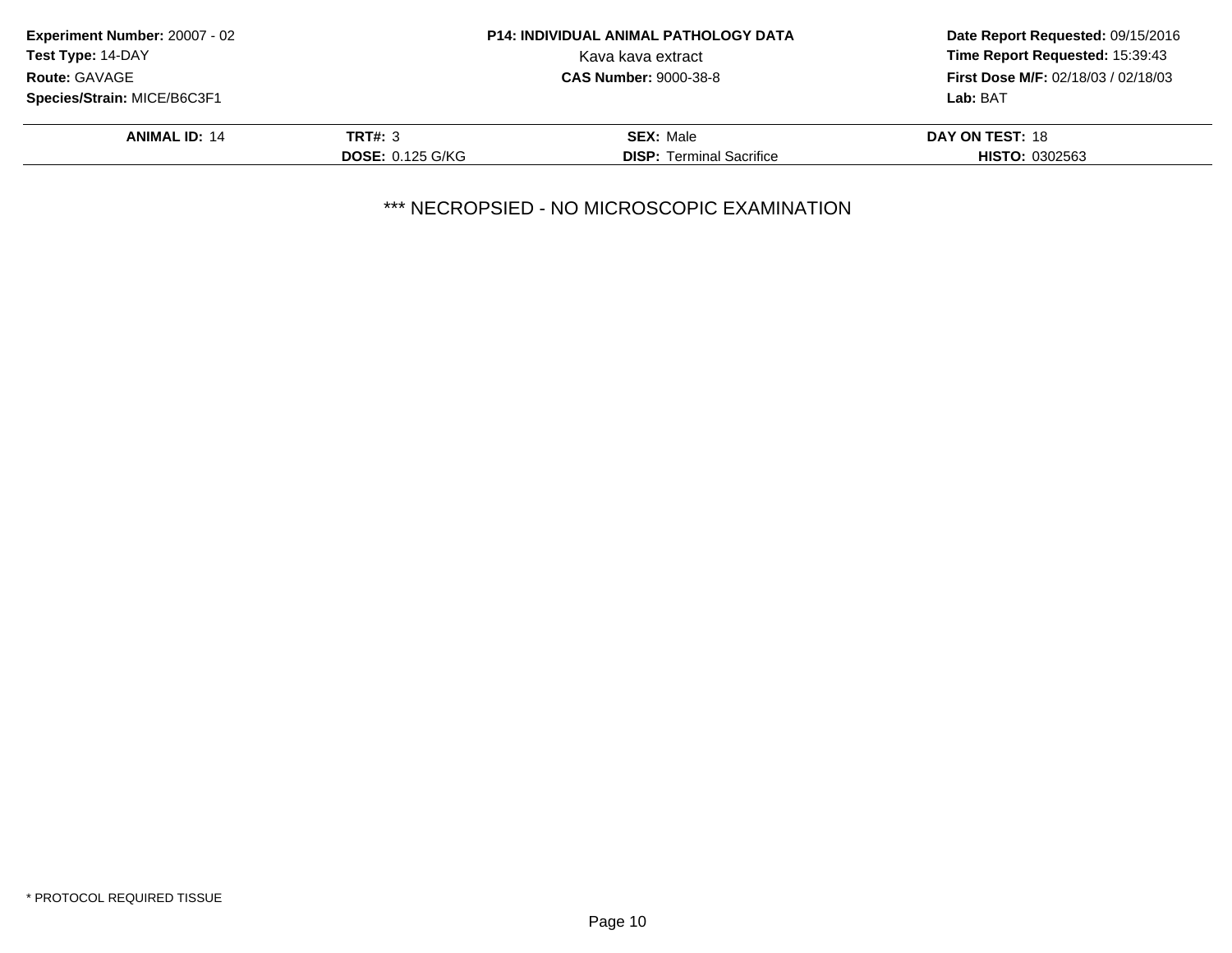| Experiment Number: 20007 - 02 |                         | <b>P14: INDIVIDUAL ANIMAL PATHOLOGY DATA</b> | Date Report Requested: 09/15/2016<br>Time Report Requested: 15:39:43 |
|-------------------------------|-------------------------|----------------------------------------------|----------------------------------------------------------------------|
| Test Type: 14-DAY             |                         | Kava kava extract                            |                                                                      |
| Route: GAVAGE                 |                         | <b>CAS Number: 9000-38-8</b>                 | <b>First Dose M/F: 02/18/03 / 02/18/03</b>                           |
| Species/Strain: MICE/B6C3F1   |                         |                                              | Lab: BAT                                                             |
| <b>ANIMAL ID: 15</b>          | <b>TRT#: 3</b>          | <b>SEX: Male</b>                             | DAY ON TEST: 18                                                      |
|                               | <b>DOSE: 0.125 G/KG</b> | <b>DISP:</b> Terminal Sacrifice              | <b>HISTO: 0302564</b>                                                |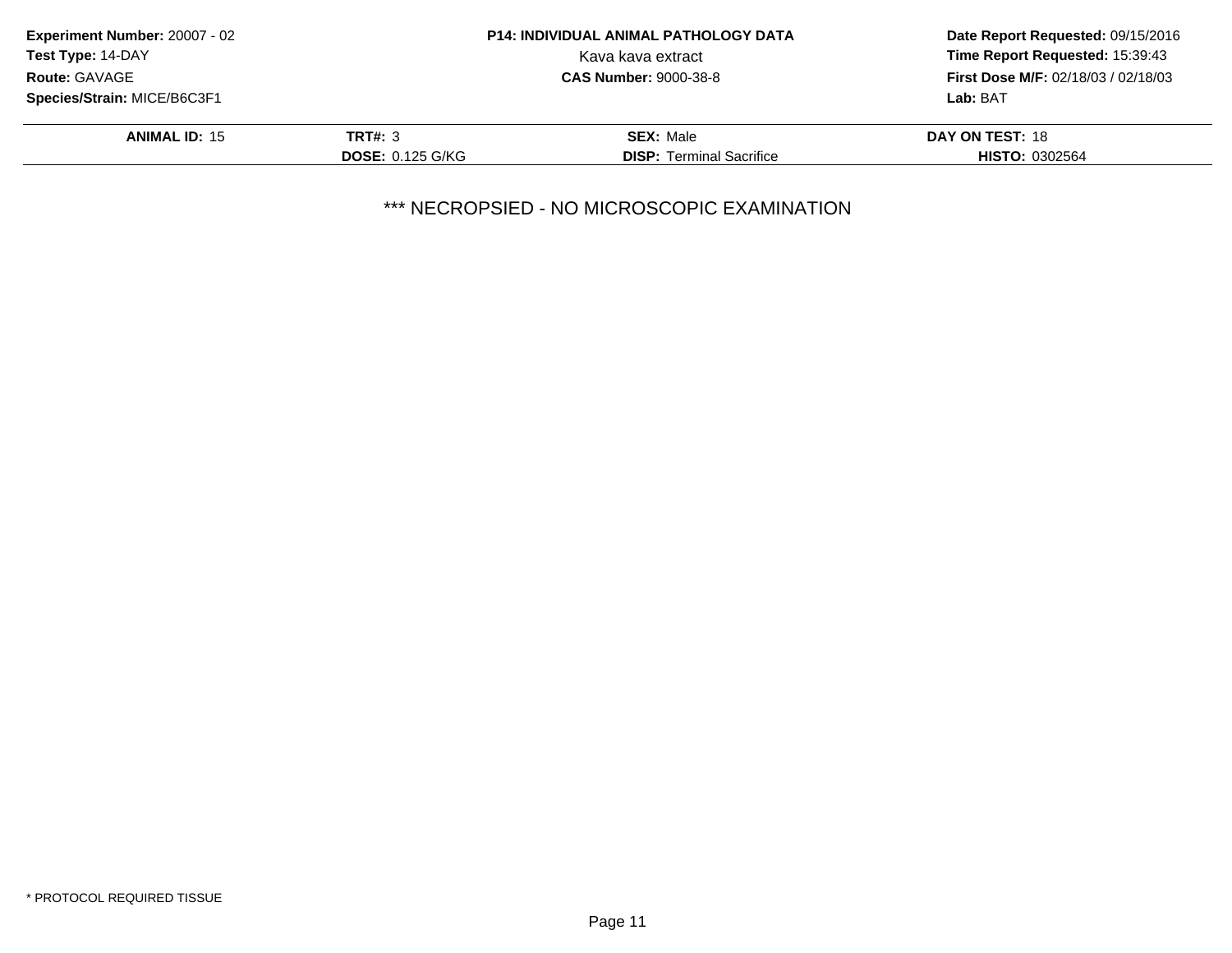| <b>Experiment Number: 20007 - 02</b> |                        | <b>P14: INDIVIDUAL ANIMAL PATHOLOGY DATA</b> | Date Report Requested: 09/15/2016<br>Time Report Requested: 15:39:43 |
|--------------------------------------|------------------------|----------------------------------------------|----------------------------------------------------------------------|
| <b>Test Type: 14-DAY</b>             |                        | Kava kava extract                            |                                                                      |
| <b>Route: GAVAGE</b>                 |                        | <b>CAS Number: 9000-38-8</b>                 | <b>First Dose M/F: 02/18/03 / 02/18/03</b>                           |
| Species/Strain: MICE/B6C3F1          |                        |                                              | Lab: BAT                                                             |
| <b>ANIMAL ID: 21</b>                 | <b>TRT#: 5</b>         | <b>SEX: Male</b>                             | DAY ON TEST: 18                                                      |
|                                      | <b>DOSE: 0.25 G/KG</b> | <b>DISP:</b> Terminal Sacrifice              | <b>HISTO: 0302570</b>                                                |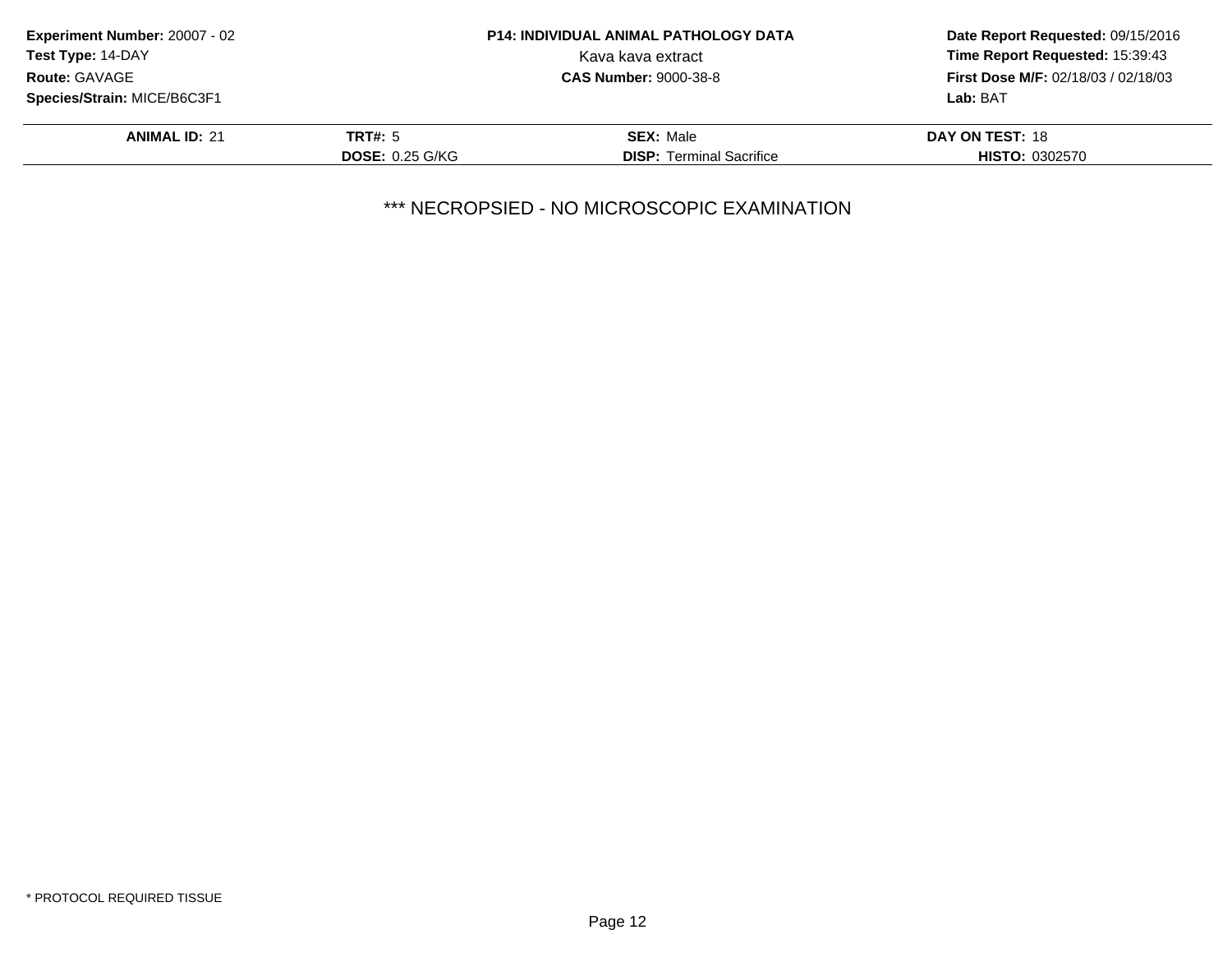| Experiment Number: 20007 - 02<br><b>P14: INDIVIDUAL ANIMAL PATHOLOGY DATA</b> |                        | Date Report Requested: 09/15/2016 |                                            |
|-------------------------------------------------------------------------------|------------------------|-----------------------------------|--------------------------------------------|
| Test Type: 14-DAY                                                             |                        | Kava kava extract                 | Time Report Requested: 15:39:43            |
| Route: GAVAGE                                                                 |                        | <b>CAS Number: 9000-38-8</b>      | <b>First Dose M/F: 02/18/03 / 02/18/03</b> |
| Species/Strain: MICE/B6C3F1                                                   |                        |                                   | Lab: BAT                                   |
| <b>ANIMAL ID: 22</b>                                                          | <b>TRT#: 5</b>         | <b>SEX: Male</b>                  | DAY ON TEST: 18                            |
|                                                                               | <b>DOSE: 0.25 G/KG</b> | <b>DISP:</b> Terminal Sacrifice   | <b>HISTO: 0302571</b>                      |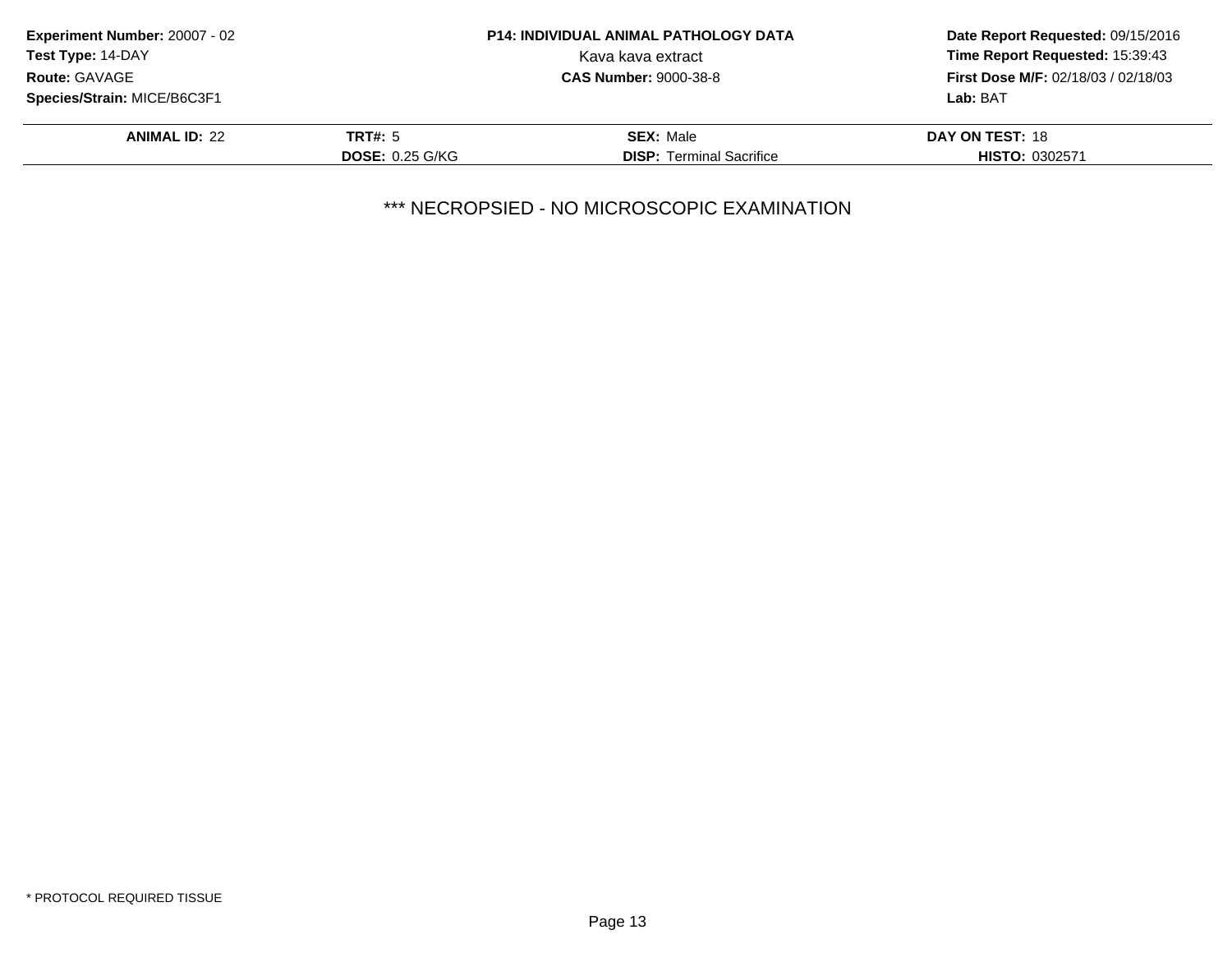| Experiment Number: 20007 - 02 |                              | <b>P14: INDIVIDUAL ANIMAL PATHOLOGY DATA</b> | Date Report Requested: 09/15/2016<br>Time Report Requested: 15:39:43 |
|-------------------------------|------------------------------|----------------------------------------------|----------------------------------------------------------------------|
| Test Type: 14-DAY             |                              | Kava kava extract                            |                                                                      |
| <b>Route: GAVAGE</b>          | <b>CAS Number: 9000-38-8</b> |                                              | <b>First Dose M/F: 02/18/03 / 02/18/03</b>                           |
| Species/Strain: MICE/B6C3F1   |                              |                                              | Lab: BAT                                                             |
| <b>ANIMAL ID: 23</b>          | <b>TRT#: 5</b>               | <b>SEX: Male</b>                             | DAY ON TEST: 18                                                      |
|                               | <b>DOSE: 0.25 G/KG</b>       | <b>DISP:</b> Terminal Sacrifice              | <b>HISTO: 0302572</b>                                                |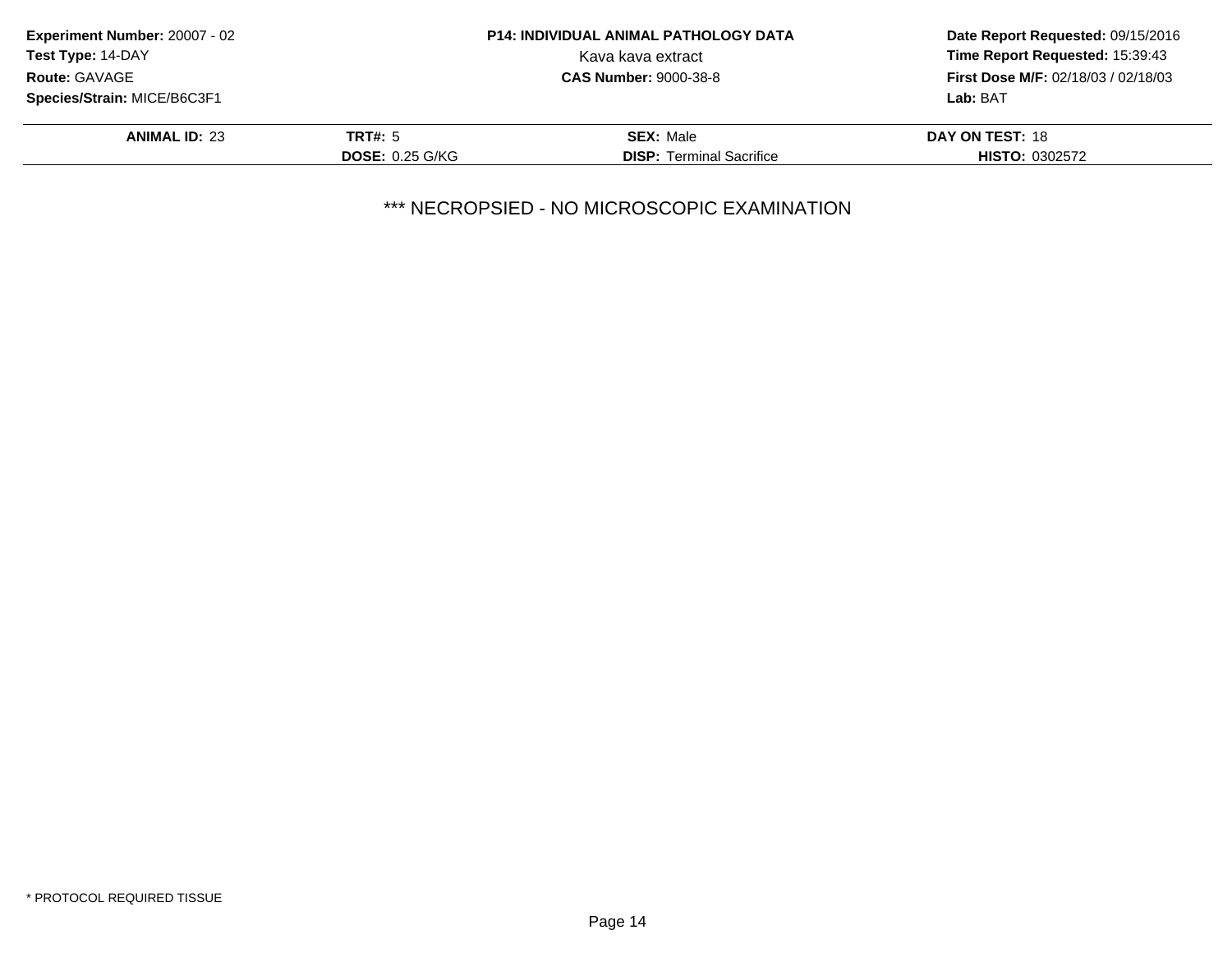| Experiment Number: 20007 - 02 |                              | <b>P14: INDIVIDUAL ANIMAL PATHOLOGY DATA</b> | Date Report Requested: 09/15/2016<br>Time Report Requested: 15:39:43 |
|-------------------------------|------------------------------|----------------------------------------------|----------------------------------------------------------------------|
| <b>Test Type: 14-DAY</b>      |                              | Kava kava extract                            |                                                                      |
| <b>Route: GAVAGE</b>          | <b>CAS Number: 9000-38-8</b> |                                              | <b>First Dose M/F: 02/18/03 / 02/18/03</b>                           |
| Species/Strain: MICE/B6C3F1   |                              |                                              | Lab: BAT                                                             |
| <b>ANIMAL ID: 24</b>          | <b>TRT#: 5</b>               | <b>SEX: Male</b>                             | DAY ON TEST: 18                                                      |
|                               | <b>DOSE: 0.25 G/KG</b>       | <b>DISP:</b> Terminal Sacrifice              | <b>HISTO: 0302573</b>                                                |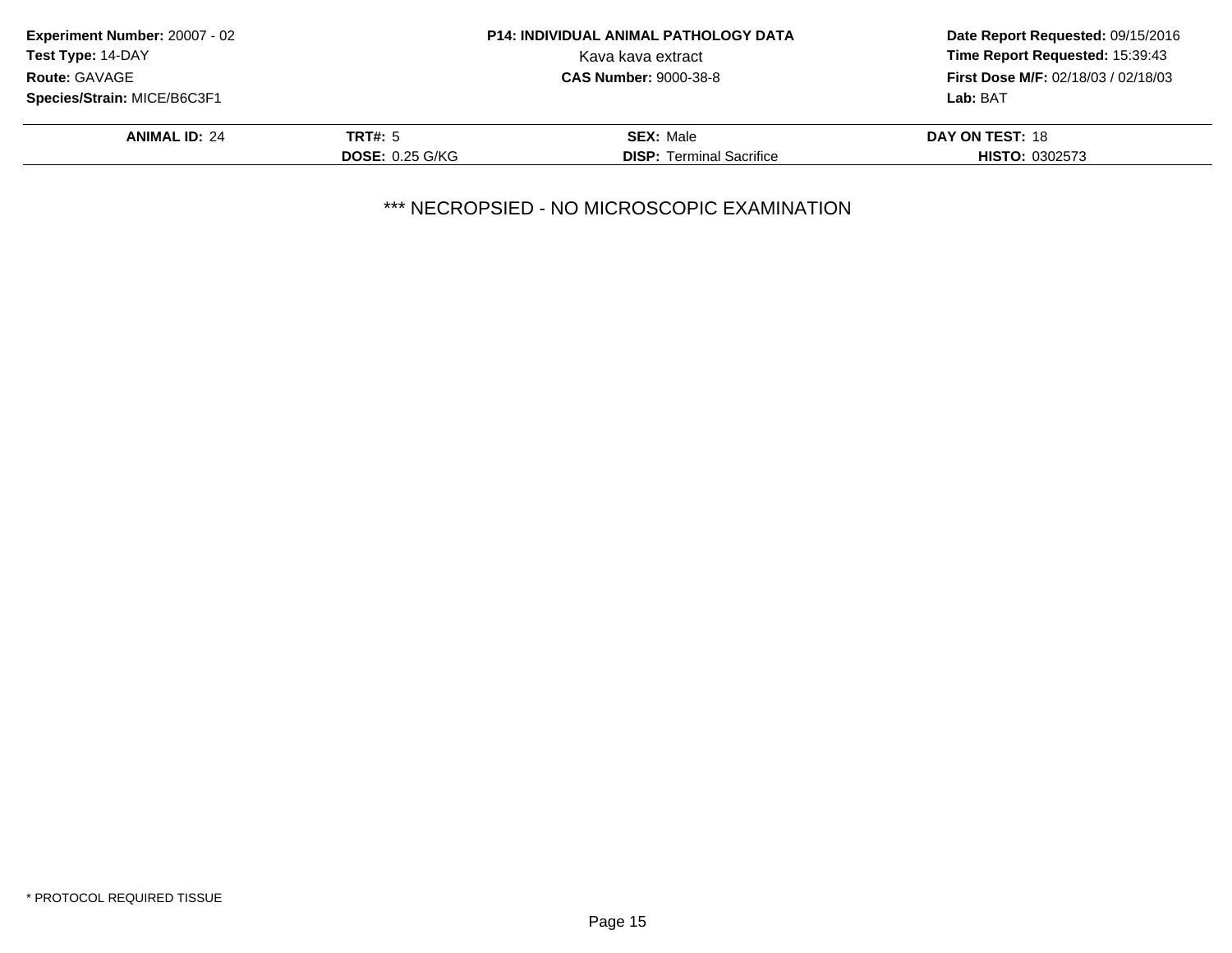| Experiment Number: 20007 - 02 |                              | <b>P14: INDIVIDUAL ANIMAL PATHOLOGY DATA</b> | Date Report Requested: 09/15/2016<br>Time Report Requested: 15:39:43 |
|-------------------------------|------------------------------|----------------------------------------------|----------------------------------------------------------------------|
| <b>Test Type: 14-DAY</b>      |                              | Kava kava extract                            |                                                                      |
| <b>Route: GAVAGE</b>          | <b>CAS Number: 9000-38-8</b> |                                              | <b>First Dose M/F: 02/18/03 / 02/18/03</b>                           |
| Species/Strain: MICE/B6C3F1   |                              |                                              | Lab: BAT                                                             |
| <b>ANIMAL ID: 25</b>          | <b>TRT#: 5</b>               | <b>SEX: Male</b>                             | DAY ON TEST: 18                                                      |
|                               | <b>DOSE: 0.25 G/KG</b>       | <b>DISP:</b> Terminal Sacrifice              | <b>HISTO: 0302574</b>                                                |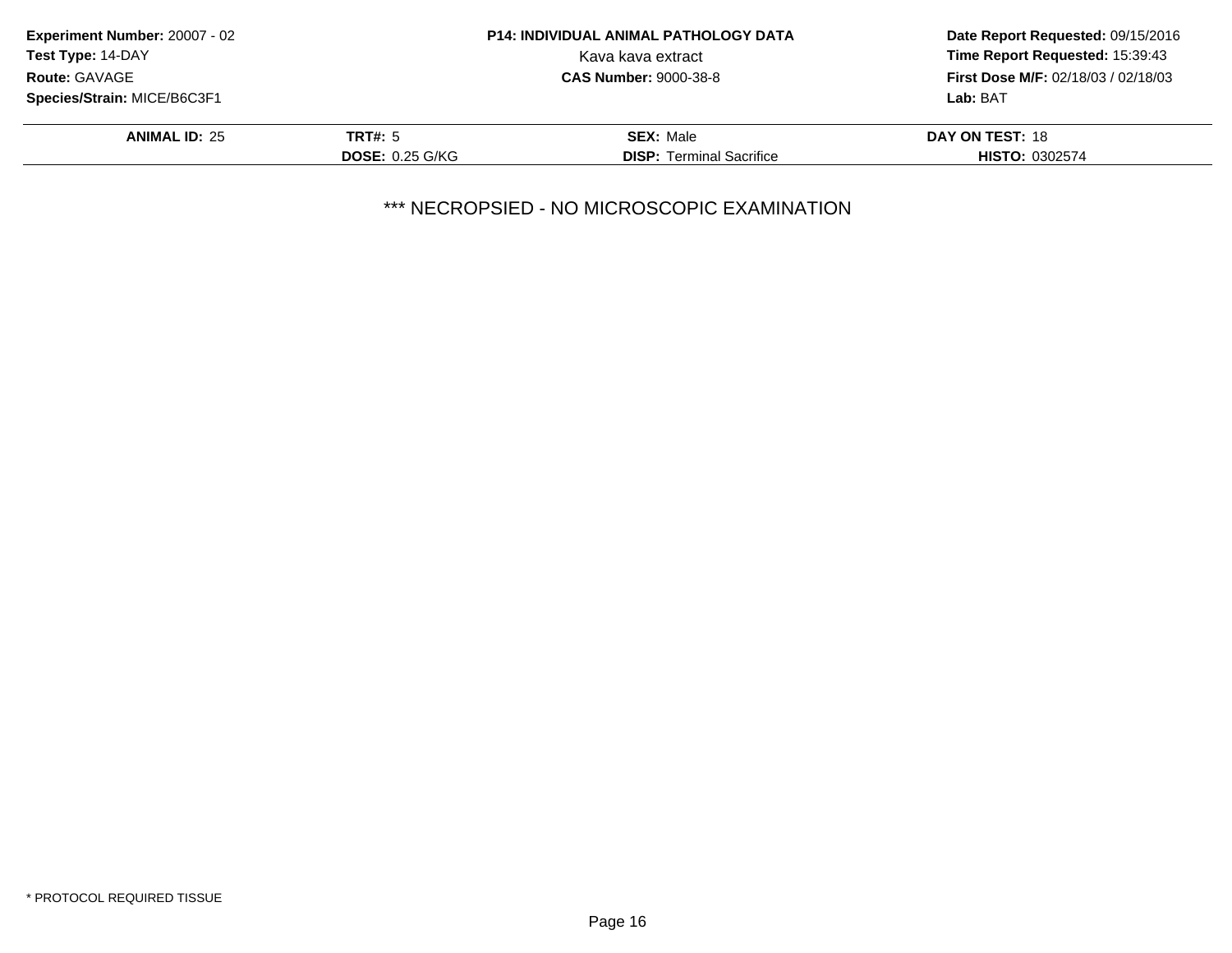| <b>P14: INDIVIDUAL ANIMAL PATHOLOGY DATA</b>                               | Date Report Requested: 09/15/2016 |  |
|----------------------------------------------------------------------------|-----------------------------------|--|
| Kava kava extract                                                          | Time Report Requested: 15:39:43   |  |
| <b>First Dose M/F: 02/18/03 / 02/18/03</b><br><b>CAS Number: 9000-38-8</b> |                                   |  |
|                                                                            | Lab: BAT                          |  |
| <b>SEX: Male</b>                                                           | DAY ON TEST: 18                   |  |
| <b>DISP:</b> Terminal Sacrifice                                            | <b>HISTO: 0302580</b>             |  |
|                                                                            | <b>DOSE: 0.5 G/KG</b>             |  |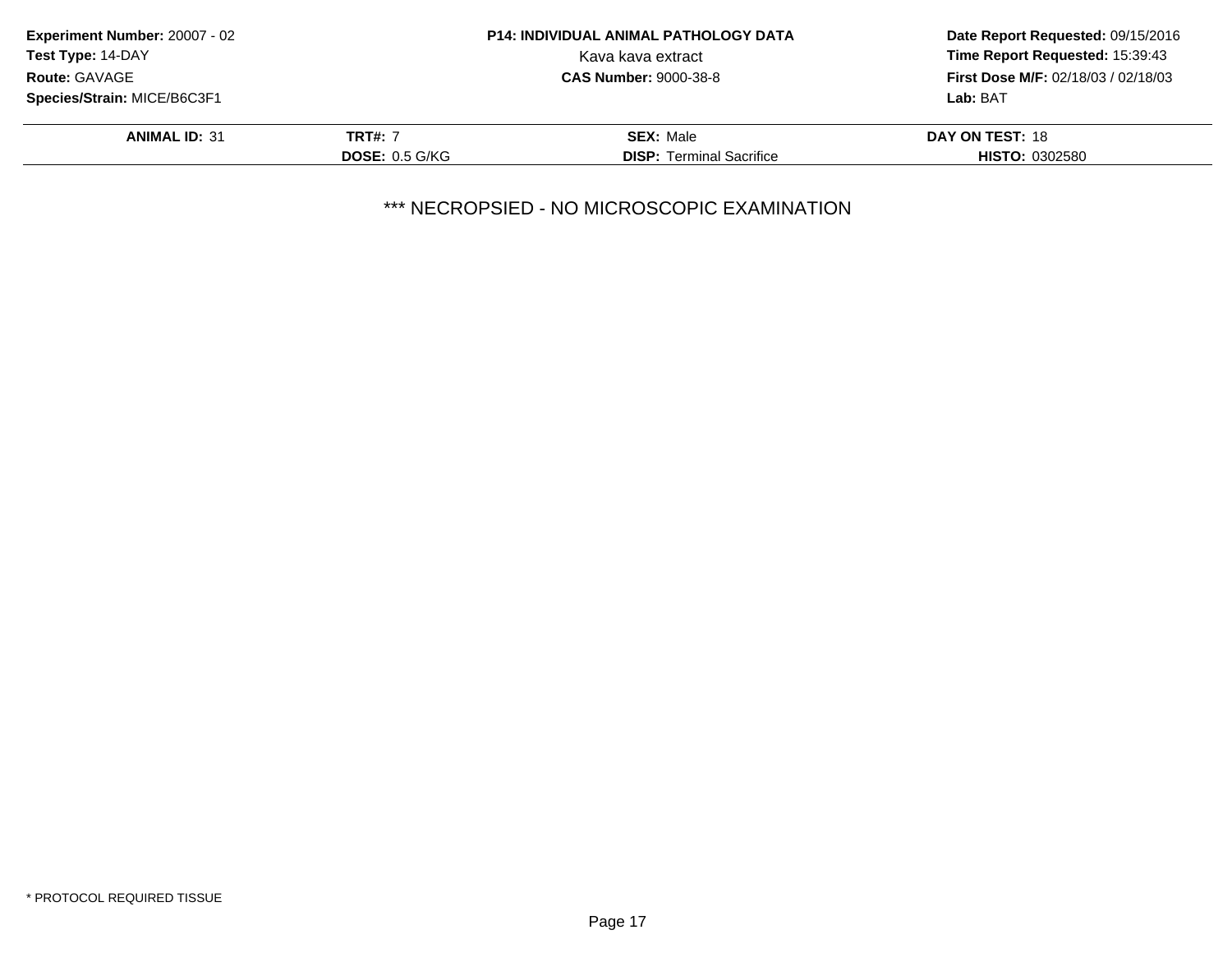| <b>Experiment Number: 20007 - 02</b> |                       | <b>P14: INDIVIDUAL ANIMAL PATHOLOGY DATA</b> | Date Report Requested: 09/15/2016<br>Time Report Requested: 15:39:43 |
|--------------------------------------|-----------------------|----------------------------------------------|----------------------------------------------------------------------|
| <b>Test Type: 14-DAY</b>             |                       | Kava kava extract                            |                                                                      |
| <b>Route: GAVAGE</b>                 |                       | <b>CAS Number: 9000-38-8</b>                 | <b>First Dose M/F: 02/18/03 / 02/18/03</b>                           |
| Species/Strain: MICE/B6C3F1          |                       |                                              | Lab: BAT                                                             |
| <b>ANIMAL ID: 32</b>                 | <b>TRT#: 7</b>        | <b>SEX: Male</b>                             | DAY ON TEST: 18                                                      |
|                                      | <b>DOSE: 0.5 G/KG</b> | <b>DISP:</b> Terminal Sacrifice              | <b>HISTO: 0302581</b>                                                |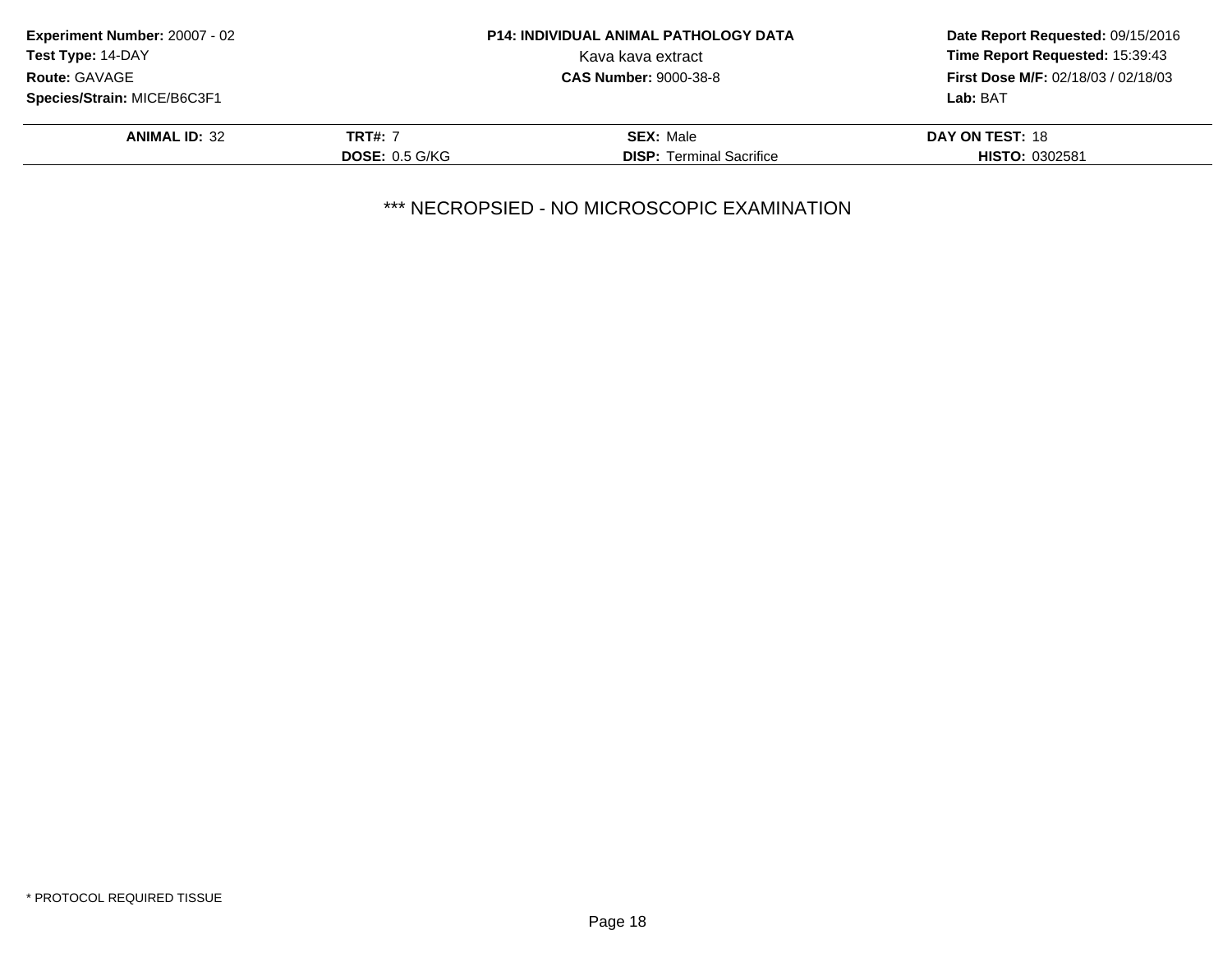| <b>Experiment Number: 20007 - 02</b> |                | <b>P14: INDIVIDUAL ANIMAL PATHOLOGY DATA</b>                               | Date Report Requested: 09/15/2016<br>Time Report Requested: 15:39:43 |
|--------------------------------------|----------------|----------------------------------------------------------------------------|----------------------------------------------------------------------|
| <b>Test Type: 14-DAY</b>             |                | Kava kava extract                                                          |                                                                      |
| <b>Route: GAVAGE</b>                 |                | <b>First Dose M/F: 02/18/03 / 02/18/03</b><br><b>CAS Number: 9000-38-8</b> |                                                                      |
| Species/Strain: MICE/B6C3F1          |                |                                                                            | Lab: BAT                                                             |
| <b>ANIMAL ID: 33</b>                 | <b>TRT#: 7</b> | <b>SEX: Male</b>                                                           | DAY ON TEST: 18                                                      |
|                                      | DOSE: 0.5 G/KG | <b>DISP:</b> Terminal Sacrifice                                            | <b>HISTO: 0302582</b>                                                |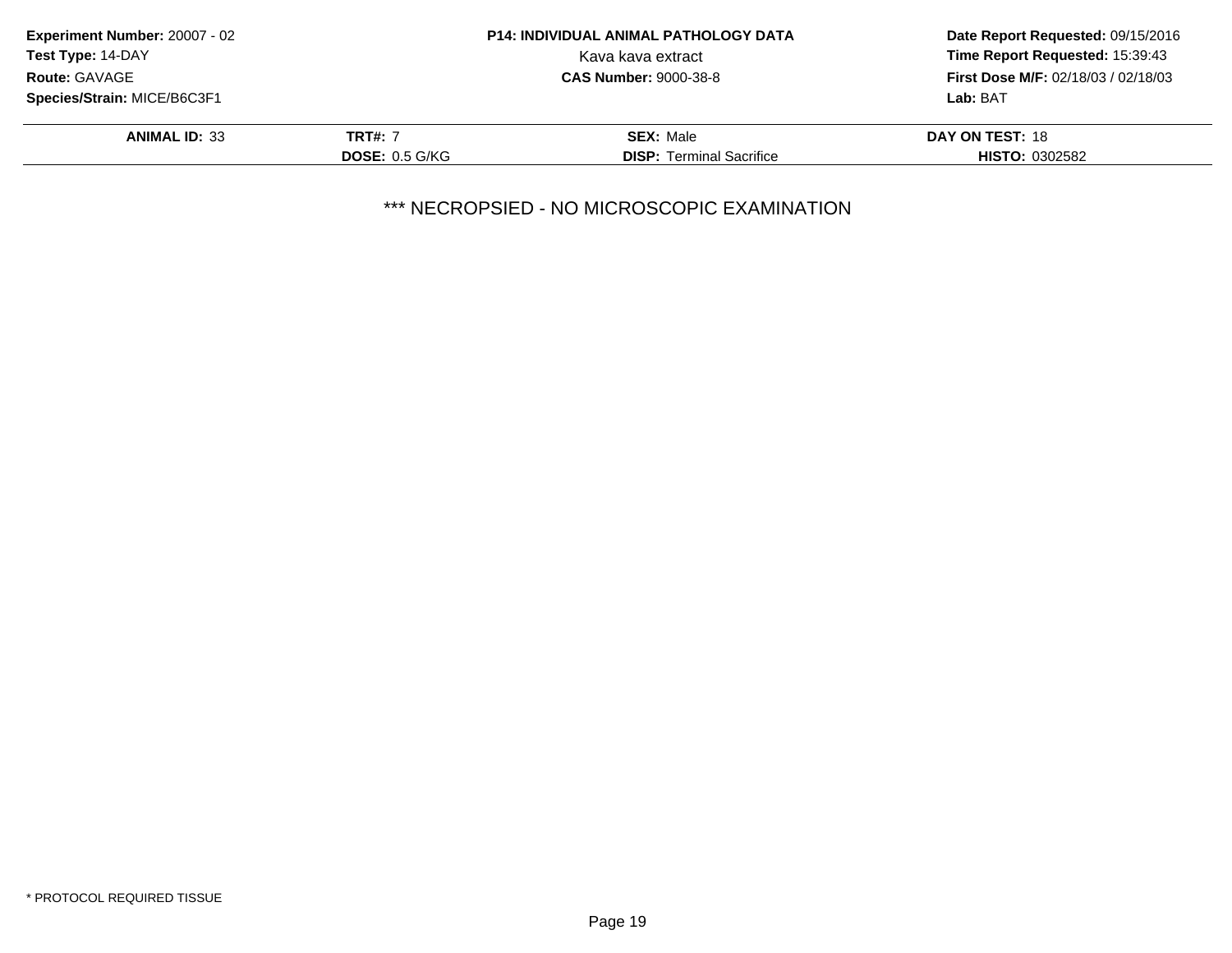| <b>Experiment Number: 20007 - 02</b>                 |                  | <b>P14: INDIVIDUAL ANIMAL PATHOLOGY DATA</b> | Date Report Requested: 09/15/2016<br>Time Report Requested: 15:39:43 |
|------------------------------------------------------|------------------|----------------------------------------------|----------------------------------------------------------------------|
| <b>Test Type: 14-DAY</b>                             |                  | Kava kava extract                            |                                                                      |
| <b>Route: GAVAGE</b><br><b>CAS Number: 9000-38-8</b> |                  |                                              | <b>First Dose M/F: 02/18/03 / 02/18/03</b>                           |
| Species/Strain: MICE/B6C3F1                          |                  |                                              | Lab: BAT                                                             |
| <b>ANIMAL ID: 34</b>                                 | <b>TRT#: 7</b>   | <b>SEX: Male</b>                             | DAY ON TEST: 18                                                      |
|                                                      | DOSE: $0.5$ G/KG | <b>DISP: Terminal Sacrifice</b>              | <b>HISTO: 0302583</b>                                                |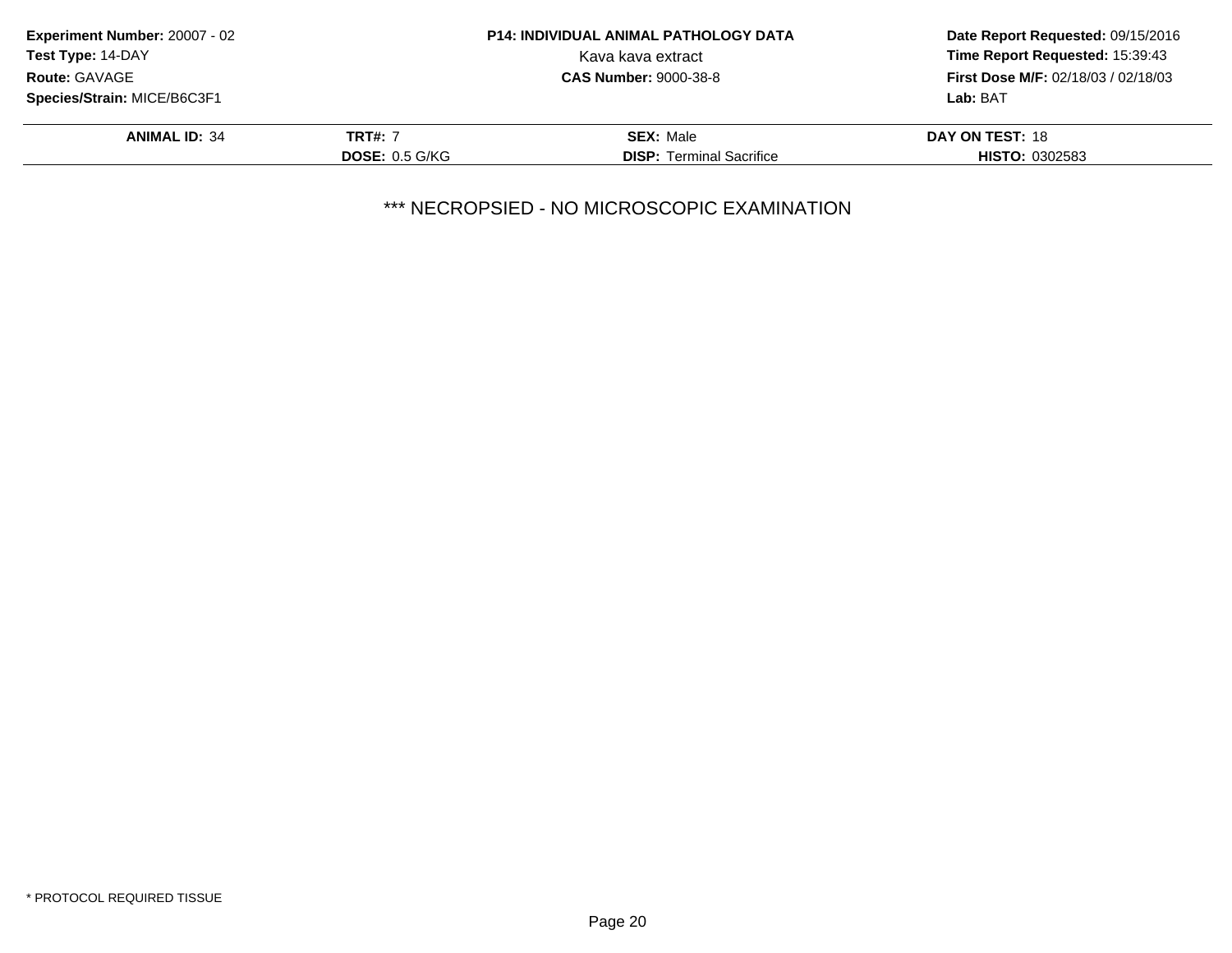| <b>Experiment Number: 20007 - 02</b> |                              | <b>P14: INDIVIDUAL ANIMAL PATHOLOGY DATA</b> | Date Report Requested: 09/15/2016<br>Time Report Requested: 15:39:43 |
|--------------------------------------|------------------------------|----------------------------------------------|----------------------------------------------------------------------|
| <b>Test Type: 14-DAY</b>             |                              | Kava kava extract                            |                                                                      |
| <b>Route: GAVAGE</b>                 | <b>CAS Number: 9000-38-8</b> |                                              | <b>First Dose M/F: 02/18/03 / 02/18/03</b>                           |
| Species/Strain: MICE/B6C3F1          |                              |                                              | Lab: BAT                                                             |
| <b>ANIMAL ID: 35</b>                 | <b>TRT#: 7</b>               | <b>SEX: Male</b>                             | DAY ON TEST: 18                                                      |
|                                      | DOSE: $0.5$ G/KG             | <b>DISP: Terminal Sacrifice</b>              | <b>HISTO: 0302584</b>                                                |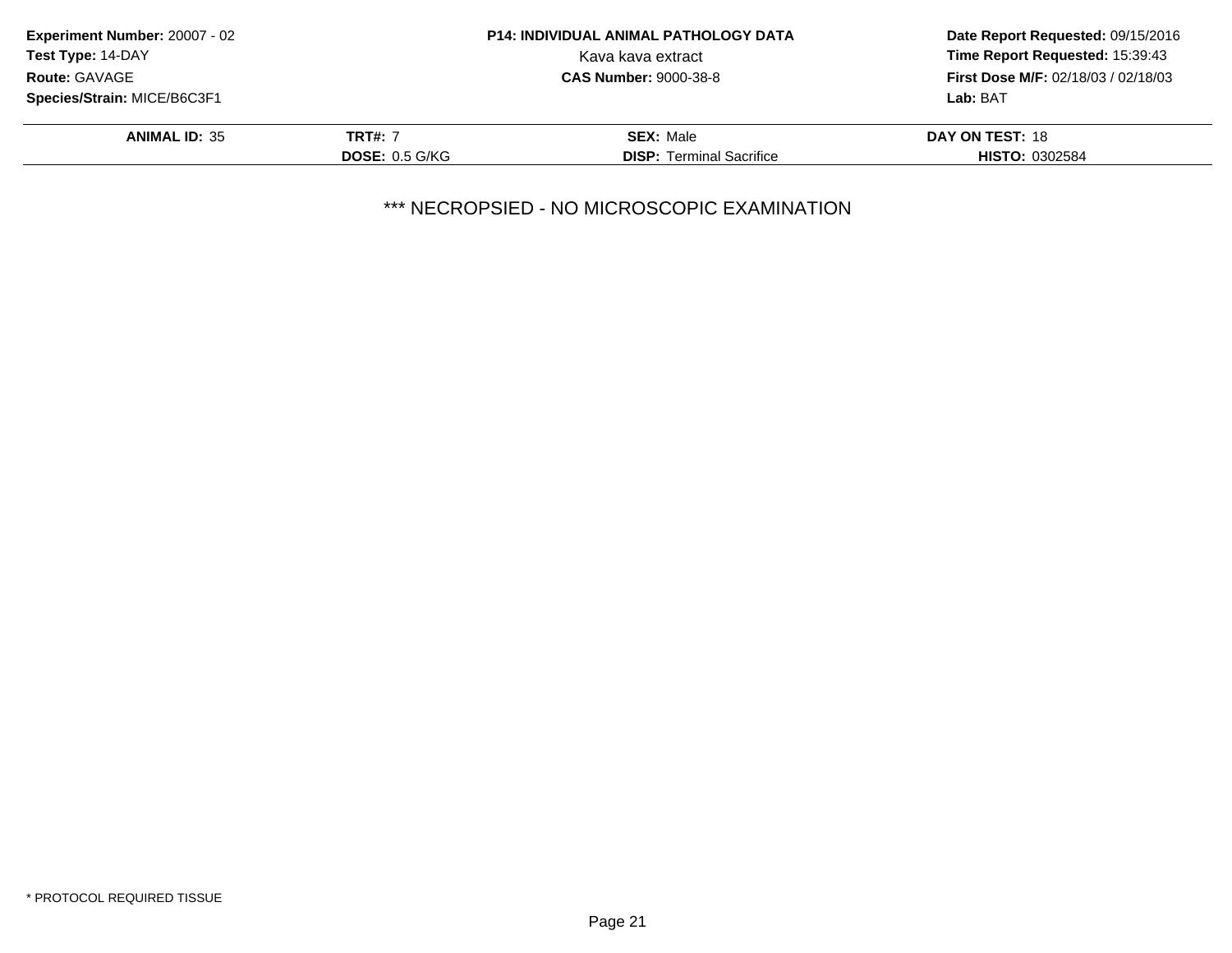| <b>P14: INDIVIDUAL ANIMAL PATHOLOGY DATA</b>         | Date Report Requested: 09/15/2016       |
|------------------------------------------------------|-----------------------------------------|
| Kava kava extract                                    | Time Report Requested: 15:39:43         |
| <b>Route: GAVAGE</b><br><b>CAS Number: 9000-38-8</b> |                                         |
|                                                      | Lab: BAT                                |
| <b>SEX: Male</b>                                     | DAY ON TEST: 18                         |
| <b>DISP:</b> Terminal Sacrifice                      | <b>HISTO: 0302590</b>                   |
|                                                      |                                         |
| Inflammation                                         | Chronic. Mild                           |
|                                                      | <b>TRT#: 9</b><br><b>DOSE: 1.0 G/KG</b> |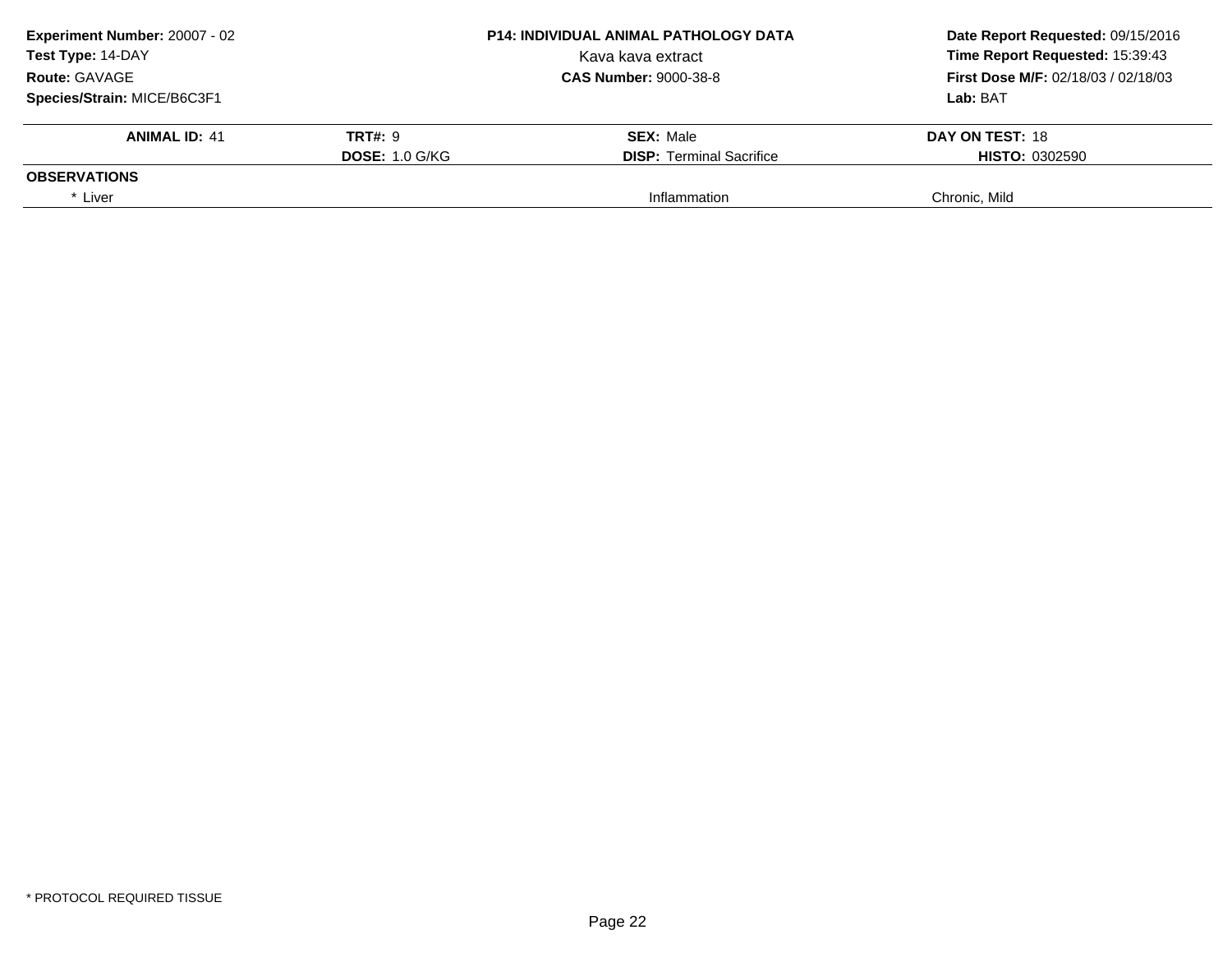| Experiment Number: 20007 - 02 |                       | <b>P14: INDIVIDUAL ANIMAL PATHOLOGY DATA</b><br>Date Report Requested: 09/15/2016 |                                            |
|-------------------------------|-----------------------|-----------------------------------------------------------------------------------|--------------------------------------------|
| Test Type: 14-DAY             |                       | Kava kava extract                                                                 | Time Report Requested: 15:39:43            |
| <b>Route: GAVAGE</b>          |                       | <b>CAS Number: 9000-38-8</b>                                                      | <b>First Dose M/F: 02/18/03 / 02/18/03</b> |
| Species/Strain: MICE/B6C3F1   |                       | Lab: BAT                                                                          |                                            |
| <b>ANIMAL ID: 42</b>          | <b>TRT#: 9</b>        | <b>SEX: Male</b>                                                                  | DAY ON TEST: 18                            |
|                               | <b>DOSE: 1.0 G/KG</b> | <b>DISP:</b> Terminal Sacrifice                                                   | <b>HISTO: 0302591</b>                      |
| <b>OBSERVATIONS</b>           |                       |                                                                                   |                                            |
| * Liver                       |                       | Inflammation                                                                      | Chronic, Minimal                           |
|                               |                       |                                                                                   |                                            |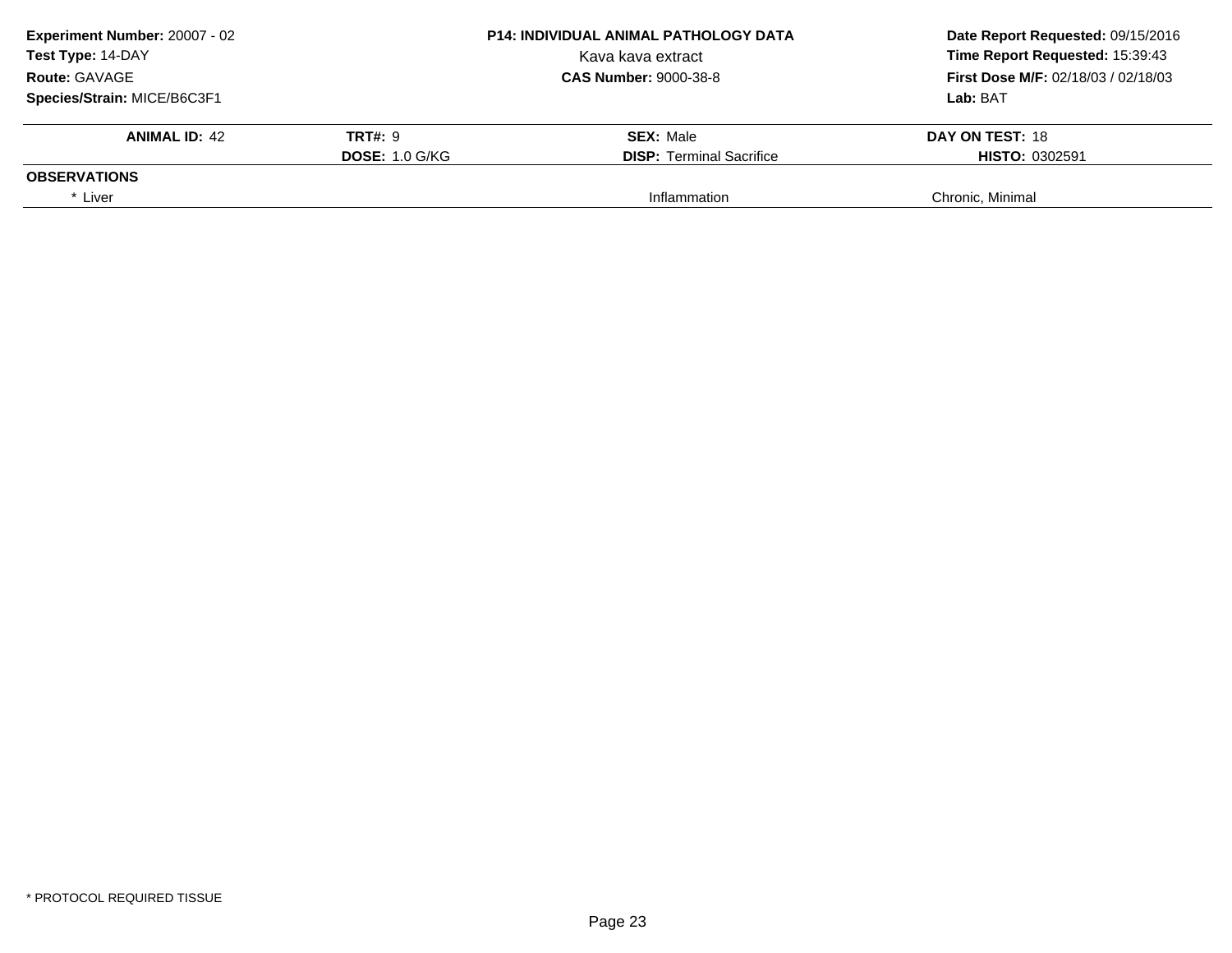| Experiment Number: 20007 - 02<br>Test Type: 14-DAY |                                                          | <b>P14: INDIVIDUAL ANIMAL PATHOLOGY DATA</b><br>Kava kava extract | Date Report Requested: 09/15/2016<br>Time Report Requested: 15:39:43 |
|----------------------------------------------------|----------------------------------------------------------|-------------------------------------------------------------------|----------------------------------------------------------------------|
| Route: GAVAGE                                      | <b>CAS Number: 9000-38-8</b>                             |                                                                   | <b>First Dose M/F: 02/18/03 / 02/18/03</b>                           |
| Species/Strain: MICE/B6C3F1                        |                                                          |                                                                   | Lab: BAT                                                             |
| <b>ANIMAL ID: 43</b>                               | <b>TRT#: 9</b>                                           | <b>SEX: Male</b>                                                  | DAY ON TEST: 18                                                      |
|                                                    | <b>DISP: Terminal Sacrifice</b><br><b>DOSE: 1.0 G/KG</b> |                                                                   | <b>HISTO: 0302592</b>                                                |
|                                                    |                                                          | ORGAN AND ACCOUNTABLE SITE STATUS                                 |                                                                      |
| <b>NORMAL</b><br>* Liver                           |                                                          |                                                                   |                                                                      |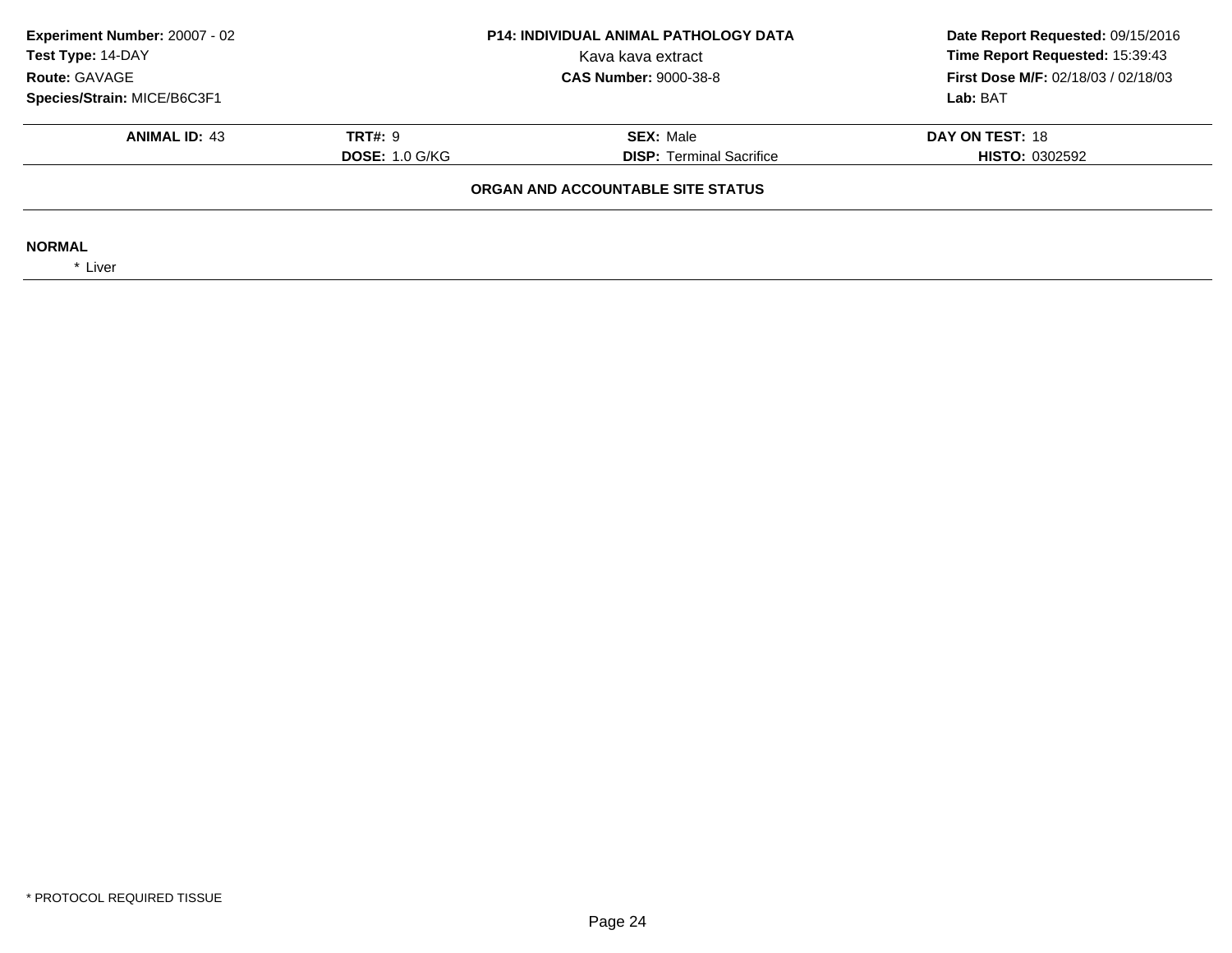| Experiment Number: 20007 - 02<br>Test Type: 14-DAY |                       | <b>P14: INDIVIDUAL ANIMAL PATHOLOGY DATA</b> | Date Report Requested: 09/15/2016<br>Time Report Requested: 15:39:43 |
|----------------------------------------------------|-----------------------|----------------------------------------------|----------------------------------------------------------------------|
|                                                    |                       | Kava kava extract                            |                                                                      |
| <b>Route: GAVAGE</b>                               |                       | <b>CAS Number: 9000-38-8</b>                 | <b>First Dose M/F: 02/18/03 / 02/18/03</b>                           |
| Species/Strain: MICE/B6C3F1                        |                       |                                              | Lab: BAT                                                             |
| <b>ANIMAL ID: 44</b>                               | <b>TRT#: 9</b>        | <b>SEX: Male</b>                             | DAY ON TEST: 18                                                      |
|                                                    | <b>DOSE: 1.0 G/KG</b> | <b>DISP:</b> Terminal Sacrifice              | <b>HISTO: 0302593</b>                                                |
| <b>OBSERVATIONS</b>                                |                       |                                              |                                                                      |
| * Liver                                            |                       | Inflammation                                 | Chronic, Minimal                                                     |
|                                                    |                       |                                              |                                                                      |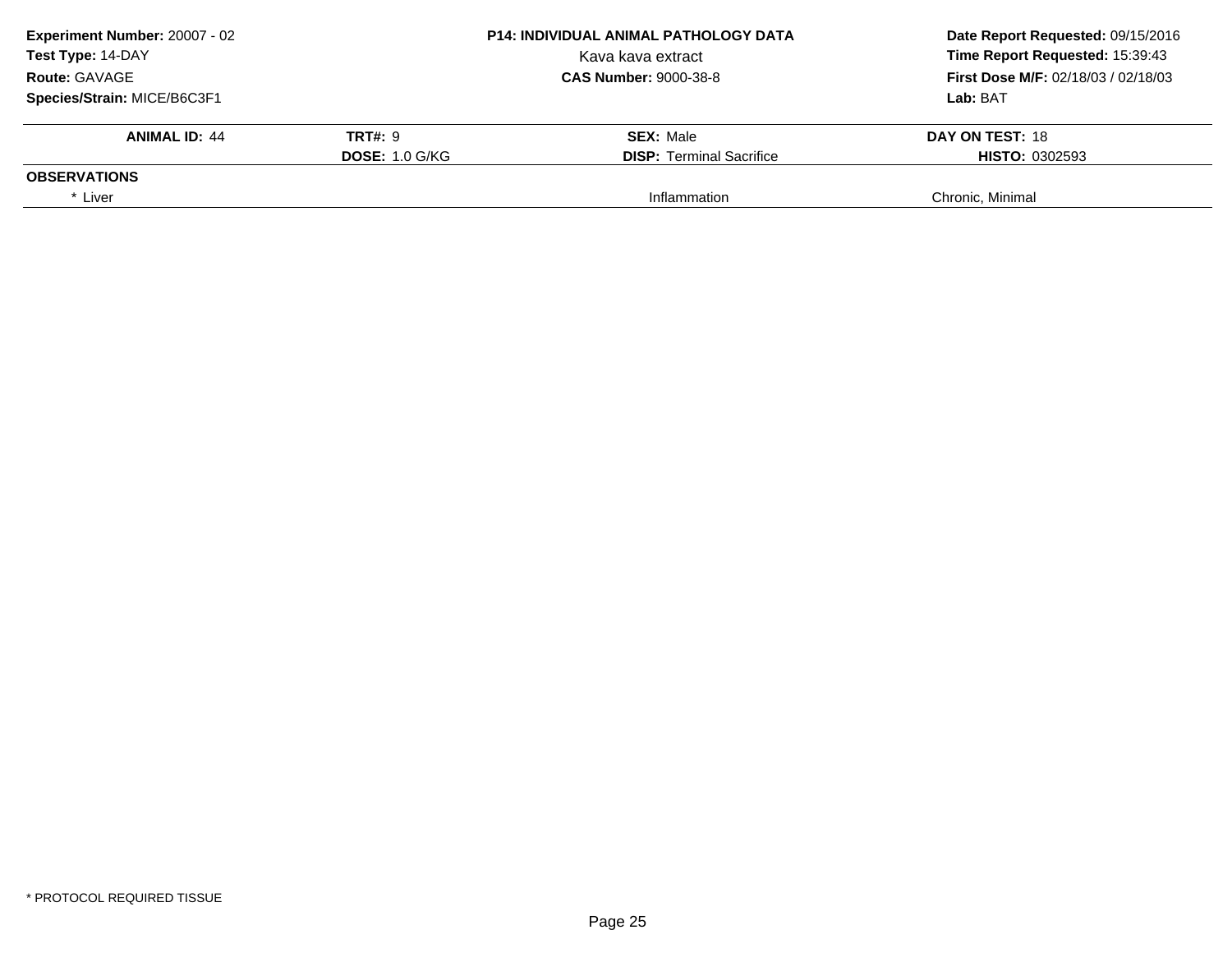| Experiment Number: 20007 - 02<br>Test Type: 14-DAY |                                   | <b>P14: INDIVIDUAL ANIMAL PATHOLOGY DATA</b><br>Kava kava extract | Date Report Requested: 09/15/2016<br>Time Report Requested: 15:39:43 |
|----------------------------------------------------|-----------------------------------|-------------------------------------------------------------------|----------------------------------------------------------------------|
| Route: GAVAGE                                      |                                   | <b>CAS Number: 9000-38-8</b>                                      | <b>First Dose M/F: 02/18/03 / 02/18/03</b>                           |
| Species/Strain: MICE/B6C3F1                        |                                   |                                                                   | Lab: BAT                                                             |
| <b>ANIMAL ID: 45</b>                               | <b>TRT#: 9</b>                    | <b>SEX: Male</b>                                                  | DAY ON TEST: 18                                                      |
|                                                    | <b>DOSE: 1.0 G/KG</b>             | <b>DISP: Terminal Sacrifice</b>                                   | <b>HISTO: 0302594</b>                                                |
|                                                    | ORGAN AND ACCOUNTABLE SITE STATUS |                                                                   |                                                                      |
| <b>NORMAL</b><br>* Liver                           |                                   |                                                                   |                                                                      |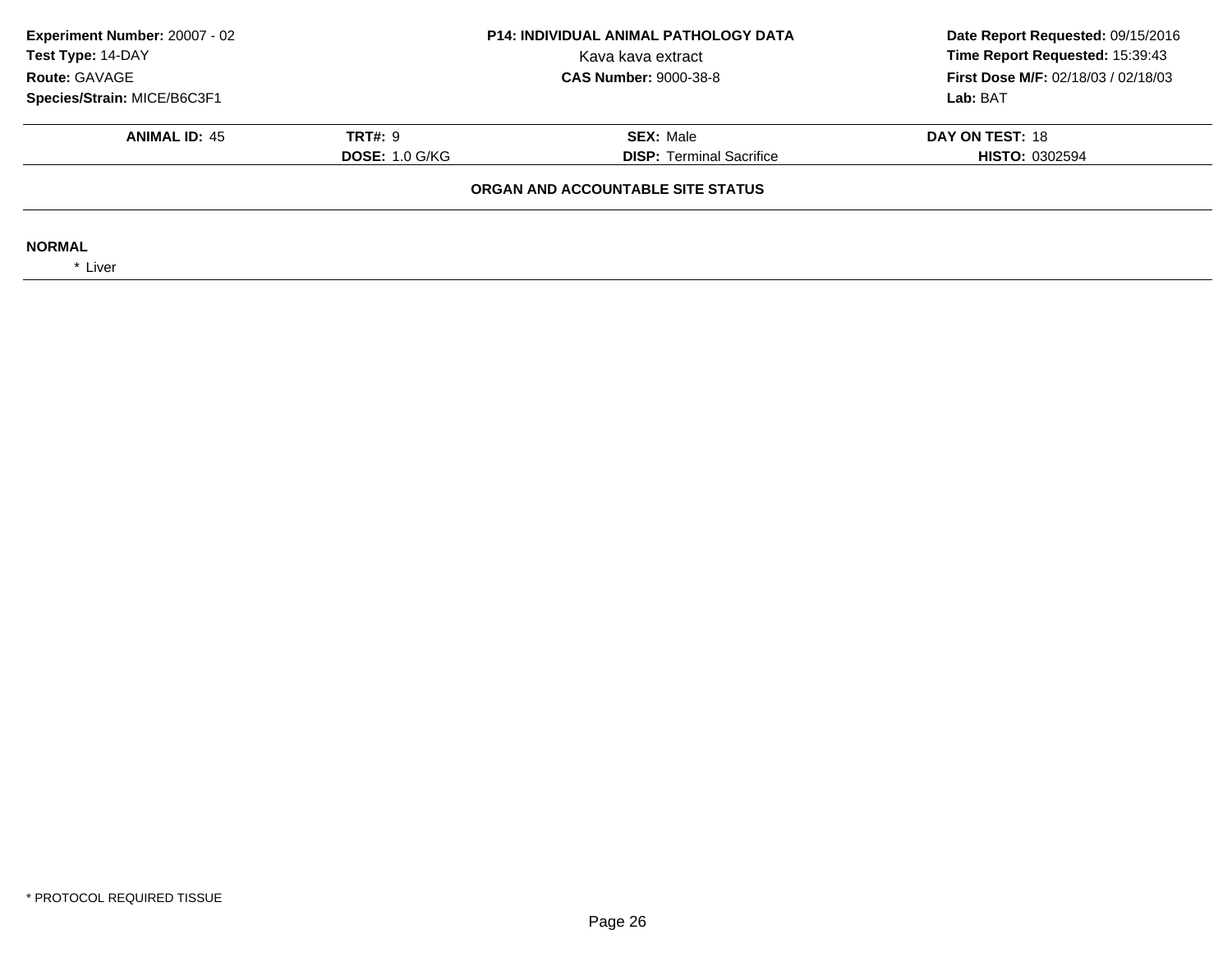| Experiment Number: 20007 - 02<br>Test Type: 14-DAY<br>Route: GAVAGE<br>Species/Strain: MICE/B6C3F1 |                       | <b>P14: INDIVIDUAL ANIMAL PATHOLOGY DATA</b><br>Kava kava extract<br><b>CAS Number: 9000-38-8</b> | Date Report Requested: 09/15/2016<br>Time Report Requested: 15:39:43<br>First Dose M/F: 02/18/03 / 02/18/03<br>Lab: BAT |
|----------------------------------------------------------------------------------------------------|-----------------------|---------------------------------------------------------------------------------------------------|-------------------------------------------------------------------------------------------------------------------------|
| <b>ANIMAL ID: 51</b>                                                                               | <b>TRT#: 11</b>       | <b>SEX: Male</b>                                                                                  | DAY ON TEST: 2                                                                                                          |
|                                                                                                    | <b>DOSE: 2.0 G/KG</b> | <b>DISP:</b> Moribund Sacrifice                                                                   | <b>HISTO: 0302600</b>                                                                                                   |
|                                                                                                    |                       | ORGAN AND ACCOUNTABLE SITE STATUS                                                                 |                                                                                                                         |
| <b>NORMAL</b>                                                                                      |                       |                                                                                                   |                                                                                                                         |
| * Brain                                                                                            | * Kidney              | * Lung                                                                                            |                                                                                                                         |
| <b>OBSERVATIONS</b>                                                                                |                       |                                                                                                   |                                                                                                                         |
| * Liver                                                                                            |                       | Depletion Glycogen                                                                                | Marked                                                                                                                  |
| PRIMARY CAUSE OF DEATH                                                                             | - UNCERTAIN           |                                                                                                   |                                                                                                                         |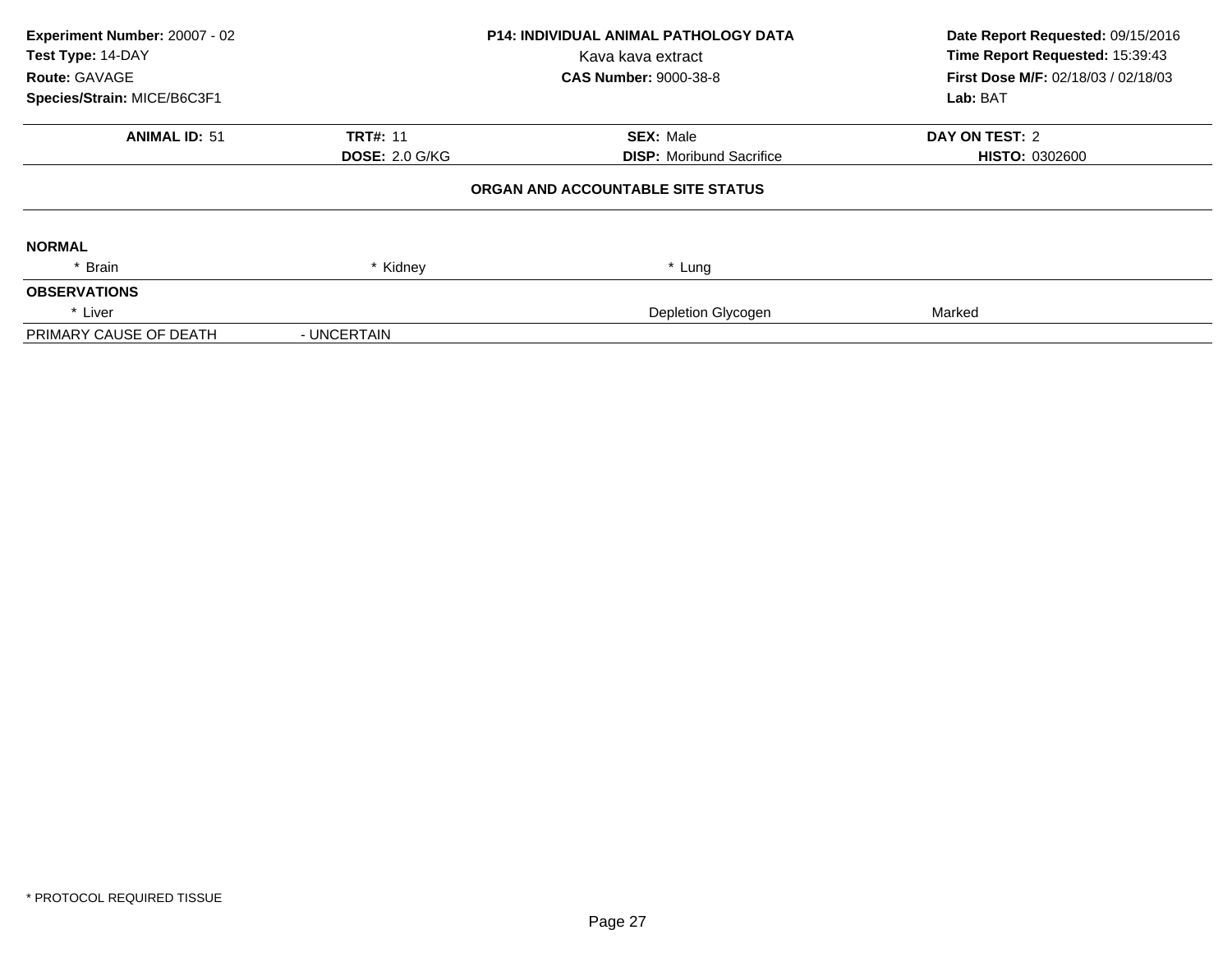| Experiment Number: 20007 - 02<br>Test Type: 14-DAY<br>Route: GAVAGE | P14: INDIVIDUAL ANIMAL PATHOLOGY DATA<br>Kava kava extract<br><b>CAS Number: 9000-38-8</b> |                                   | Date Report Requested: 09/15/2016<br>Time Report Requested: 15:39:43<br>First Dose M/F: 02/18/03 / 02/18/03 |  |
|---------------------------------------------------------------------|--------------------------------------------------------------------------------------------|-----------------------------------|-------------------------------------------------------------------------------------------------------------|--|
| Species/Strain: MICE/B6C3F1                                         |                                                                                            |                                   | Lab: BAT                                                                                                    |  |
| <b>ANIMAL ID: 52</b>                                                | <b>TRT#: 11</b>                                                                            | <b>SEX: Male</b>                  | DAY ON TEST: 18                                                                                             |  |
|                                                                     | <b>DOSE: 2.0 G/KG</b>                                                                      | <b>DISP:</b> Terminal Sacrifice   | <b>HISTO: 0302601</b>                                                                                       |  |
|                                                                     |                                                                                            | ORGAN AND ACCOUNTABLE SITE STATUS |                                                                                                             |  |
| <b>NORMAL</b>                                                       |                                                                                            |                                   |                                                                                                             |  |
| * Brain                                                             | * Lung                                                                                     |                                   |                                                                                                             |  |
| <b>OBSERVATIONS</b>                                                 |                                                                                            |                                   |                                                                                                             |  |
| * Kidney                                                            | Cortex, Renal Tubule                                                                       | Regeneration                      | Minimal                                                                                                     |  |
| * Liver                                                             | Hepatocyte                                                                                 | Hypertrophy                       | Minimal                                                                                                     |  |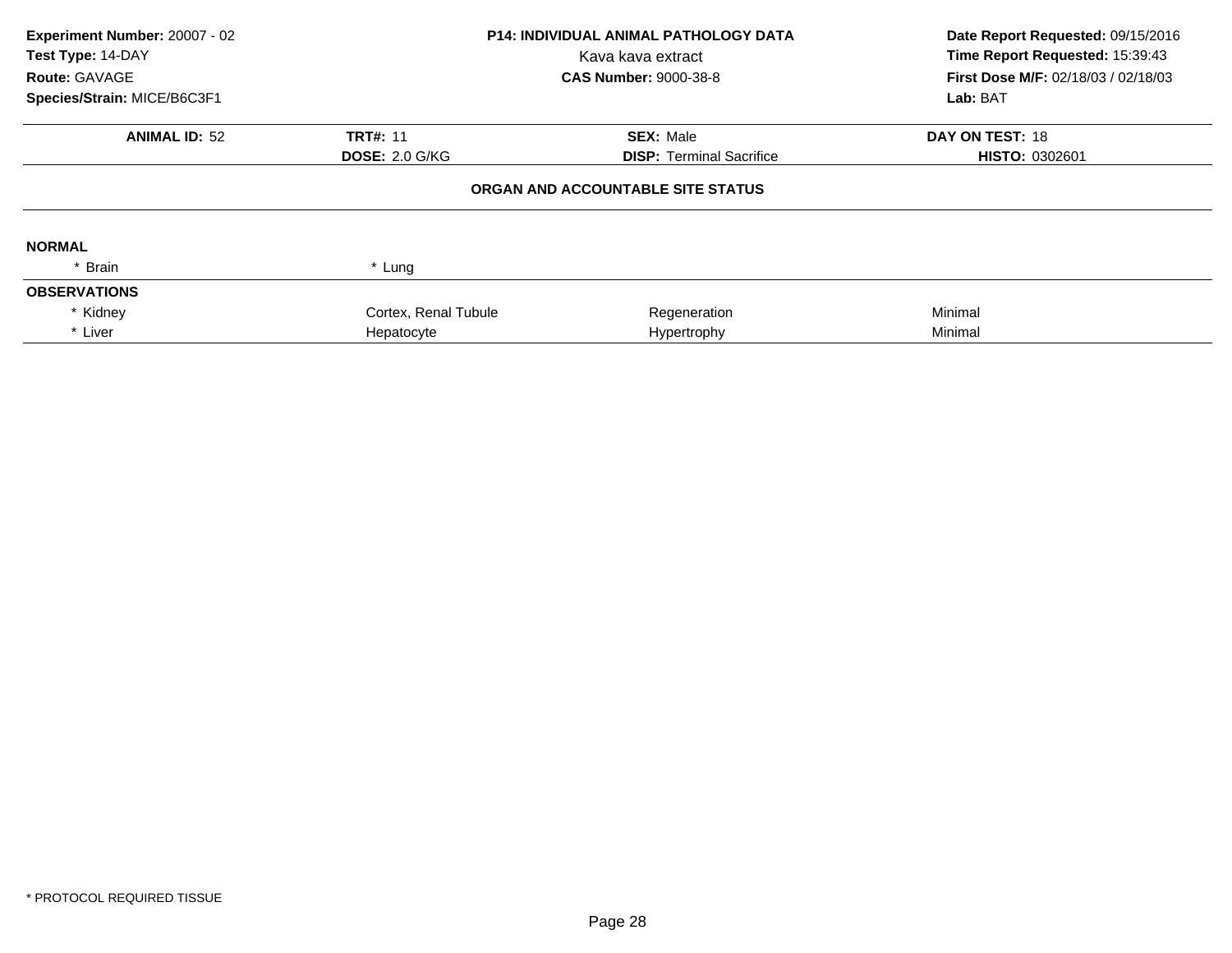| Experiment Number: 20007 - 02<br>Test Type: 14-DAY<br>Route: GAVAGE<br>Species/Strain: MICE/B6C3F1 |                                          | <b>P14: INDIVIDUAL ANIMAL PATHOLOGY DATA</b><br>Kava kava extract<br><b>CAS Number: 9000-38-8</b> | Date Report Requested: 09/15/2016<br>Time Report Requested: 15:39:43<br>First Dose M/F: 02/18/03 / 02/18/03<br>Lab: BAT |
|----------------------------------------------------------------------------------------------------|------------------------------------------|---------------------------------------------------------------------------------------------------|-------------------------------------------------------------------------------------------------------------------------|
| <b>ANIMAL ID: 53</b>                                                                               | <b>TRT#: 11</b><br><b>DOSE: 2.0 G/KG</b> | <b>SEX: Male</b><br><b>DISP:</b> Natural Death                                                    | <b>DAY ON TEST: 3</b><br><b>HISTO: 0302602</b>                                                                          |
|                                                                                                    |                                          | ORGAN AND ACCOUNTABLE SITE STATUS                                                                 |                                                                                                                         |
| <b>NORMAL</b>                                                                                      |                                          |                                                                                                   |                                                                                                                         |
| * Brain                                                                                            | * Kidney                                 | * Lung                                                                                            |                                                                                                                         |
| <b>OBSERVATIONS</b>                                                                                |                                          |                                                                                                   |                                                                                                                         |
| * Liver                                                                                            |                                          | Depletion Glycogen                                                                                | Marked                                                                                                                  |
|                                                                                                    |                                          | Inflammation                                                                                      | Chronic, Minimal                                                                                                        |
| PRIMARY CAUSE OF DEATH                                                                             | - UNCERTAIN                              |                                                                                                   |                                                                                                                         |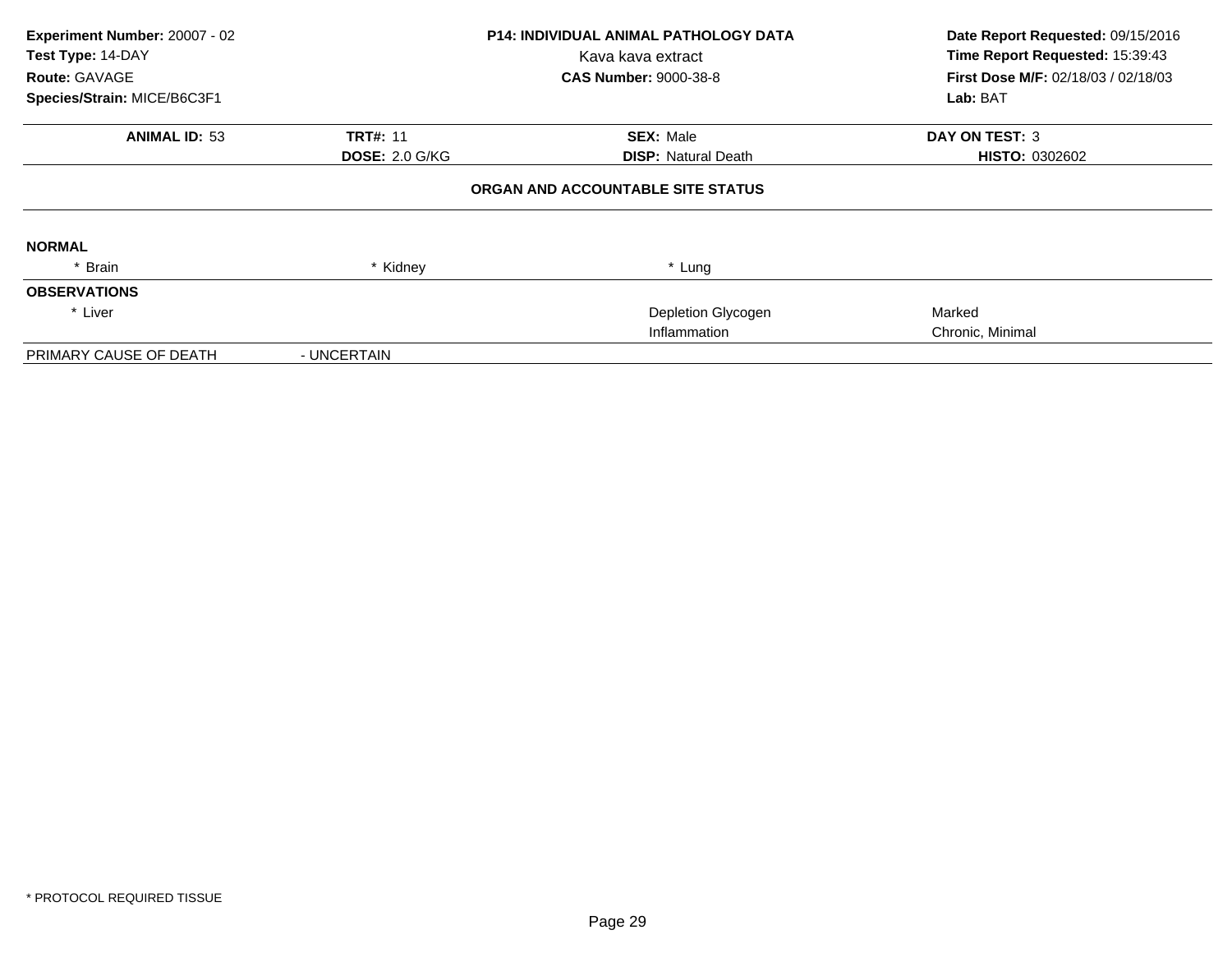| Experiment Number: 20007 - 02<br>Test Type: 14-DAY |                       | <b>P14: INDIVIDUAL ANIMAL PATHOLOGY DATA</b> | Date Report Requested: 09/15/2016   |  |
|----------------------------------------------------|-----------------------|----------------------------------------------|-------------------------------------|--|
|                                                    |                       | Kava kava extract                            | Time Report Requested: 15:39:43     |  |
| Route: GAVAGE                                      |                       | <b>CAS Number: 9000-38-8</b>                 | First Dose M/F: 02/18/03 / 02/18/03 |  |
| Species/Strain: MICE/B6C3F1                        |                       |                                              | Lab: BAT                            |  |
| <b>ANIMAL ID: 54</b>                               | <b>TRT#: 11</b>       | <b>SEX: Male</b>                             | DAY ON TEST: 18                     |  |
|                                                    | <b>DOSE: 2.0 G/KG</b> | <b>DISP:</b> Terminal Sacrifice              | <b>HISTO: 0302603</b>               |  |
|                                                    |                       | ORGAN AND ACCOUNTABLE SITE STATUS            |                                     |  |
| <b>NORMAL</b>                                      |                       |                                              |                                     |  |
| * Brain                                            | * Kidney              | * Lung                                       |                                     |  |
| <b>OBSERVATIONS</b>                                |                       |                                              |                                     |  |
| * Liver                                            | Hepatocyte            | Hypertrophy                                  | Minimal                             |  |
|                                                    |                       | Inflammation                                 | Chronic, Minimal                    |  |
|                                                    |                       |                                              |                                     |  |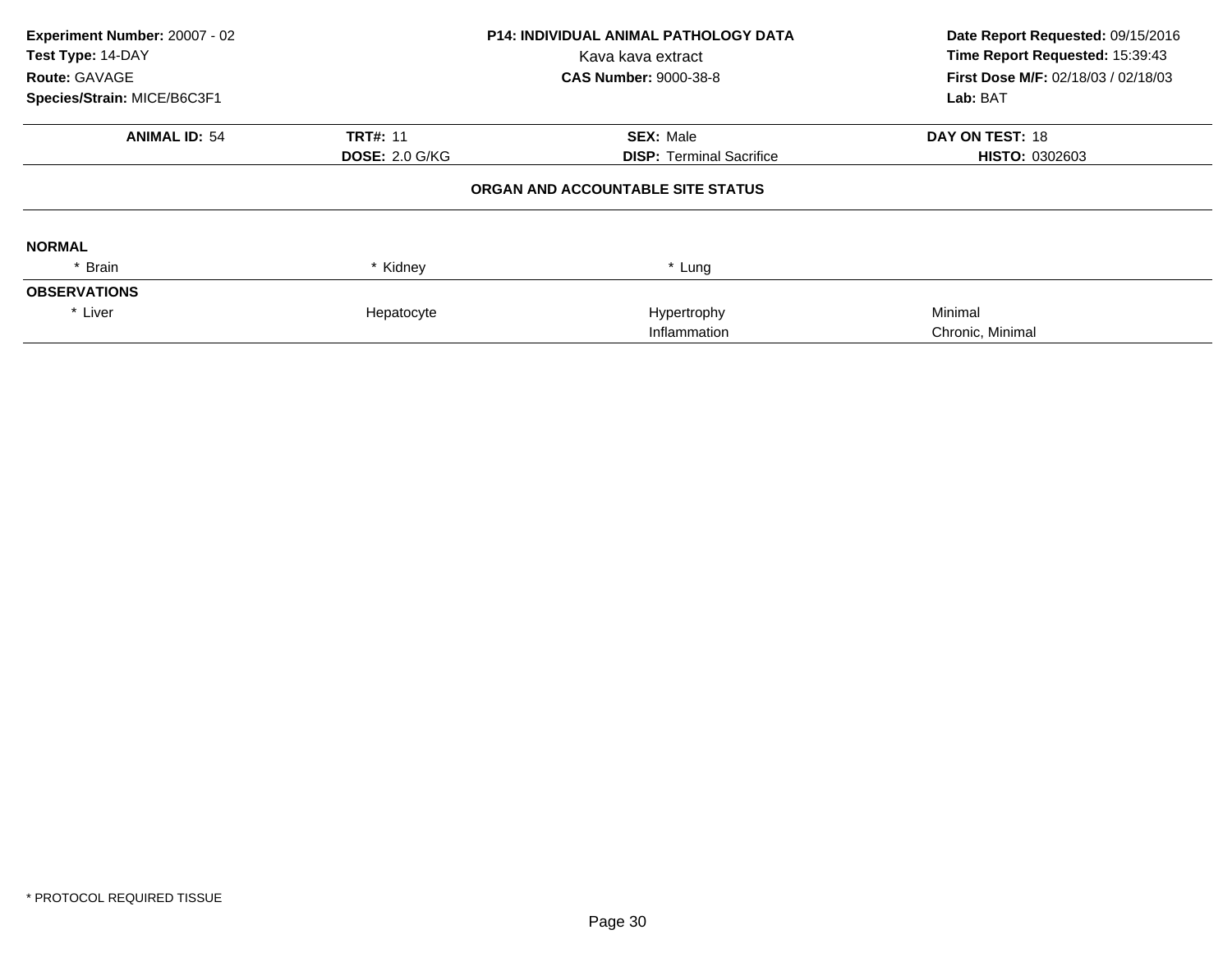| Experiment Number: 20007 - 02<br>Test Type: 14-DAY |                       | <b>P14: INDIVIDUAL ANIMAL PATHOLOGY DATA</b> | Date Report Requested: 09/15/2016          |  |
|----------------------------------------------------|-----------------------|----------------------------------------------|--------------------------------------------|--|
|                                                    |                       | Kava kava extract                            | Time Report Requested: 15:39:43            |  |
| <b>Route: GAVAGE</b>                               |                       | <b>CAS Number: 9000-38-8</b>                 | <b>First Dose M/F: 02/18/03 / 02/18/03</b> |  |
| Species/Strain: MICE/B6C3F1                        |                       |                                              | Lab: BAT                                   |  |
| <b>ANIMAL ID: 55</b>                               | <b>TRT#: 11</b>       | <b>SEX: Male</b>                             | DAY ON TEST: 18                            |  |
|                                                    | <b>DOSE: 2.0 G/KG</b> | <b>DISP: Terminal Sacrifice</b>              | <b>HISTO: 0302604</b>                      |  |
|                                                    |                       | ORGAN AND ACCOUNTABLE SITE STATUS            |                                            |  |
| <b>NORMAL</b>                                      |                       |                                              |                                            |  |
| * Brain                                            | * Kidney              | * Lung                                       |                                            |  |
| <b>OBSERVATIONS</b>                                |                       |                                              |                                            |  |
| * Liver                                            | Hepatocyte            | Hypertrophy                                  | Minimal                                    |  |
|                                                    |                       | Inflammation                                 | Chronic, Minimal                           |  |
|                                                    |                       |                                              |                                            |  |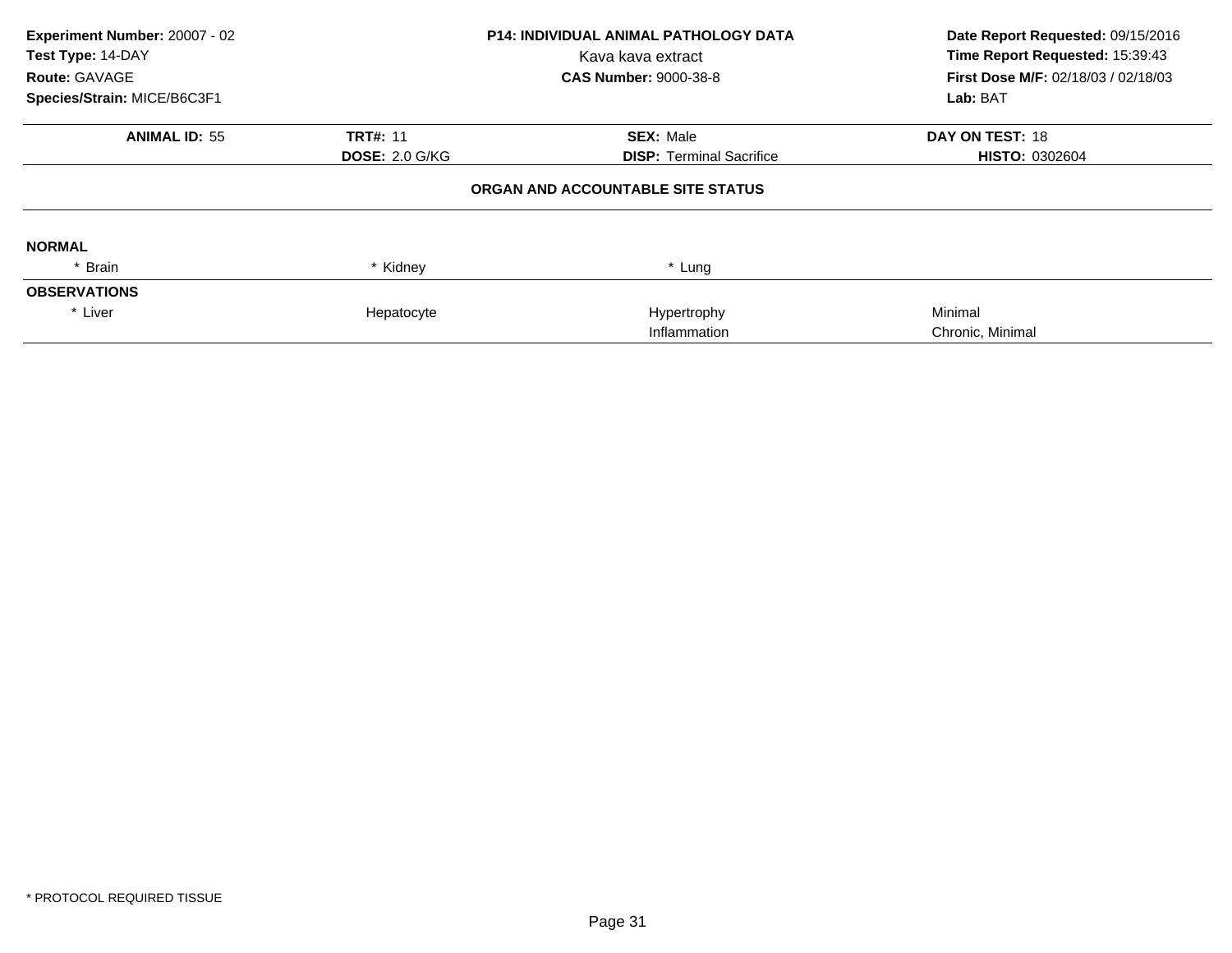| Experiment Number: 20007 - 02<br>Test Type: 14-DAY<br>Route: GAVAGE<br>Species/Strain: MICE/B6C3F1 | <b>P14: INDIVIDUAL ANIMAL PATHOLOGY DATA</b><br>Kava kava extract<br><b>CAS Number: 9000-38-8</b> |                                                       | Date Report Requested: 09/15/2016<br>Time Report Requested: 15:39:43<br>First Dose M/F: 02/18/03 / 02/18/03<br>Lab: BAT |  |
|----------------------------------------------------------------------------------------------------|---------------------------------------------------------------------------------------------------|-------------------------------------------------------|-------------------------------------------------------------------------------------------------------------------------|--|
| <b>ANIMAL ID: 6</b>                                                                                | <b>TRT#: 2</b><br><b>DOSE: 0 G/KG</b>                                                             | <b>SEX: Female</b><br><b>DISP: Terminal Sacrifice</b> | DAY ON TEST: 18<br>HISTO: 0302555                                                                                       |  |
|                                                                                                    |                                                                                                   | ORGAN AND ACCOUNTABLE SITE STATUS                     |                                                                                                                         |  |
| <b>NORMAL</b>                                                                                      |                                                                                                   |                                                       |                                                                                                                         |  |
| * Brain<br><b>OBSERVATIONS</b>                                                                     | * Kidney                                                                                          | * Lung                                                |                                                                                                                         |  |
| * Liver                                                                                            |                                                                                                   | Inflammation                                          | Chronic, Minimal                                                                                                        |  |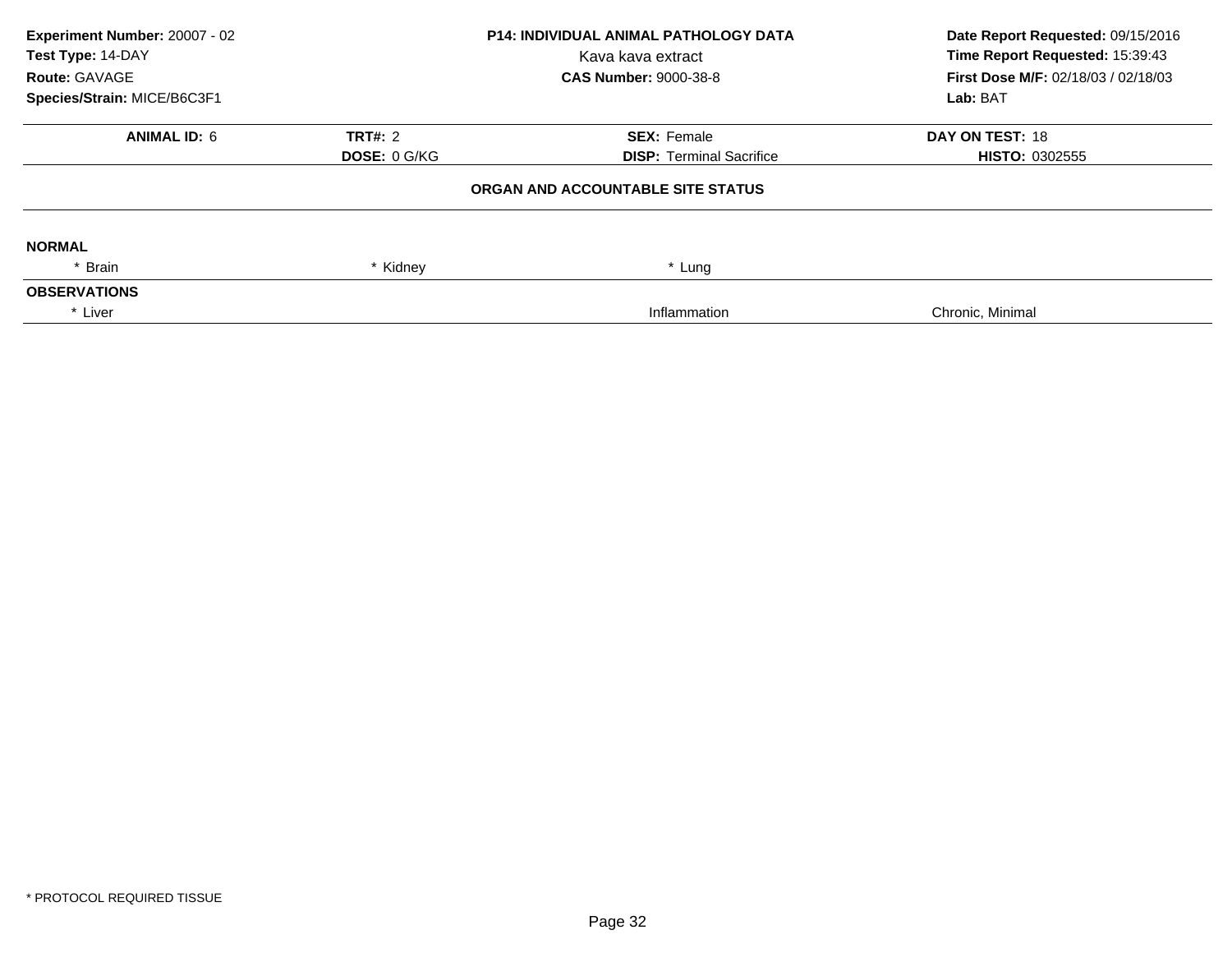| Experiment Number: 20007 - 02<br>Test Type: 14-DAY<br>Route: GAVAGE<br>Species/Strain: MICE/B6C3F1 | <b>P14: INDIVIDUAL ANIMAL PATHOLOGY DATA</b><br>Kava kava extract<br><b>CAS Number: 9000-38-8</b> |                                                       | Date Report Requested: 09/15/2016<br>Time Report Requested: 15:39:43<br>First Dose M/F: 02/18/03 / 02/18/03<br>Lab: BAT |  |
|----------------------------------------------------------------------------------------------------|---------------------------------------------------------------------------------------------------|-------------------------------------------------------|-------------------------------------------------------------------------------------------------------------------------|--|
| <b>ANIMAL ID: 7</b>                                                                                | <b>TRT#: 2</b><br><b>DOSE: 0 G/KG</b>                                                             | <b>SEX: Female</b><br><b>DISP: Terminal Sacrifice</b> | DAY ON TEST: 18<br><b>HISTO: 0302556</b>                                                                                |  |
|                                                                                                    |                                                                                                   | ORGAN AND ACCOUNTABLE SITE STATUS                     |                                                                                                                         |  |
| <b>NORMAL</b>                                                                                      |                                                                                                   |                                                       |                                                                                                                         |  |
| * Brain<br><b>OBSERVATIONS</b>                                                                     | * Kidney                                                                                          | * Lung                                                |                                                                                                                         |  |
| * Liver                                                                                            |                                                                                                   | Inflammation                                          | Chronic, Minimal                                                                                                        |  |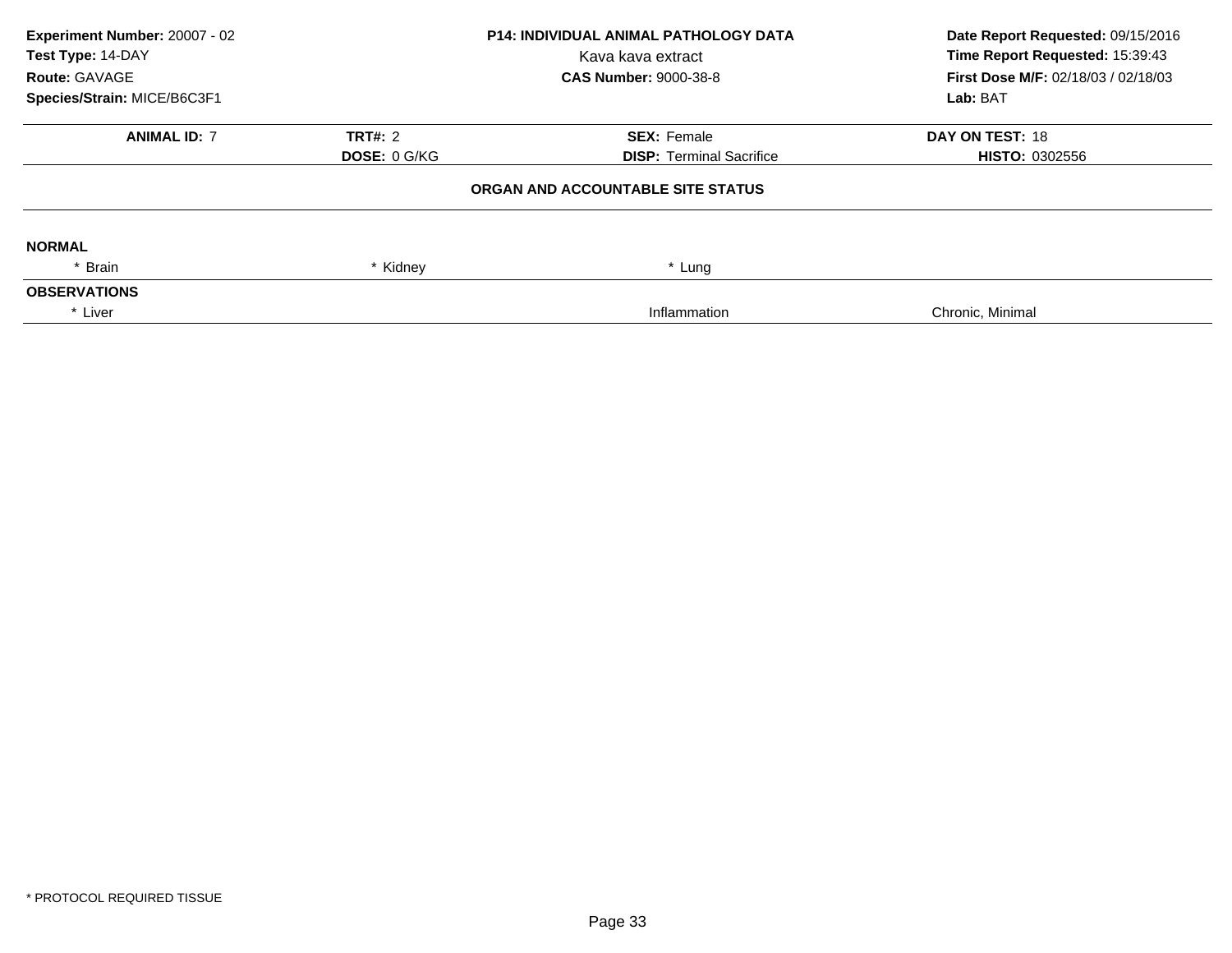| Experiment Number: 20007 - 02<br>Test Type: 14-DAY<br>Route: GAVAGE<br>Species/Strain: MICE/B6C3F1 | <b>P14: INDIVIDUAL ANIMAL PATHOLOGY DATA</b><br>Kava kava extract<br><b>CAS Number: 9000-38-8</b> |                                   | Date Report Requested: 09/15/2016<br>Time Report Requested: 15:39:43<br>First Dose M/F: 02/18/03 / 02/18/03<br>Lab: BAT |
|----------------------------------------------------------------------------------------------------|---------------------------------------------------------------------------------------------------|-----------------------------------|-------------------------------------------------------------------------------------------------------------------------|
| <b>ANIMAL ID: 8</b>                                                                                | <b>TRT#: 2</b>                                                                                    | <b>SEX: Female</b>                | <b>DAY ON TEST: 18</b>                                                                                                  |
|                                                                                                    | <b>DOSE: 0 G/KG</b>                                                                               | <b>DISP: Terminal Sacrifice</b>   | <b>HISTO: 0302557</b>                                                                                                   |
|                                                                                                    |                                                                                                   | ORGAN AND ACCOUNTABLE SITE STATUS |                                                                                                                         |
| <b>NORMAL</b>                                                                                      |                                                                                                   |                                   |                                                                                                                         |
| * Brain                                                                                            | * Lung                                                                                            |                                   |                                                                                                                         |
| <b>OBSERVATIONS</b>                                                                                |                                                                                                   |                                   |                                                                                                                         |
| * Kidney                                                                                           | Medulla, Renal Tubule                                                                             | Regeneration                      | Minimal                                                                                                                 |
| * Liver                                                                                            |                                                                                                   | Inflammation                      | Chronic, Minimal                                                                                                        |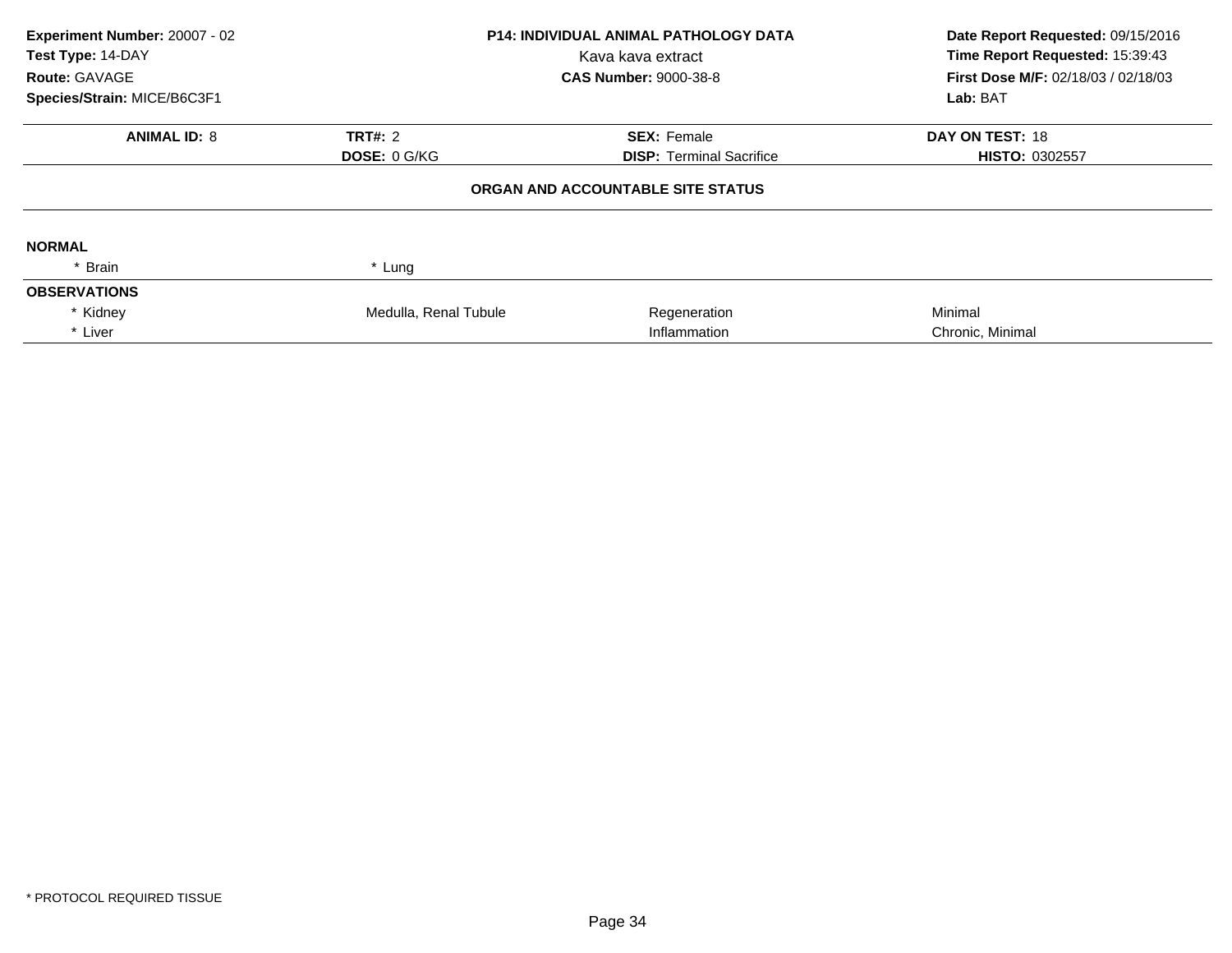| Experiment Number: 20007 - 02<br>Test Type: 14-DAY<br>Route: GAVAGE<br>Species/Strain: MICE/B6C3F1 |                     | <b>P14: INDIVIDUAL ANIMAL PATHOLOGY DATA</b><br>Kava kava extract<br><b>CAS Number: 9000-38-8</b> | Date Report Requested: 09/15/2016<br>Time Report Requested: 15:39:43<br>First Dose M/F: 02/18/03 / 02/18/03<br>Lab: BAT |
|----------------------------------------------------------------------------------------------------|---------------------|---------------------------------------------------------------------------------------------------|-------------------------------------------------------------------------------------------------------------------------|
| <b>ANIMAL ID: 9</b>                                                                                | <b>TRT#: 2</b>      | <b>SEX: Female</b>                                                                                | <b>DAY ON TEST: 18</b>                                                                                                  |
|                                                                                                    | <b>DOSE: 0 G/KG</b> | <b>DISP: Terminal Sacrifice</b>                                                                   | <b>HISTO: 0302558</b>                                                                                                   |
|                                                                                                    |                     | ORGAN AND ACCOUNTABLE SITE STATUS                                                                 |                                                                                                                         |
| <b>NORMAL</b>                                                                                      |                     |                                                                                                   |                                                                                                                         |
| * Brain                                                                                            | * Lung              |                                                                                                   |                                                                                                                         |
| <b>OBSERVATIONS</b>                                                                                |                     |                                                                                                   |                                                                                                                         |
| * Kidney                                                                                           |                     | Inflammation                                                                                      | Chronic, Minimal                                                                                                        |
| * Liver                                                                                            |                     | Inflammation                                                                                      | Chronic, Minimal                                                                                                        |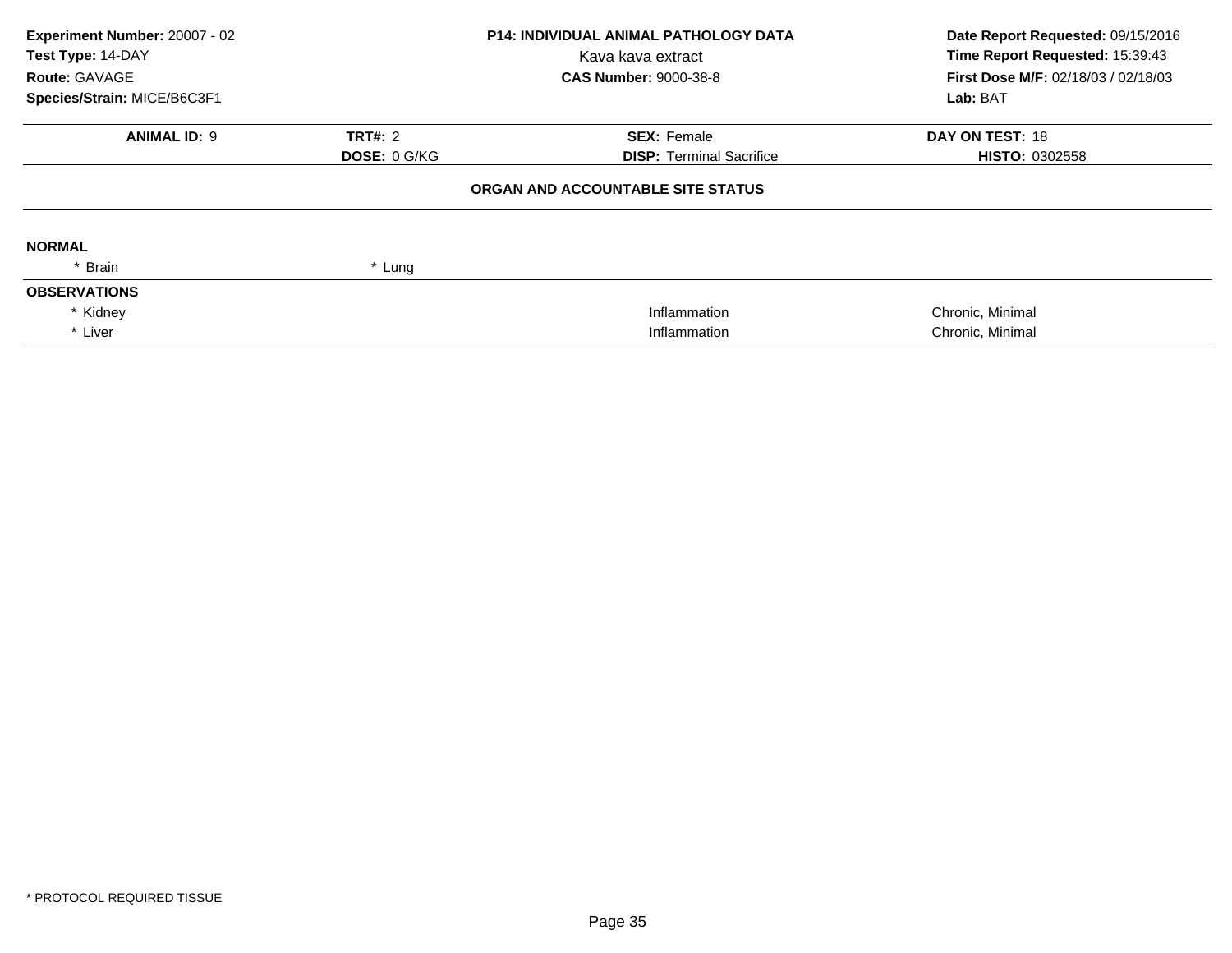| Experiment Number: 20007 - 02<br>Test Type: 14-DAY<br>Route: GAVAGE |                     | <b>P14: INDIVIDUAL ANIMAL PATHOLOGY DATA</b><br>Kava kava extract<br><b>CAS Number: 9000-38-8</b> | Date Report Requested: 09/15/2016<br>Time Report Requested: 15:39:43<br>First Dose M/F: 02/18/03 / 02/18/03 |  |
|---------------------------------------------------------------------|---------------------|---------------------------------------------------------------------------------------------------|-------------------------------------------------------------------------------------------------------------|--|
| Species/Strain: MICE/B6C3F1                                         |                     |                                                                                                   | Lab: BAT                                                                                                    |  |
| <b>ANIMAL ID: 10</b>                                                | <b>TRT#: 2</b>      | <b>SEX: Female</b>                                                                                | DAY ON TEST: 18                                                                                             |  |
|                                                                     | <b>DOSE: 0 G/KG</b> | <b>DISP: Terminal Sacrifice</b>                                                                   | <b>HISTO: 0302559</b>                                                                                       |  |
|                                                                     |                     | ORGAN AND ACCOUNTABLE SITE STATUS                                                                 |                                                                                                             |  |
| <b>NORMAL</b>                                                       |                     |                                                                                                   |                                                                                                             |  |
| * Brain                                                             | Kidney              | Liver                                                                                             | * Lung                                                                                                      |  |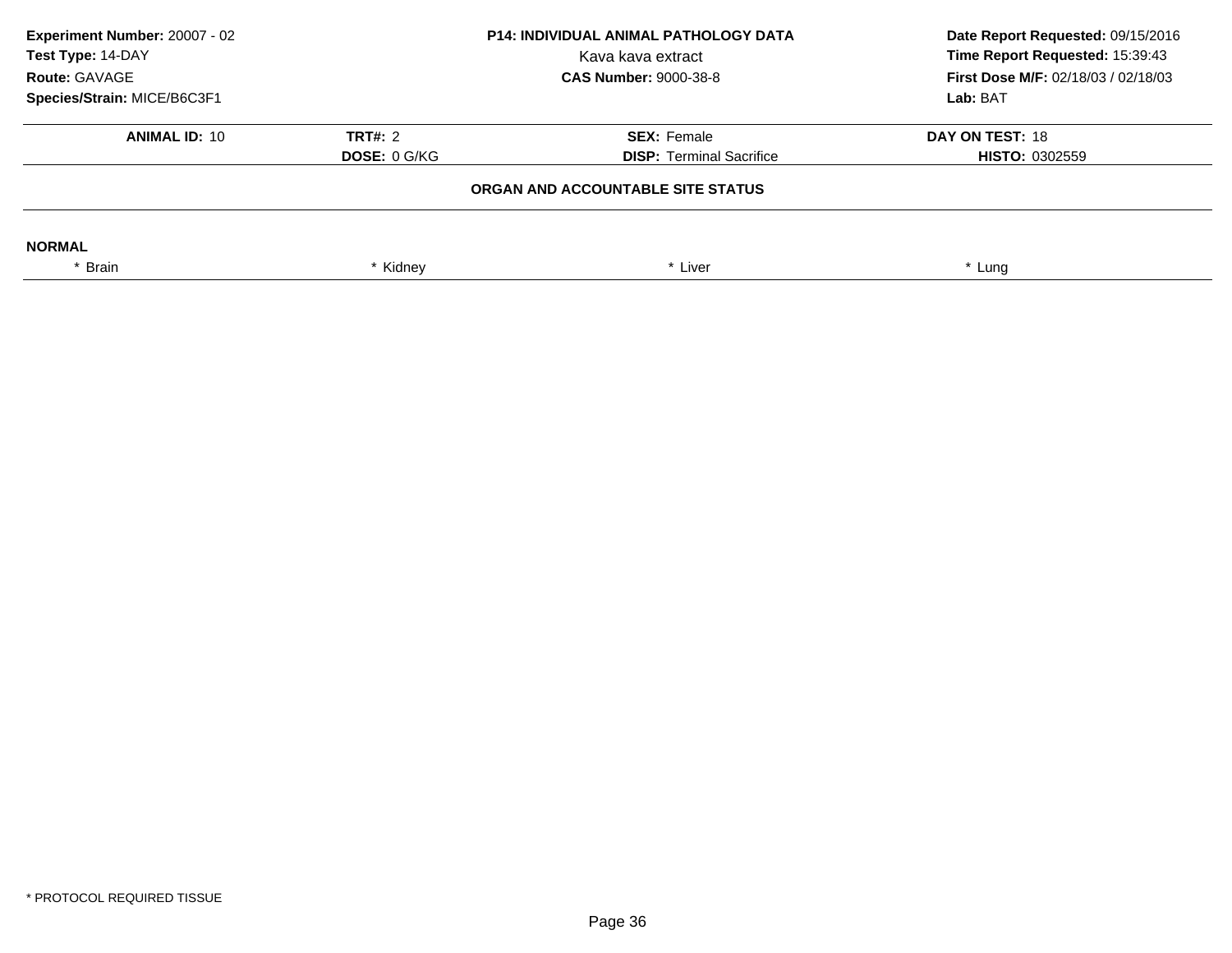| <b>Experiment Number: 20007 - 02</b> |                         | <b>P14: INDIVIDUAL ANIMAL PATHOLOGY DATA</b> | Date Report Requested: 09/15/2016<br>Time Report Requested: 15:39:43 |
|--------------------------------------|-------------------------|----------------------------------------------|----------------------------------------------------------------------|
| <b>Test Type: 14-DAY</b>             |                         | Kava kava extract                            |                                                                      |
| <b>Route: GAVAGE</b>                 |                         | <b>CAS Number: 9000-38-8</b>                 | <b>First Dose M/F: 02/18/03 / 02/18/03</b>                           |
| Species/Strain: MICE/B6C3F1          |                         |                                              | Lab: BAT                                                             |
| <b>ANIMAL ID: 16</b>                 | <b>TRT#: 4</b>          | <b>SEX: Female</b>                           | DAY ON TEST: 18                                                      |
|                                      | <b>DOSE: 0.125 G/KG</b> | <b>DISP:</b> Terminal Sacrifice              | <b>HISTO: 0302565</b>                                                |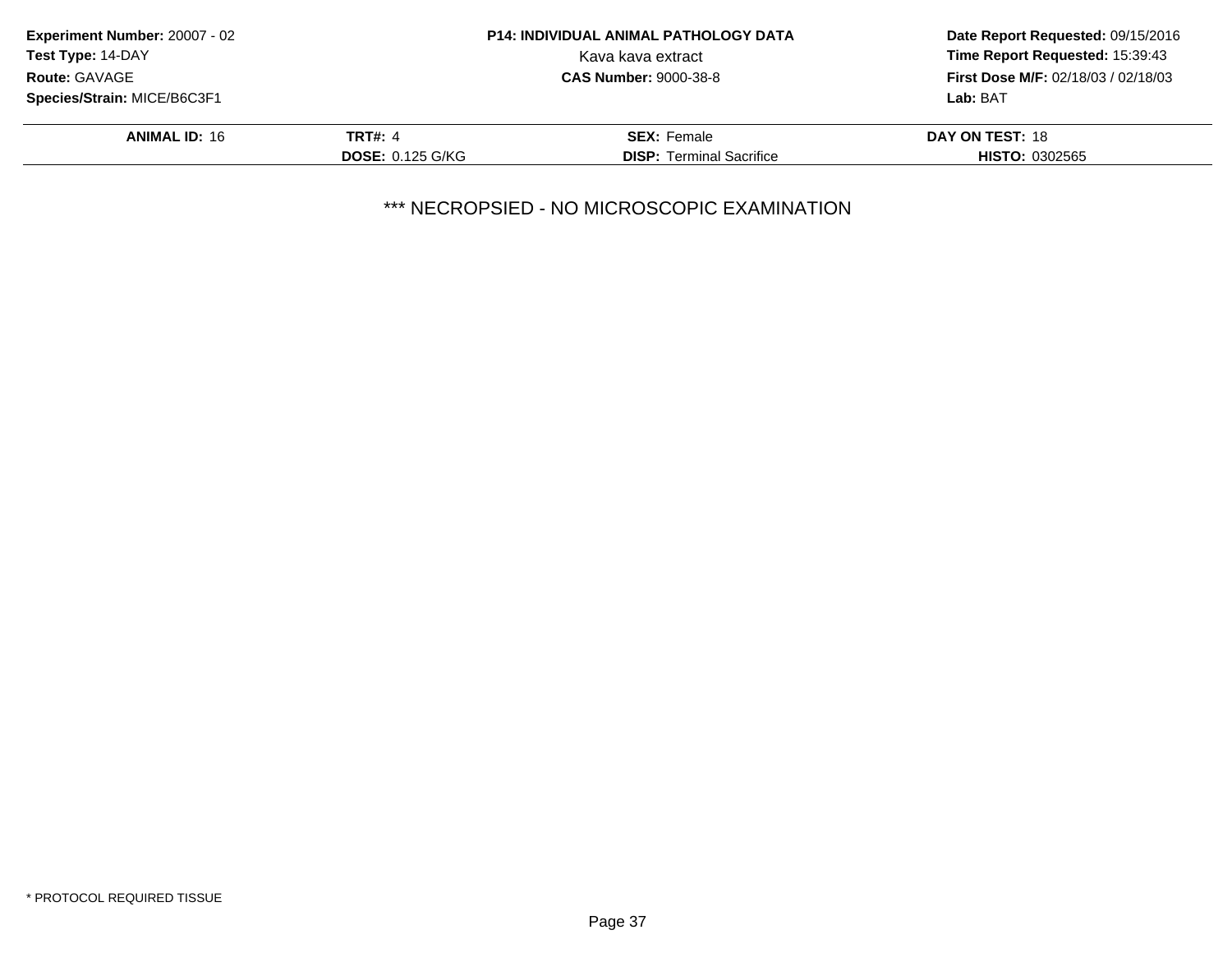| Experiment Number: 20007 - 02 |                         | <b>P14: INDIVIDUAL ANIMAL PATHOLOGY DATA</b> | Date Report Requested: 09/15/2016          |
|-------------------------------|-------------------------|----------------------------------------------|--------------------------------------------|
| <b>Test Type: 14-DAY</b>      |                         | Kava kava extract                            | Time Report Requested: 15:39:43            |
| <b>Route: GAVAGE</b>          |                         | <b>CAS Number: 9000-38-8</b>                 | <b>First Dose M/F: 02/18/03 / 02/18/03</b> |
| Species/Strain: MICE/B6C3F1   |                         |                                              | Lab: BAT                                   |
| <b>ANIMAL ID: 17</b>          | <b>TRT#: 4</b>          | <b>SEX: Female</b>                           | DAY ON TEST: 18                            |
|                               | <b>DOSE: 0.125 G/KG</b> | <b>DISP:</b> Terminal Sacrifice              | <b>HISTO: 0302566</b>                      |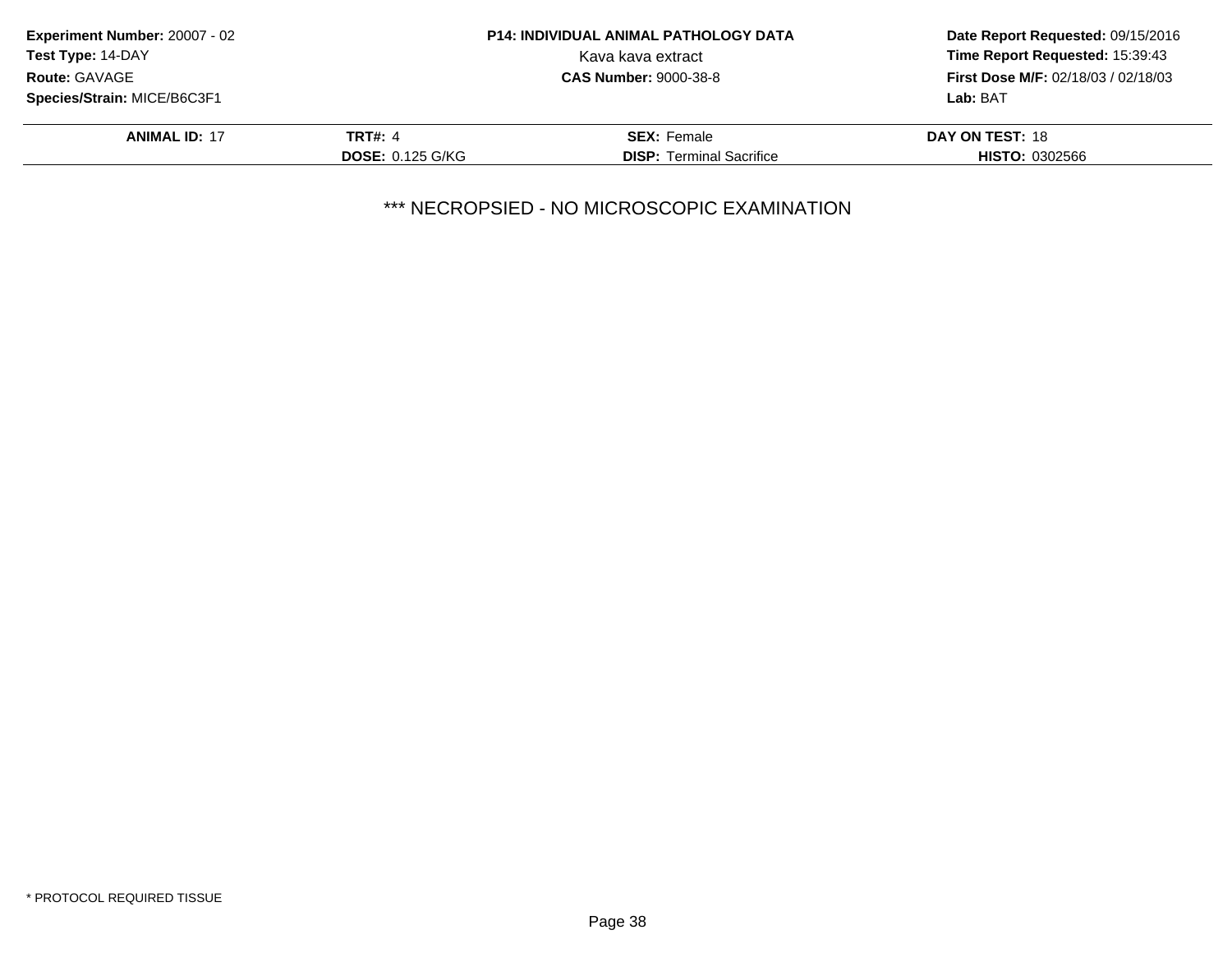| <b>Experiment Number: 20007 - 02</b> | <b>P14: INDIVIDUAL ANIMAL PATHOLOGY DATA</b> |                                 | Date Report Requested: 09/15/2016          |
|--------------------------------------|----------------------------------------------|---------------------------------|--------------------------------------------|
| Test Type: 14-DAY                    |                                              | Kava kava extract               | Time Report Requested: 15:39:43            |
| <b>Route: GAVAGE</b>                 |                                              | <b>CAS Number: 9000-38-8</b>    | <b>First Dose M/F: 02/18/03 / 02/18/03</b> |
| Species/Strain: MICE/B6C3F1          |                                              |                                 | Lab: BAT                                   |
| <b>ANIMAL ID: 18</b>                 | <b>TRT#: 4</b>                               | <b>SEX: Female</b>              | DAY ON TEST: 18                            |
|                                      | <b>DOSE: 0.125 G/KG</b>                      | <b>DISP: Terminal Sacrifice</b> | <b>HISTO: 0302567</b>                      |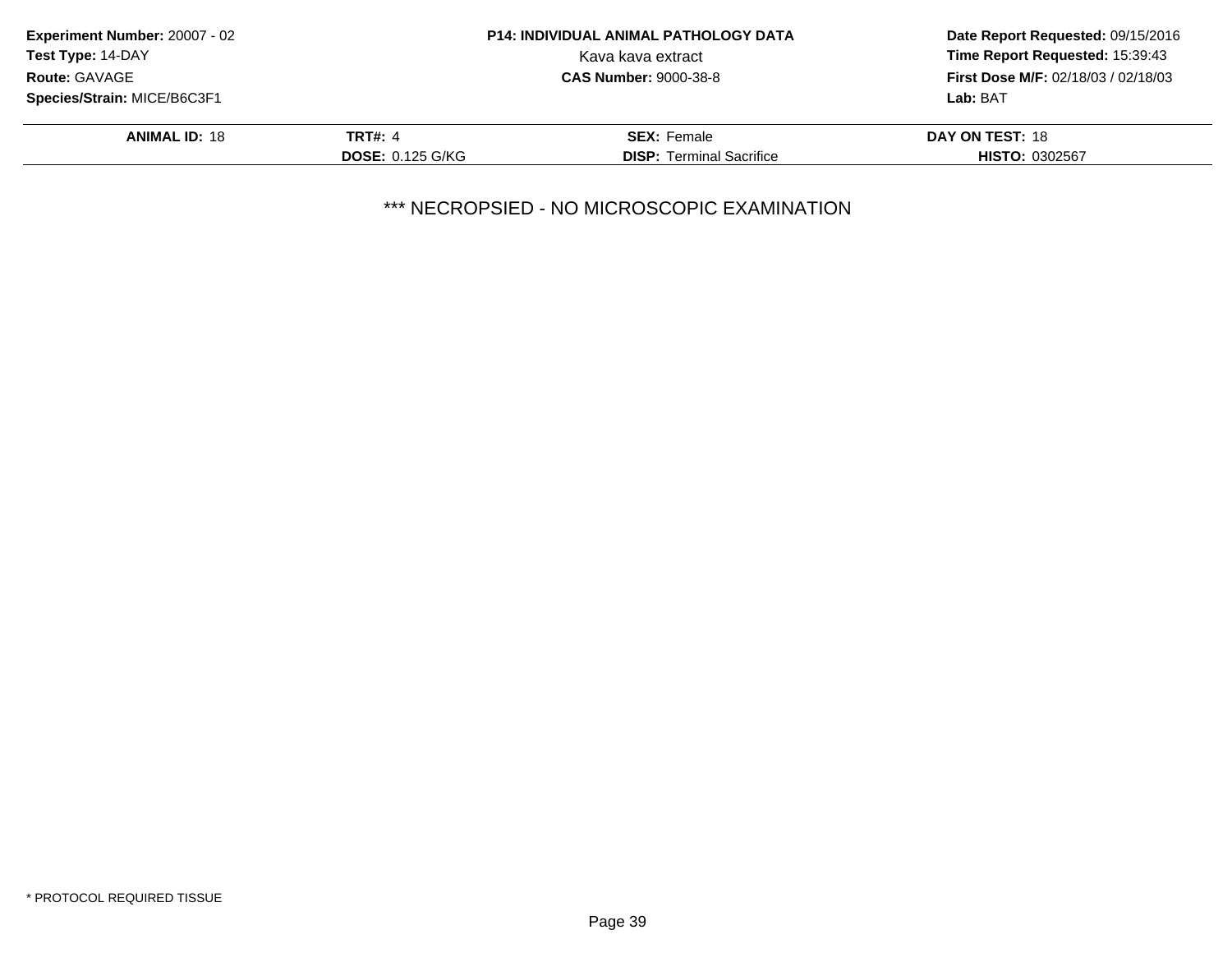| <b>Experiment Number: 20007 - 02</b> | <b>P14: INDIVIDUAL ANIMAL PATHOLOGY DATA</b> |                                 | Date Report Requested: 09/15/2016          |
|--------------------------------------|----------------------------------------------|---------------------------------|--------------------------------------------|
| Test Type: 14-DAY                    |                                              | Kava kava extract               | Time Report Requested: 15:39:43            |
| Route: GAVAGE                        |                                              | <b>CAS Number: 9000-38-8</b>    | <b>First Dose M/F: 02/18/03 / 02/18/03</b> |
| Species/Strain: MICE/B6C3F1          |                                              |                                 | Lab: BAT                                   |
| <b>ANIMAL ID: 19</b>                 | <b>TRT#: 4</b>                               | <b>SEX: Female</b>              | DAY ON TEST: 18                            |
|                                      | <b>DOSE: 0.125 G/KG</b>                      | <b>DISP:</b> Terminal Sacrifice | <b>HISTO: 0302568</b>                      |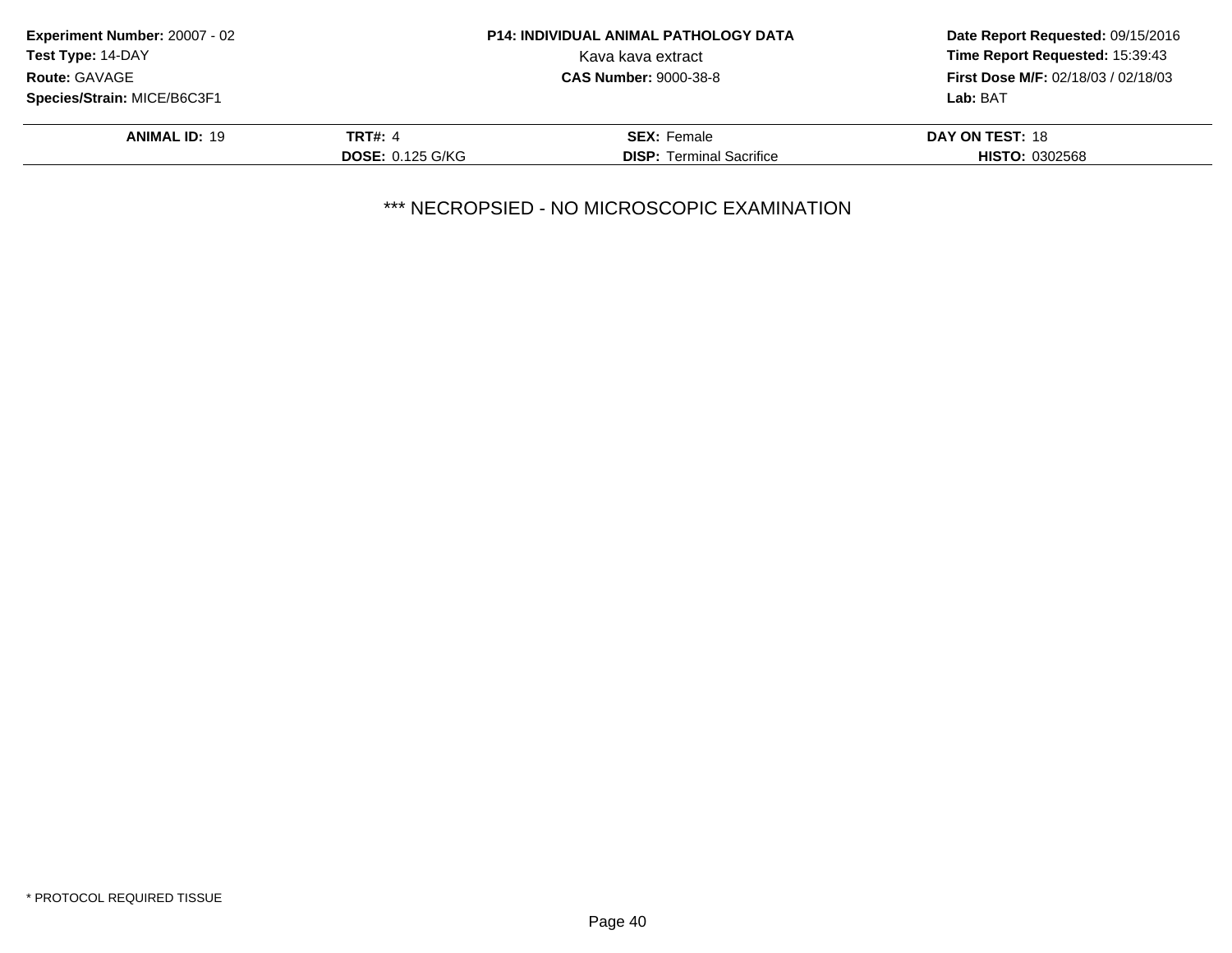| Experiment Number: 20007 - 02 |                         | <b>P14: INDIVIDUAL ANIMAL PATHOLOGY DATA</b> | Date Report Requested: 09/15/2016          |
|-------------------------------|-------------------------|----------------------------------------------|--------------------------------------------|
| <b>Test Type: 14-DAY</b>      |                         | Kava kava extract                            | Time Report Requested: 15:39:43            |
| <b>Route: GAVAGE</b>          |                         | <b>CAS Number: 9000-38-8</b>                 | <b>First Dose M/F: 02/18/03 / 02/18/03</b> |
| Species/Strain: MICE/B6C3F1   |                         |                                              | Lab: BAT                                   |
| <b>ANIMAL ID: 20</b>          | <b>TRT#: 4</b>          | <b>SEX: Female</b>                           | DAY ON TEST: 18                            |
|                               | <b>DOSE: 0.125 G/KG</b> | <b>DISP:</b> Terminal Sacrifice              | <b>HISTO: 0302569</b>                      |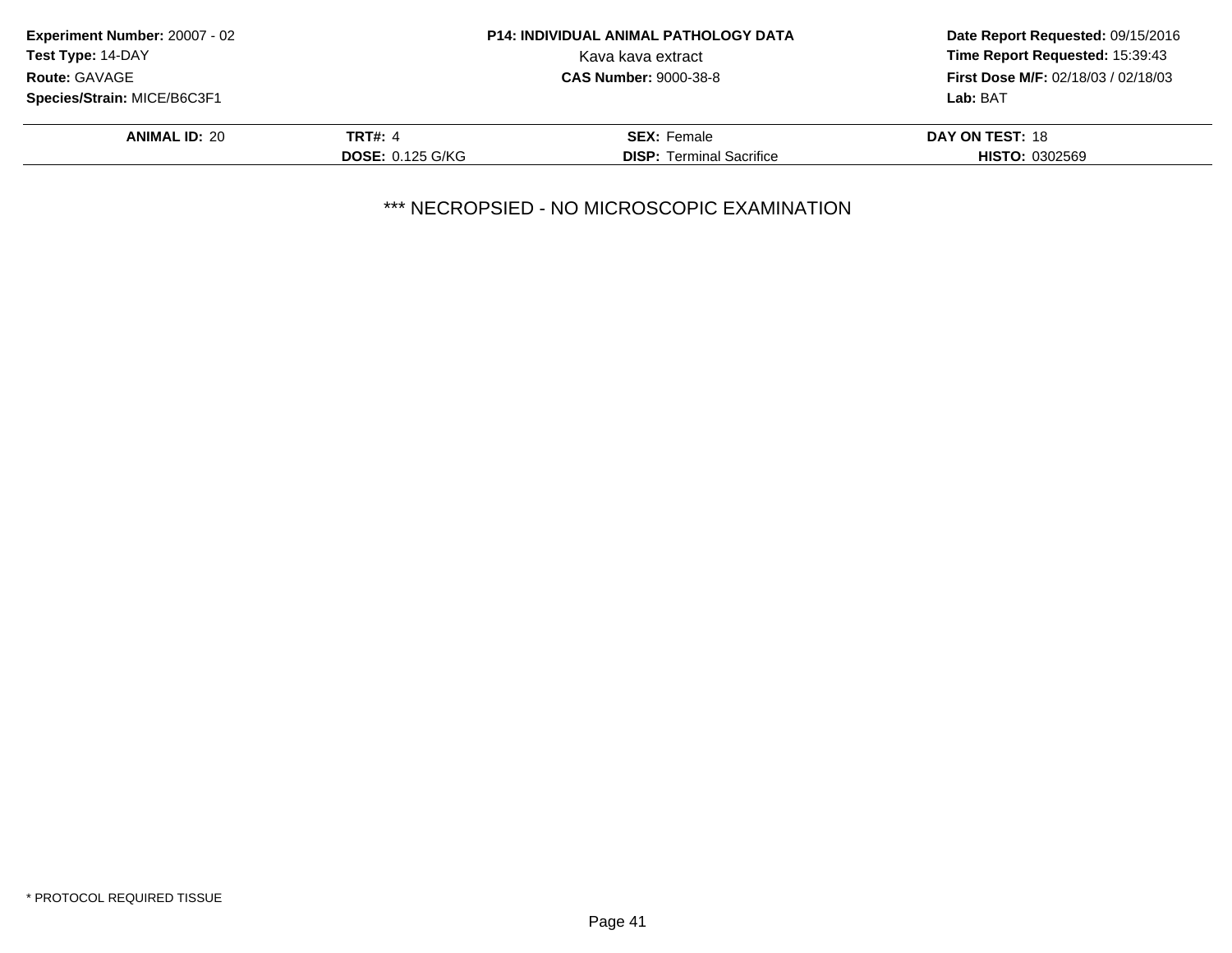| <b>Experiment Number: 20007 - 02</b> |                        | <b>P14: INDIVIDUAL ANIMAL PATHOLOGY DATA</b> | Date Report Requested: 09/15/2016<br>Time Report Requested: 15:39:43 |
|--------------------------------------|------------------------|----------------------------------------------|----------------------------------------------------------------------|
| <b>Test Type: 14-DAY</b>             |                        | Kava kava extract                            |                                                                      |
| <b>Route: GAVAGE</b>                 |                        | <b>CAS Number: 9000-38-8</b>                 | <b>First Dose M/F: 02/18/03 / 02/18/03</b>                           |
| Species/Strain: MICE/B6C3F1          |                        |                                              | Lab: BAT                                                             |
| <b>ANIMAL ID: 26</b>                 | <b>TRT#: 6</b>         | <b>SEX: Female</b>                           | DAY ON TEST: 18                                                      |
|                                      | <b>DOSE: 0.25 G/KG</b> | <b>DISP: Terminal Sacrifice</b>              | <b>HISTO: 0302575</b>                                                |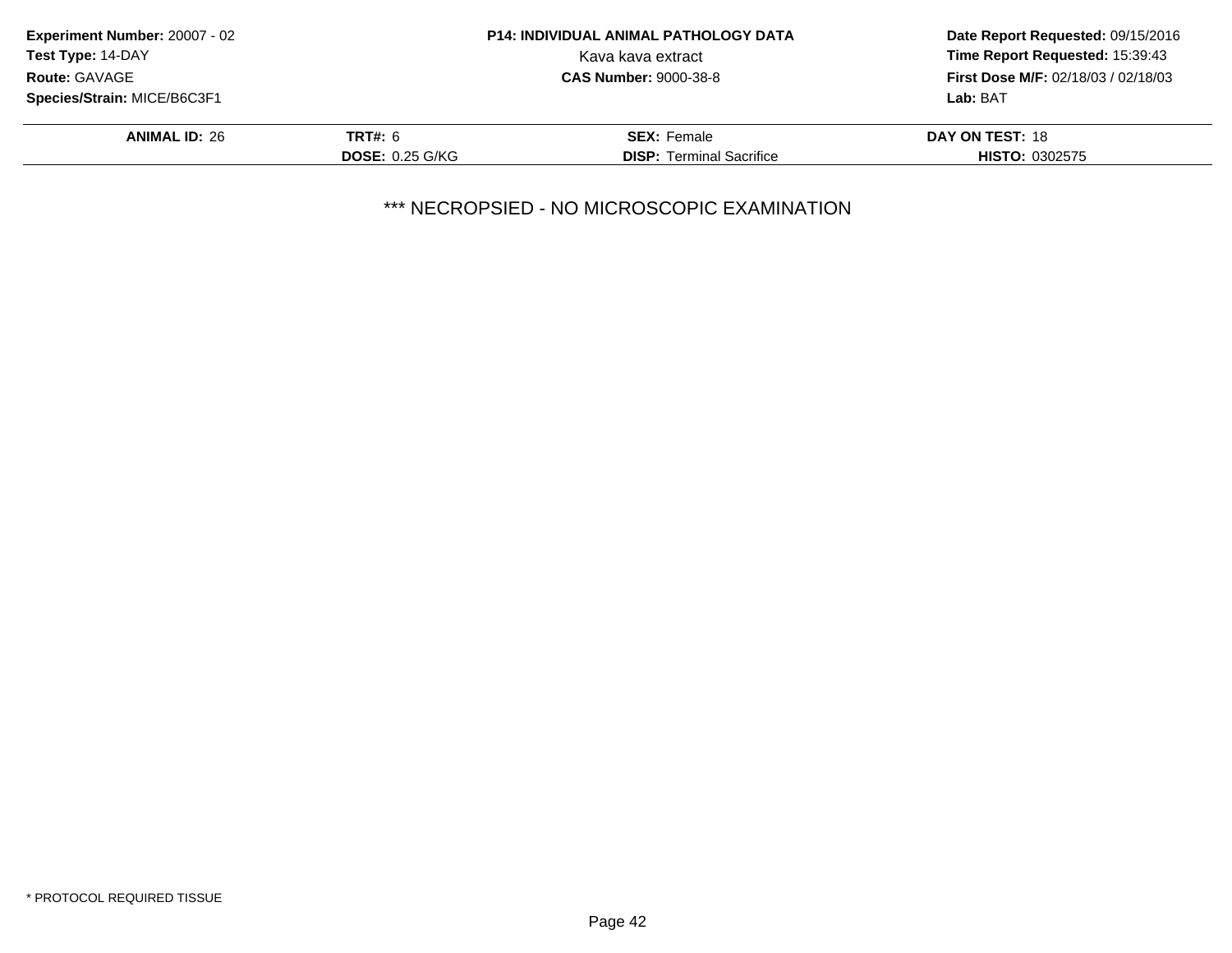| Experiment Number: 20007 - 02 |                        | <b>P14: INDIVIDUAL ANIMAL PATHOLOGY DATA</b> | Date Report Requested: 09/15/2016          |
|-------------------------------|------------------------|----------------------------------------------|--------------------------------------------|
| Test Type: 14-DAY             |                        | Kava kava extract                            | Time Report Requested: 15:39:43            |
| <b>Route: GAVAGE</b>          |                        | <b>CAS Number: 9000-38-8</b>                 | <b>First Dose M/F: 02/18/03 / 02/18/03</b> |
| Species/Strain: MICE/B6C3F1   |                        |                                              | Lab: BAT                                   |
| <b>ANIMAL ID: 27</b>          | <b>TRT#: 6</b>         | <b>SEX: Female</b>                           | DAY ON TEST: 18                            |
|                               | <b>DOSE: 0.25 G/KG</b> | <b>DISP:</b> Terminal Sacrifice              | <b>HISTO: 0302576</b>                      |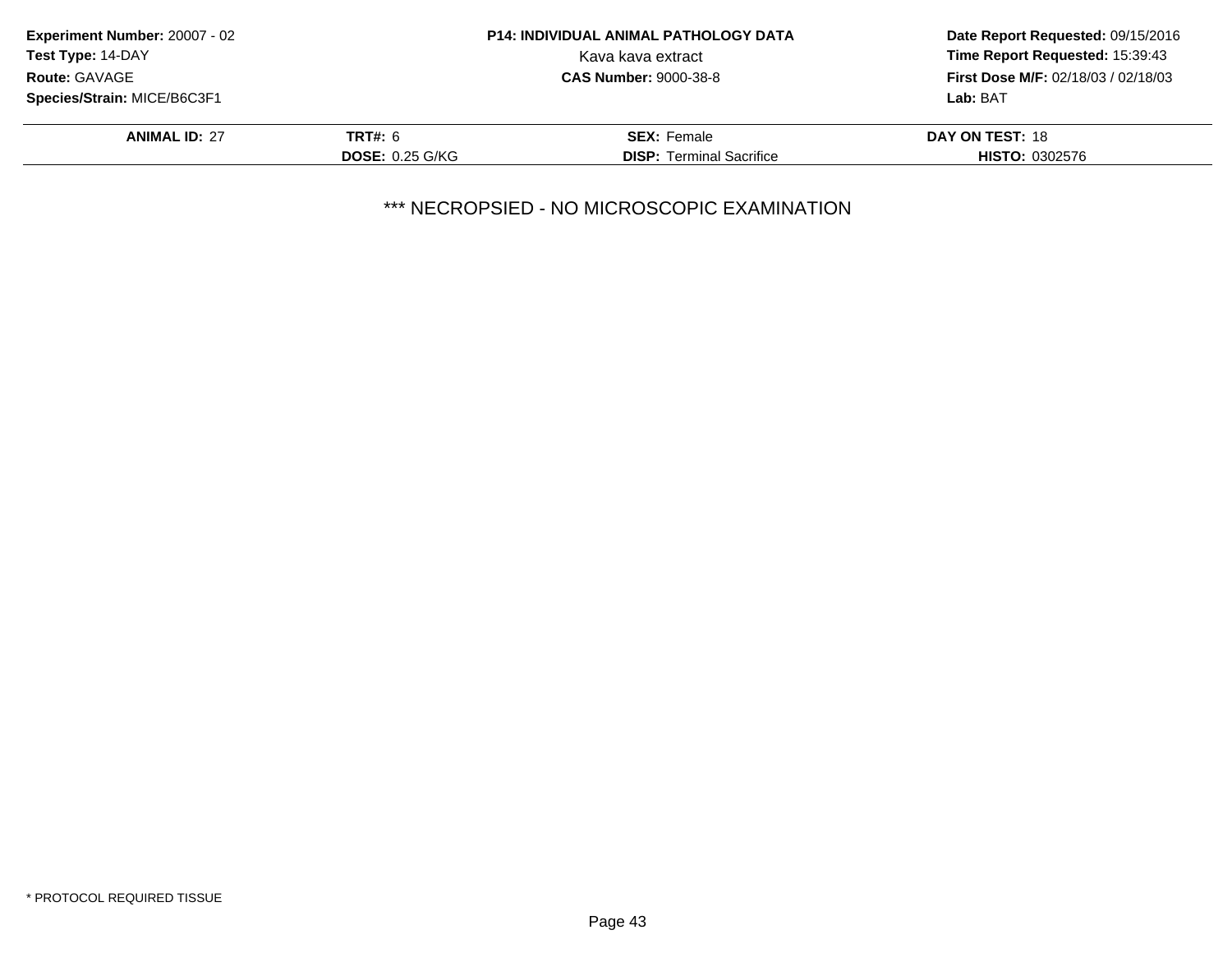| Experiment Number: 20007 - 02 |                        | <b>P14: INDIVIDUAL ANIMAL PATHOLOGY DATA</b> | Date Report Requested: 09/15/2016          |
|-------------------------------|------------------------|----------------------------------------------|--------------------------------------------|
| Test Type: 14-DAY             |                        | Kava kava extract                            | Time Report Requested: 15:39:43            |
| <b>Route: GAVAGE</b>          |                        | <b>CAS Number: 9000-38-8</b>                 | <b>First Dose M/F: 02/18/03 / 02/18/03</b> |
| Species/Strain: MICE/B6C3F1   |                        |                                              | Lab: BAT                                   |
| <b>ANIMAL ID: 28</b>          | <b>TRT#: 6</b>         | <b>SEX: Female</b>                           | <b>DAY ON TEST: 18</b>                     |
|                               | <b>DOSE: 0.25 G/KG</b> | <b>DISP:</b> Terminal Sacrifice              | <b>HISTO: 0302577</b>                      |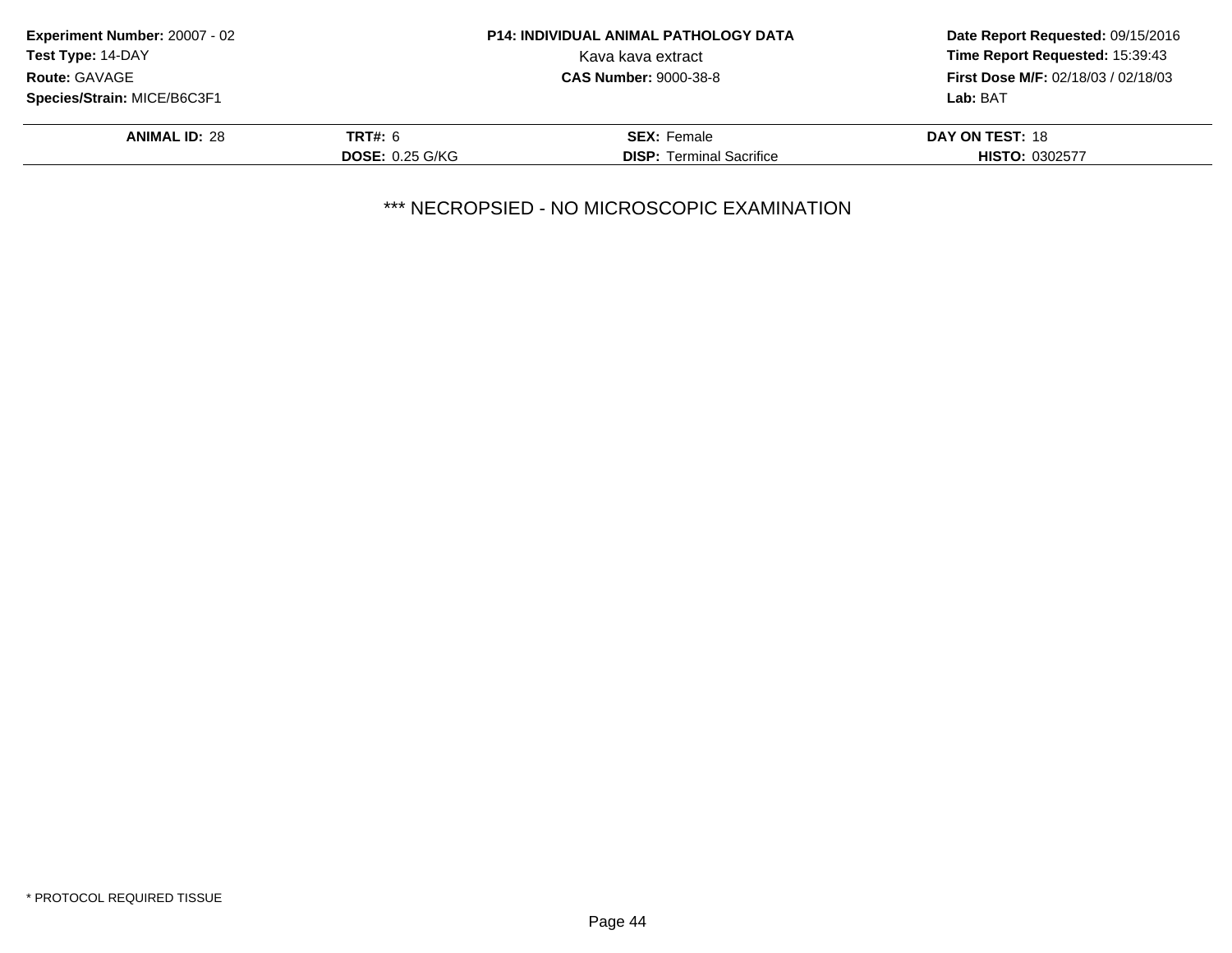| <b>Experiment Number: 20007 - 02</b> |                        | <b>P14: INDIVIDUAL ANIMAL PATHOLOGY DATA</b> | Date Report Requested: 09/15/2016<br>Time Report Requested: 15:39:43 |
|--------------------------------------|------------------------|----------------------------------------------|----------------------------------------------------------------------|
| <b>Test Type: 14-DAY</b>             |                        | Kava kava extract                            |                                                                      |
| <b>Route: GAVAGE</b>                 |                        | <b>CAS Number: 9000-38-8</b>                 | <b>First Dose M/F: 02/18/03 / 02/18/03</b>                           |
| Species/Strain: MICE/B6C3F1          |                        |                                              | Lab: BAT                                                             |
| <b>ANIMAL ID: 29</b>                 | <b>TRT#: 6</b>         | <b>SEX: Female</b>                           | DAY ON TEST: 18                                                      |
|                                      | <b>DOSE: 0.25 G/KG</b> | <b>DISP: Terminal Sacrifice</b>              | <b>HISTO: 0302578</b>                                                |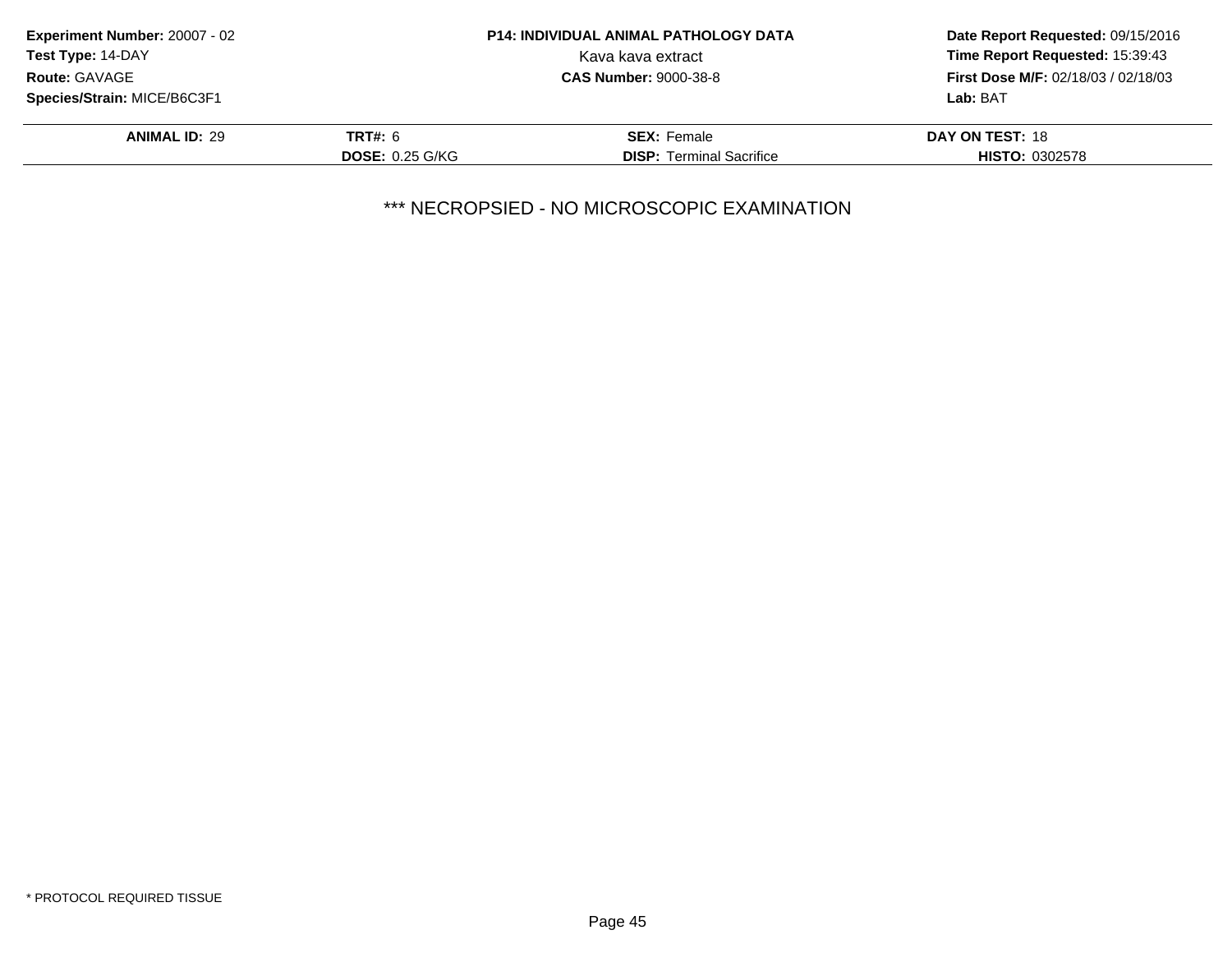| <b>Experiment Number: 20007 - 02</b> | <b>P14: INDIVIDUAL ANIMAL PATHOLOGY DATA</b> |                                 | Date Report Requested: 09/15/2016          |
|--------------------------------------|----------------------------------------------|---------------------------------|--------------------------------------------|
| <b>Test Type: 14-DAY</b>             |                                              | Kava kava extract               | Time Report Requested: 15:39:43            |
| <b>Route: GAVAGE</b>                 |                                              | <b>CAS Number: 9000-38-8</b>    | <b>First Dose M/F: 02/18/03 / 02/18/03</b> |
| Species/Strain: MICE/B6C3F1          |                                              |                                 | Lab: BAT                                   |
| <b>ANIMAL ID: 30</b>                 | <b>TRT#: 6</b>                               | <b>SEX: Female</b>              | DAY ON TEST: 18                            |
|                                      | <b>DOSE: 0.25 G/KG</b>                       | <b>DISP:</b> Terminal Sacrifice | <b>HISTO: 0302579</b>                      |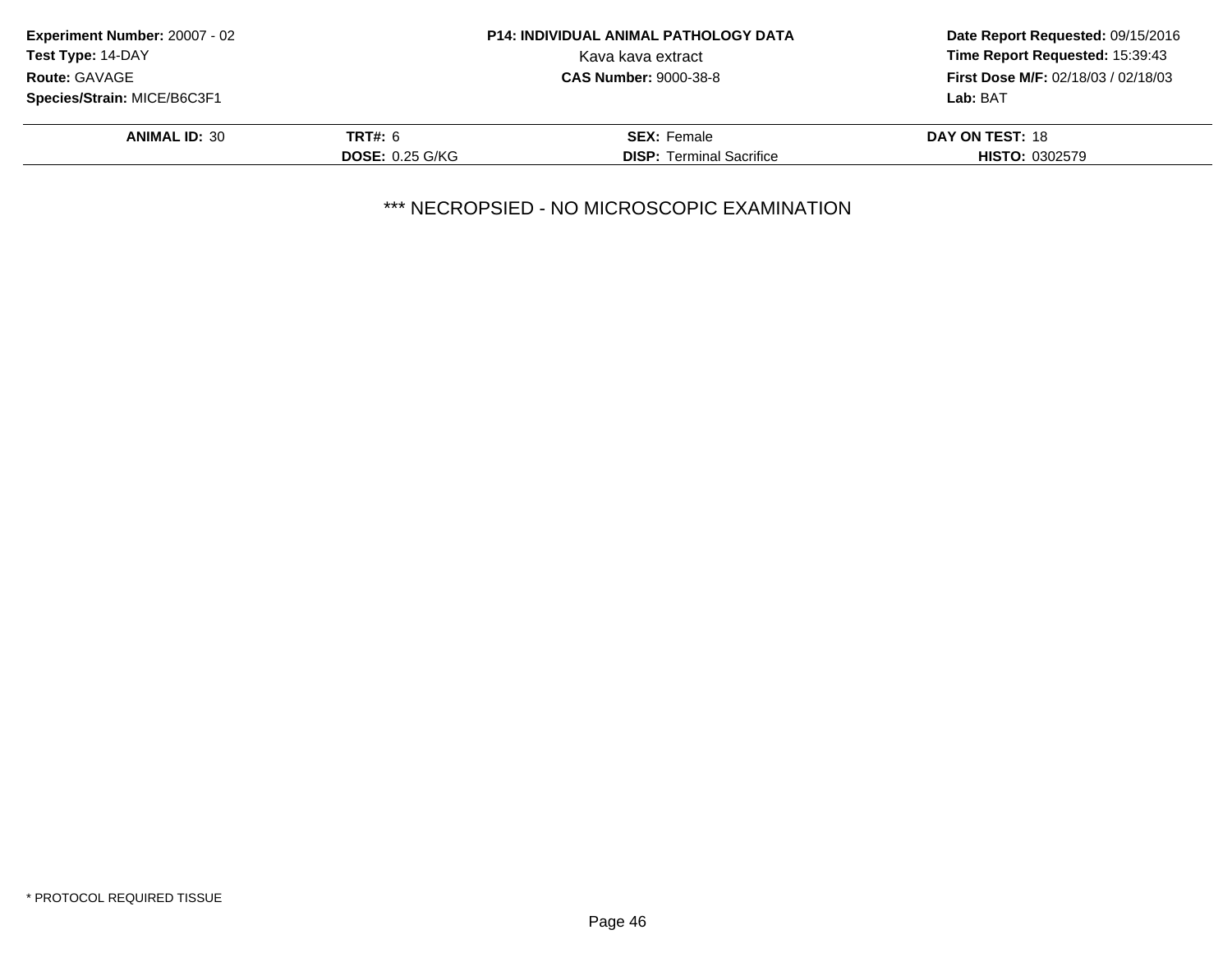| <b>Experiment Number: 20007 - 02</b> | <b>P14: INDIVIDUAL ANIMAL PATHOLOGY DATA</b> |                                 | Date Report Requested: 09/15/2016          |
|--------------------------------------|----------------------------------------------|---------------------------------|--------------------------------------------|
| <b>Test Type: 14-DAY</b>             |                                              | Kava kava extract               | Time Report Requested: 15:39:43            |
| <b>Route: GAVAGE</b>                 |                                              | <b>CAS Number: 9000-38-8</b>    | <b>First Dose M/F: 02/18/03 / 02/18/03</b> |
| Species/Strain: MICE/B6C3F1          |                                              |                                 | Lab: BAT                                   |
| <b>ANIMAL ID: 36</b>                 | <b>TRT#: 8</b>                               | <b>SEX: Female</b>              | DAY ON TEST: 18                            |
|                                      | DOSE: 0.5 G/KG                               | <b>DISP:</b> Terminal Sacrifice | <b>HISTO: 0302585</b>                      |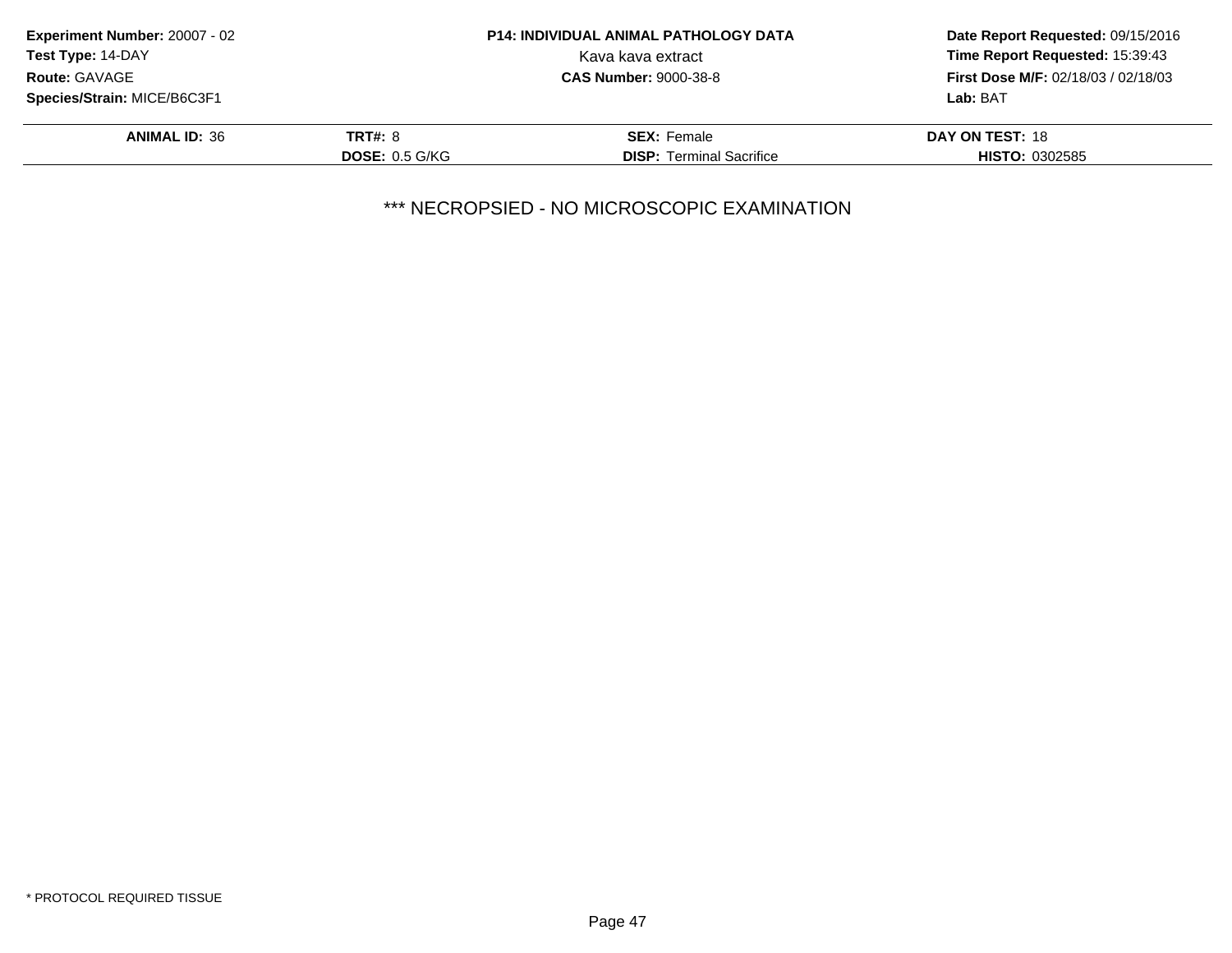| <b>Experiment Number: 20007 - 02</b> |                       | <b>P14: INDIVIDUAL ANIMAL PATHOLOGY DATA</b> | Date Report Requested: 09/15/2016          |  |
|--------------------------------------|-----------------------|----------------------------------------------|--------------------------------------------|--|
| <b>Test Type: 14-DAY</b>             |                       | Kava kava extract                            | Time Report Requested: 15:39:43            |  |
| <b>Route: GAVAGE</b>                 |                       | <b>CAS Number: 9000-38-8</b>                 | <b>First Dose M/F: 02/18/03 / 02/18/03</b> |  |
| Species/Strain: MICE/B6C3F1          |                       |                                              | Lab: BAT                                   |  |
| <b>ANIMAL ID: 37</b>                 | <b>TRT#: 8</b>        | <b>SEX: Female</b>                           | DAY ON TEST: 18                            |  |
|                                      | <b>DOSE: 0.5 G/KG</b> | <b>DISP:</b> Terminal Sacrifice              | <b>HISTO: 0302586</b>                      |  |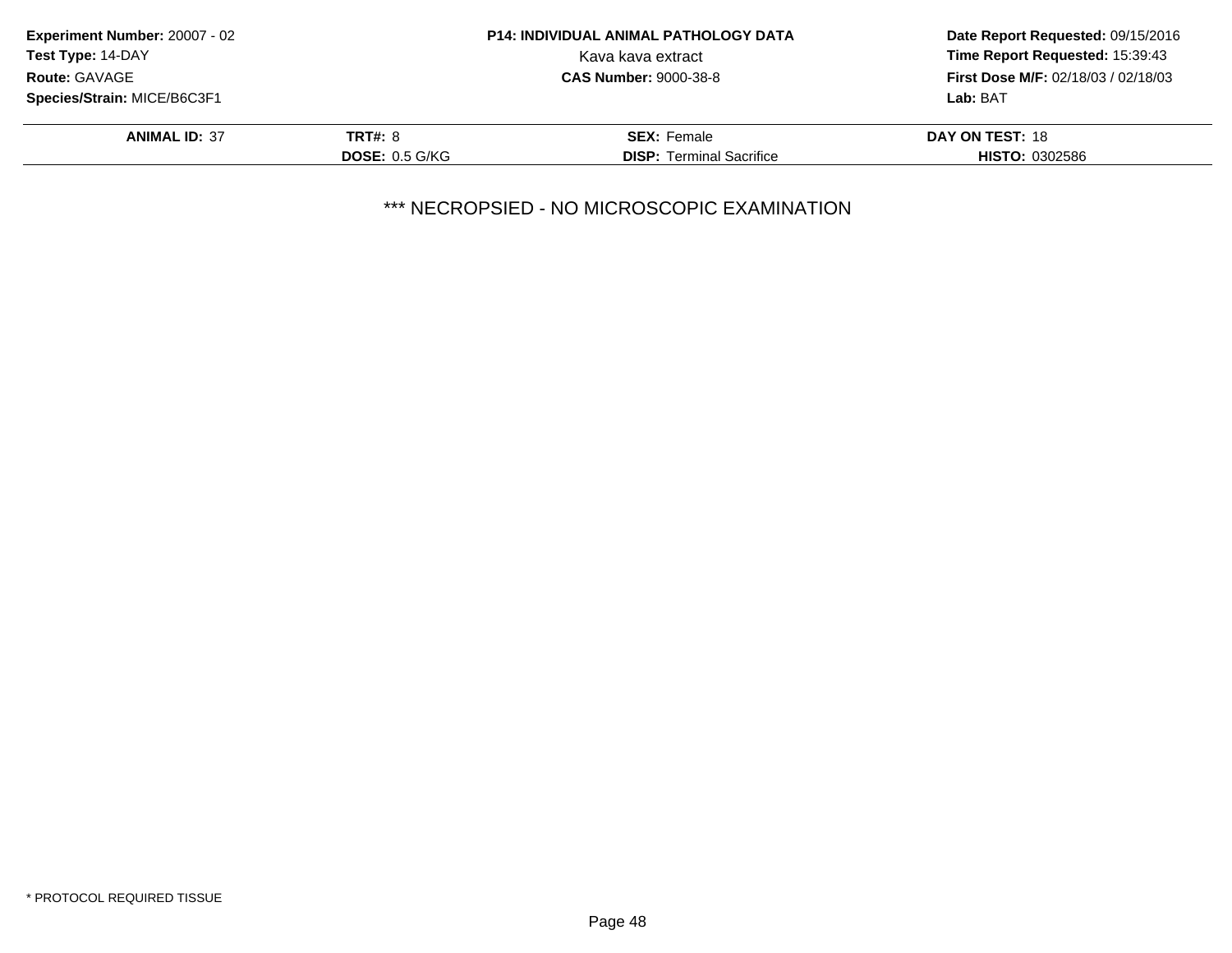| <b>P14: INDIVIDUAL ANIMAL PATHOLOGY DATA</b> | Date Report Requested: 09/15/2016          |
|----------------------------------------------|--------------------------------------------|
| Kava kava extract                            | Time Report Requested: 15:39:43            |
| <b>CAS Number: 9000-38-8</b>                 | <b>First Dose M/F: 02/18/03 / 02/18/03</b> |
|                                              | Lab: BAT                                   |
| <b>SEX: Female</b>                           | DAY ON TEST: 18                            |
| <b>DISP:</b> Terminal Sacrifice              | <b>HISTO: 0302587</b>                      |
|                                              | <b>TRT#: 8</b><br><b>DOSE: 0.5 G/KG</b>    |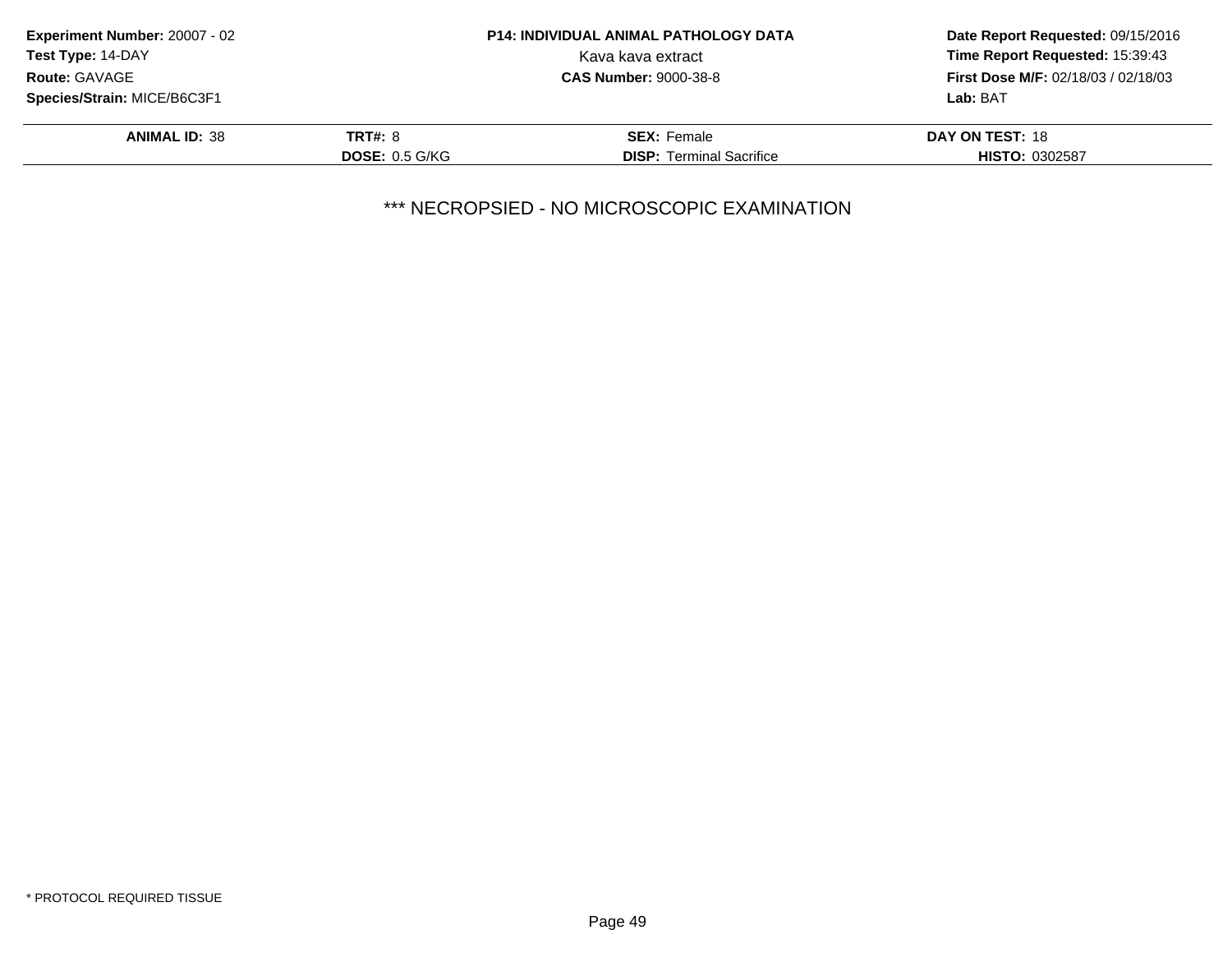| <b>Experiment Number: 20007 - 02</b>      |                       | <b>P14: INDIVIDUAL ANIMAL PATHOLOGY DATA</b> | Date Report Requested: 09/15/2016<br>Time Report Requested: 15:39:43<br><b>First Dose M/F: 02/18/03 / 02/18/03</b> |
|-------------------------------------------|-----------------------|----------------------------------------------|--------------------------------------------------------------------------------------------------------------------|
| Test Type: 14-DAY<br><b>Route: GAVAGE</b> |                       | Kava kava extract                            |                                                                                                                    |
|                                           |                       | <b>CAS Number: 9000-38-8</b>                 |                                                                                                                    |
| Species/Strain: MICE/B6C3F1               |                       |                                              | Lab: BAT                                                                                                           |
| <b>ANIMAL ID: 39</b>                      | <b>TRT#: 8</b>        | <b>SEX: Female</b>                           | DAY ON TEST: 18                                                                                                    |
|                                           | <b>DOSE: 0.5 G/KG</b> | <b>DISP:</b> Terminal Sacrifice              | <b>HISTO: 0302588</b>                                                                                              |
|                                           |                       |                                              |                                                                                                                    |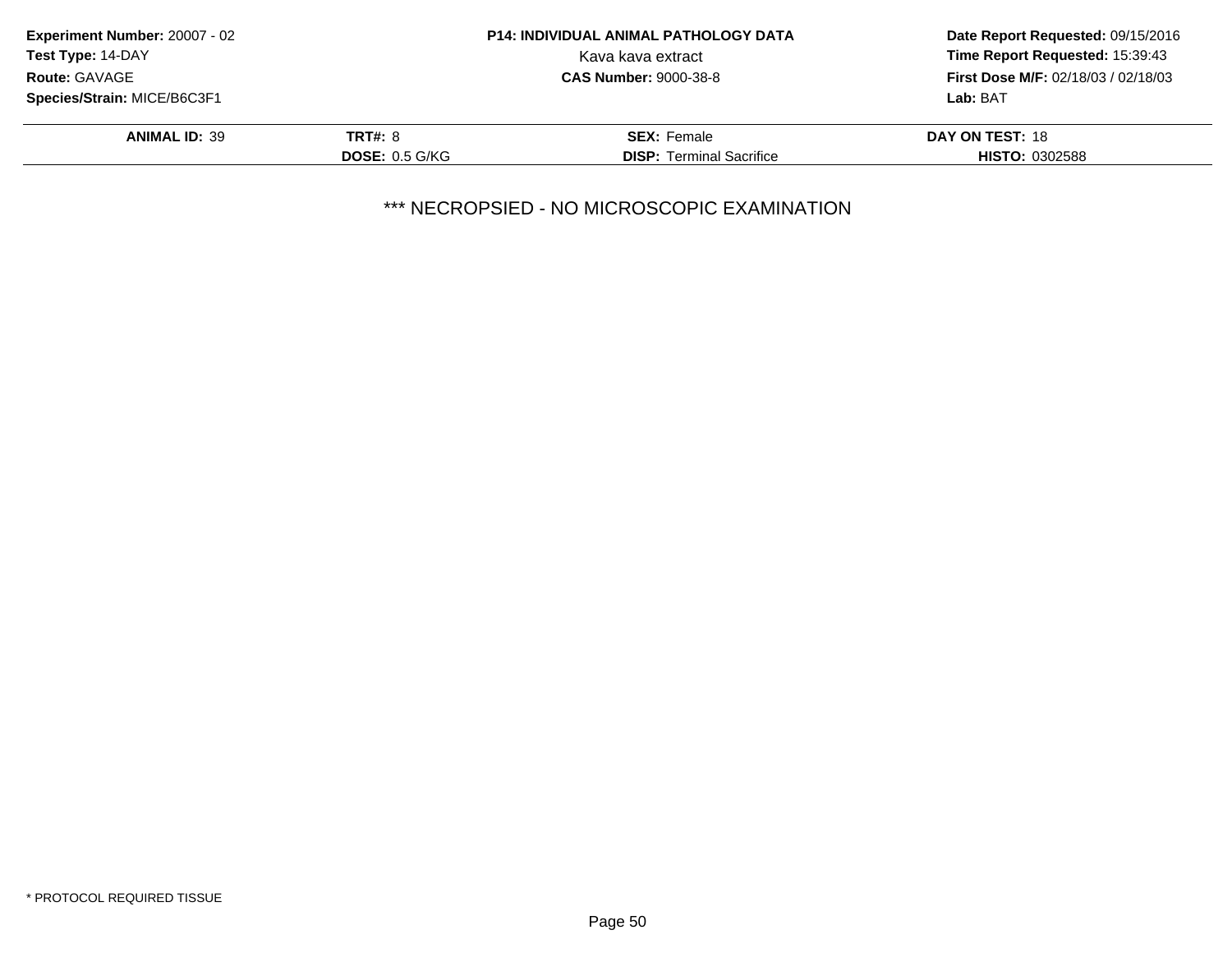| <b>Experiment Number: 20007 - 02</b>             |                       | <b>P14: INDIVIDUAL ANIMAL PATHOLOGY DATA</b> | Date Report Requested: 09/15/2016<br>Time Report Requested: 15:39:43<br><b>First Dose M/F: 02/18/03 / 02/18/03</b> |
|--------------------------------------------------|-----------------------|----------------------------------------------|--------------------------------------------------------------------------------------------------------------------|
| <b>Test Type: 14-DAY</b><br><b>Route: GAVAGE</b> |                       | Kava kava extract                            |                                                                                                                    |
|                                                  |                       | <b>CAS Number: 9000-38-8</b>                 |                                                                                                                    |
| Species/Strain: MICE/B6C3F1                      |                       |                                              | Lab: BAT                                                                                                           |
| <b>ANIMAL ID: 40</b>                             | <b>TRT#: 8</b>        | <b>SEX: Female</b>                           | DAY ON TEST: 18                                                                                                    |
|                                                  | <b>DOSE: 0.5 G/KG</b> | <b>DISP: Terminal Sacrifice</b>              | <b>HISTO: 0302589</b>                                                                                              |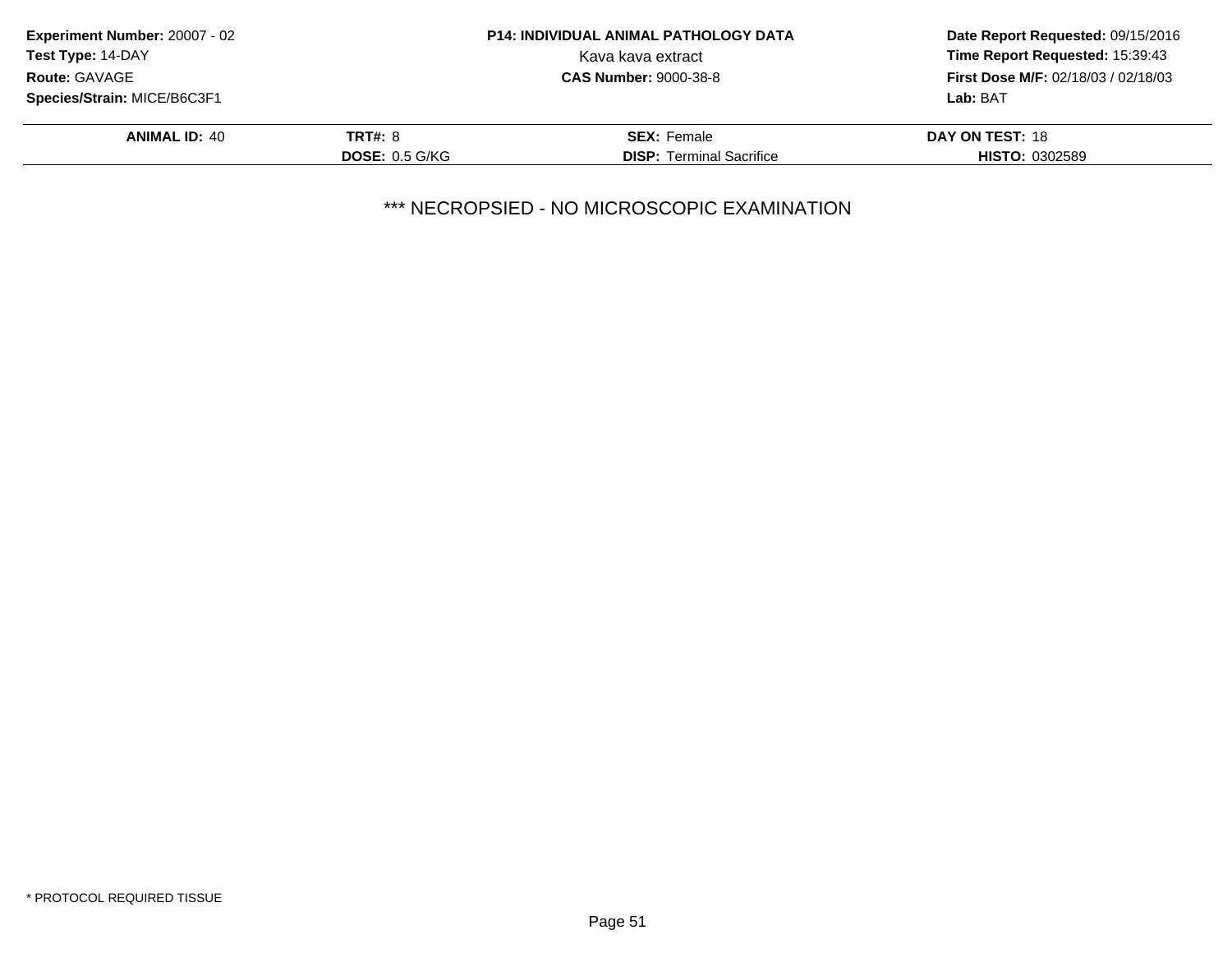| Experiment Number: 20007 - 02<br>Test Type: 14-DAY<br><b>Route: GAVAGE</b> |                       | <b>P14: INDIVIDUAL ANIMAL PATHOLOGY DATA</b> | Date Report Requested: 09/15/2016          |  |
|----------------------------------------------------------------------------|-----------------------|----------------------------------------------|--------------------------------------------|--|
|                                                                            |                       | Kava kava extract                            | Time Report Requested: 15:39:43            |  |
|                                                                            |                       | <b>CAS Number: 9000-38-8</b>                 | <b>First Dose M/F: 02/18/03 / 02/18/03</b> |  |
| Species/Strain: MICE/B6C3F1                                                |                       |                                              | Lab: BAT                                   |  |
| <b>ANIMAL ID: 46</b>                                                       | <b>TRT#: 10</b>       | <b>SEX:</b> Female                           | DAY ON TEST: 18                            |  |
|                                                                            | <b>DOSE: 1.0 G/KG</b> | <b>DISP:</b> Terminal Sacrifice              | <b>HISTO: 0302595</b>                      |  |
| <b>OBSERVATIONS</b>                                                        |                       |                                              |                                            |  |
| * Liver                                                                    |                       | Inflammation                                 | Chronic, Minimal                           |  |
|                                                                            |                       |                                              |                                            |  |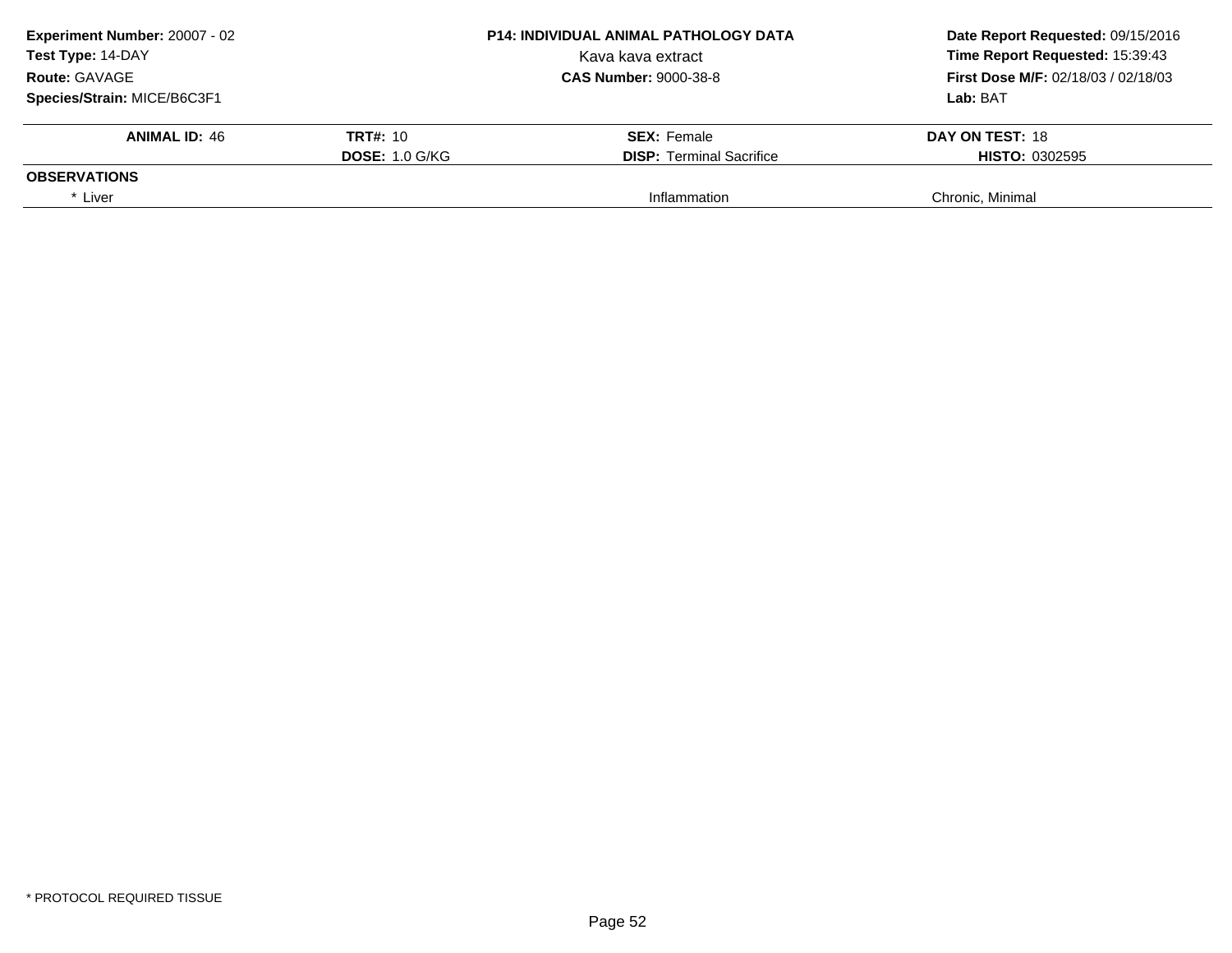| <b>Experiment Number: 20007 - 02</b><br>Test Type: 14-DAY<br><b>Route: GAVAGE</b> |                       | <b>P14: INDIVIDUAL ANIMAL PATHOLOGY DATA</b> | Date Report Requested: 09/15/2016                                             |  |
|-----------------------------------------------------------------------------------|-----------------------|----------------------------------------------|-------------------------------------------------------------------------------|--|
|                                                                                   |                       | Kava kava extract                            | Time Report Requested: 15:39:43<br><b>First Dose M/F: 02/18/03 / 02/18/03</b> |  |
|                                                                                   |                       | <b>CAS Number: 9000-38-8</b>                 |                                                                               |  |
| Species/Strain: MICE/B6C3F1                                                       |                       |                                              | Lab: BAT                                                                      |  |
| <b>ANIMAL ID: 47</b>                                                              | TRT#: 10              | <b>SEX: Female</b>                           | DAY ON TEST: 18                                                               |  |
|                                                                                   | <b>DOSE: 1.0 G/KG</b> | <b>DISP:</b> Terminal Sacrifice              | <b>HISTO: 0302596</b>                                                         |  |
| <b>OBSERVATIONS</b>                                                               |                       |                                              |                                                                               |  |
| * Liver                                                                           |                       | Inflammation                                 | Chronic, Minimal                                                              |  |
|                                                                                   |                       |                                              |                                                                               |  |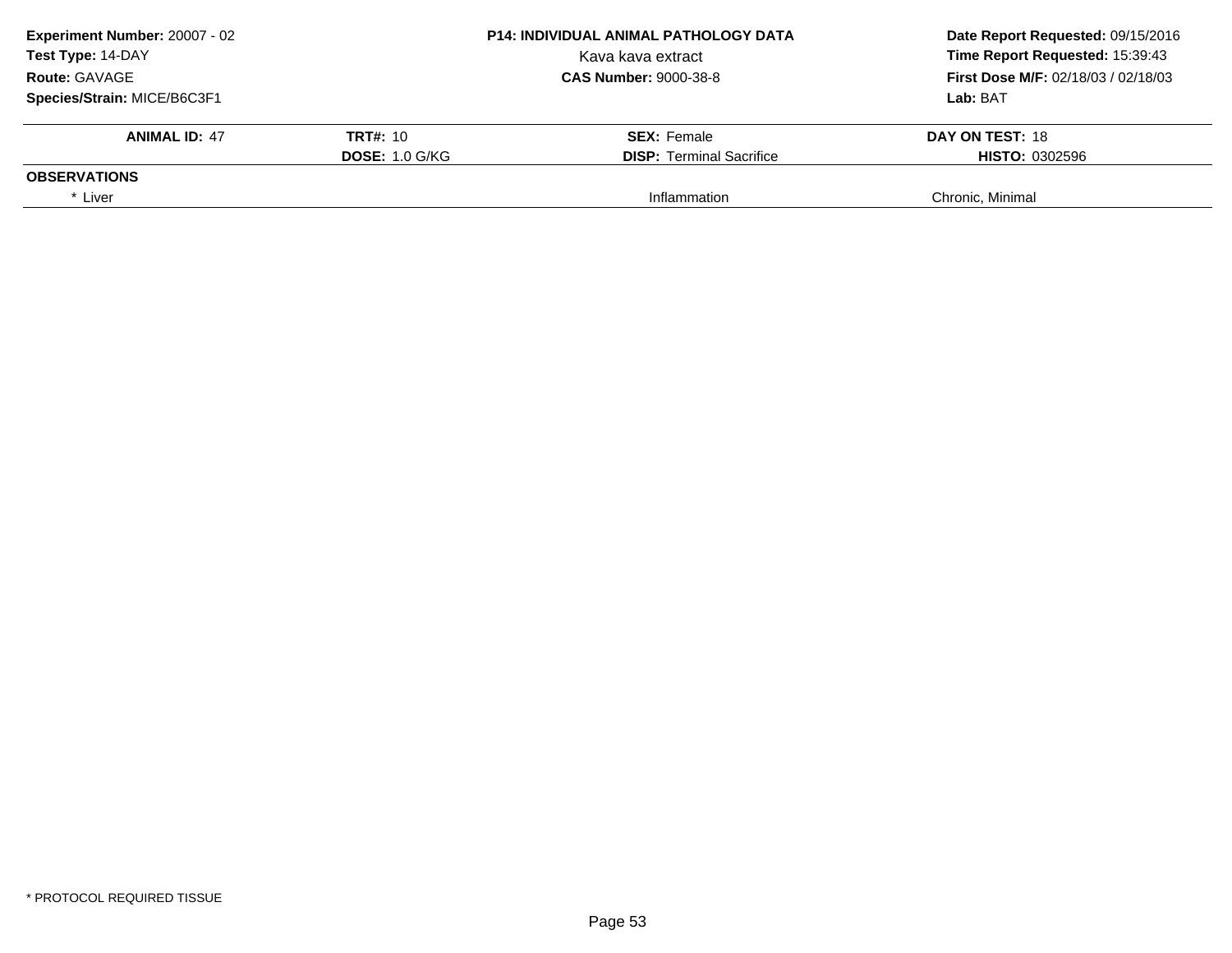| Experiment Number: 20007 - 02<br>Test Type: 14-DAY<br><b>Route: GAVAGE</b> |                       | <b>P14: INDIVIDUAL ANIMAL PATHOLOGY DATA</b> | Date Report Requested: 09/15/2016          |  |
|----------------------------------------------------------------------------|-----------------------|----------------------------------------------|--------------------------------------------|--|
|                                                                            |                       | Kava kava extract                            | Time Report Requested: 15:39:43            |  |
|                                                                            |                       | <b>CAS Number: 9000-38-8</b>                 | <b>First Dose M/F: 02/18/03 / 02/18/03</b> |  |
| Species/Strain: MICE/B6C3F1                                                |                       |                                              | Lab: BAT                                   |  |
| <b>ANIMAL ID: 48</b>                                                       | <b>TRT#: 10</b>       | <b>SEX:</b> Female                           | DAY ON TEST: 18                            |  |
|                                                                            | <b>DOSE: 1.0 G/KG</b> | <b>DISP:</b> Terminal Sacrifice              | <b>HISTO: 0302597</b>                      |  |
| <b>OBSERVATIONS</b>                                                        |                       |                                              |                                            |  |
| * Liver                                                                    |                       | Inflammation                                 | Chronic, Minimal                           |  |
|                                                                            |                       |                                              |                                            |  |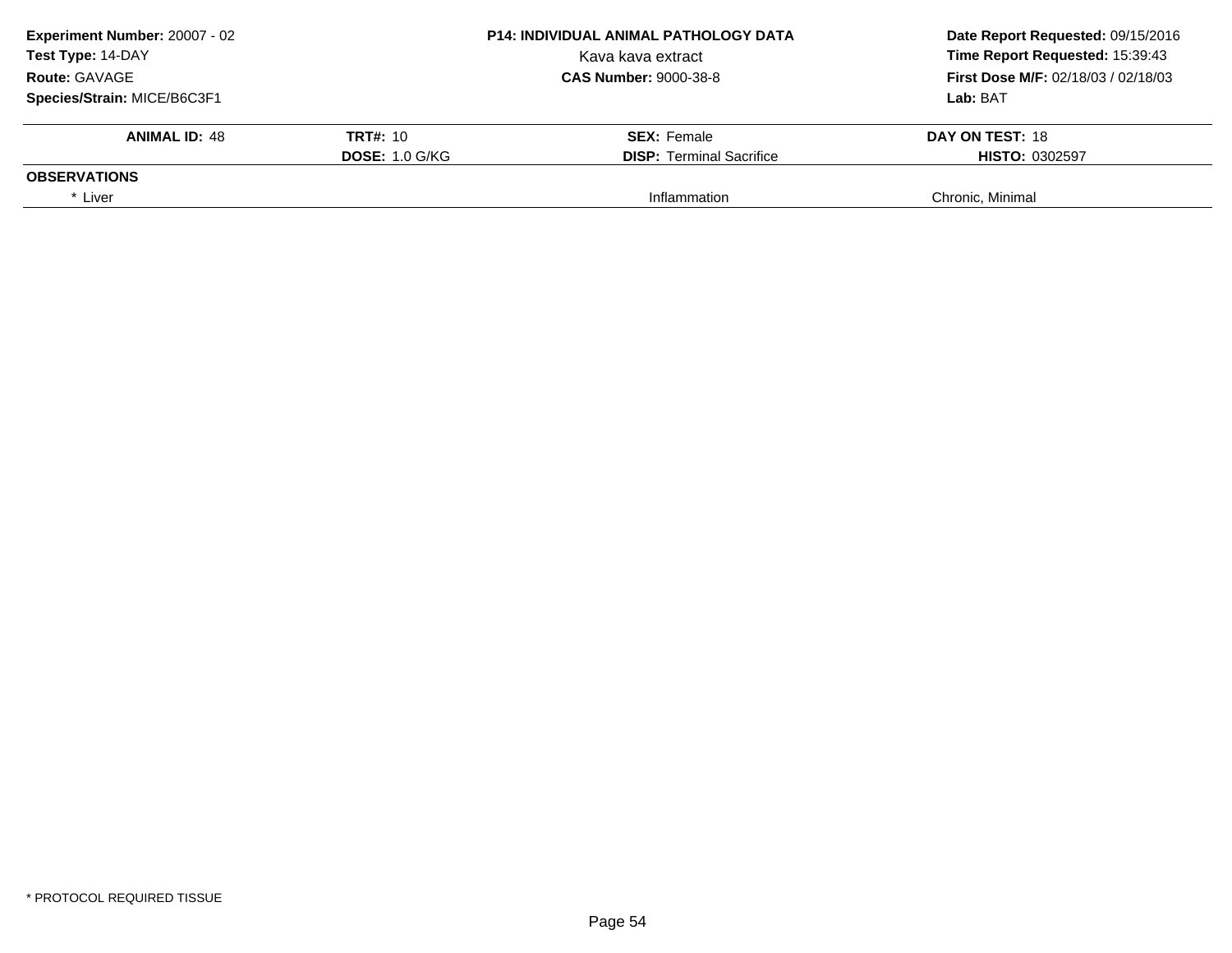| <b>P14: INDIVIDUAL ANIMAL PATHOLOGY DATA</b> | Date Report Requested: 09/15/2016                                             |  |
|----------------------------------------------|-------------------------------------------------------------------------------|--|
| Kava kava extract                            | Time Report Requested: 15:39:43<br><b>First Dose M/F: 02/18/03 / 02/18/03</b> |  |
| <b>CAS Number: 9000-38-8</b>                 |                                                                               |  |
|                                              | Lab: BAT                                                                      |  |
| <b>SEX:</b> Female                           | DAY ON TEST: 18                                                               |  |
| <b>DISP:</b> Terminal Sacrifice              | <b>HISTO: 0302598</b>                                                         |  |
|                                              |                                                                               |  |
|                                              | Chronic, Minimal                                                              |  |
|                                              | <b>DOSE: 1.0 G/KG</b><br>Inflammation                                         |  |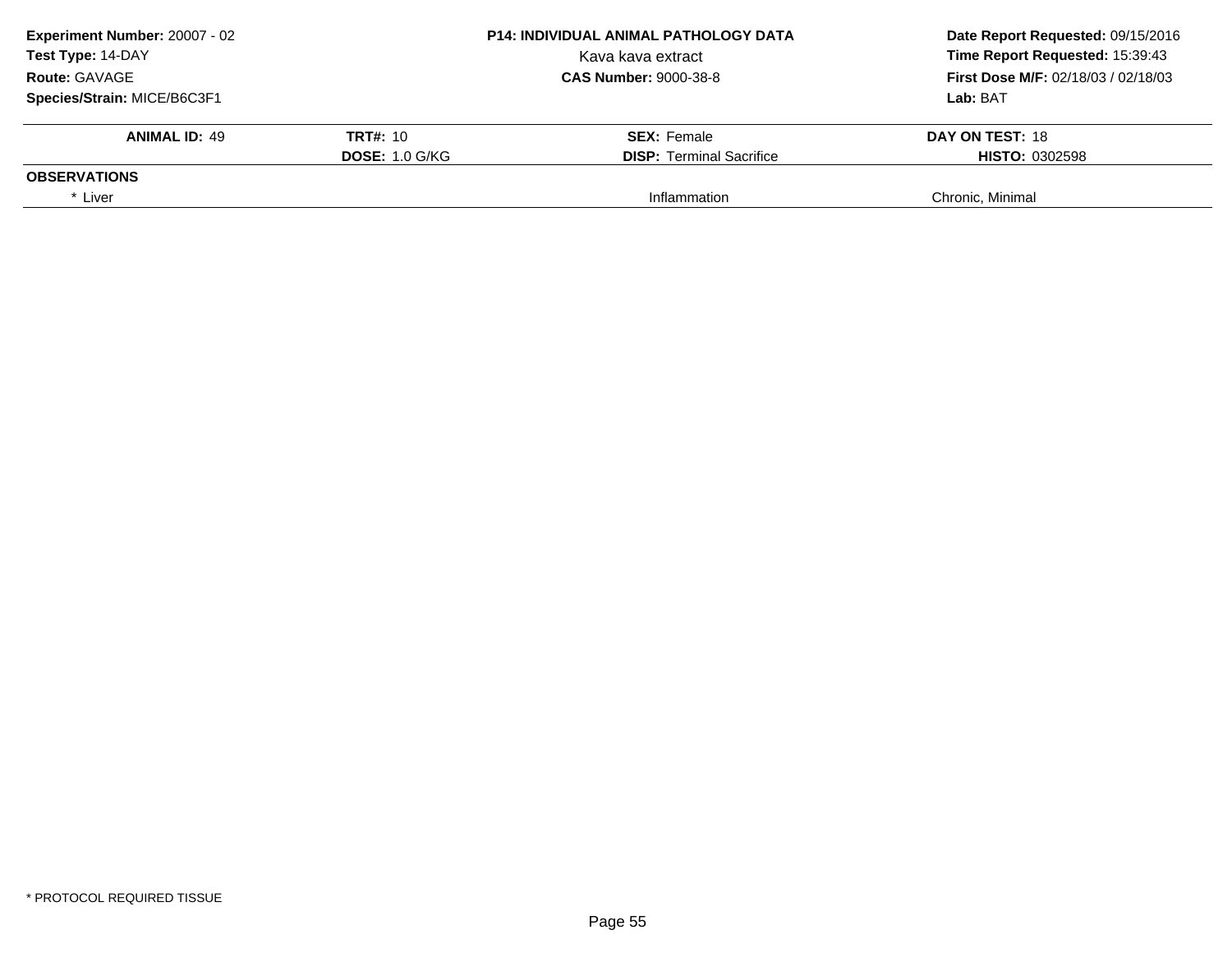| <b>P14: INDIVIDUAL ANIMAL PATHOLOGY DATA</b> | Date Report Requested: 09/15/2016          |  |
|----------------------------------------------|--------------------------------------------|--|
| Kava kava extract                            | Time Report Requested: 15:39:43            |  |
| <b>CAS Number: 9000-38-8</b>                 | <b>First Dose M/F: 02/18/03 / 02/18/03</b> |  |
|                                              | Lab: BAT                                   |  |
| <b>SEX:</b> Female                           | DAY ON TEST: 18                            |  |
| <b>DISP:</b> Terminal Sacrifice              | <b>HISTO: 0302599</b>                      |  |
|                                              |                                            |  |
| Inflammation                                 | Chronic. Mild                              |  |
|                                              | <b>TRT#: 10</b><br><b>DOSE: 1.0 G/KG</b>   |  |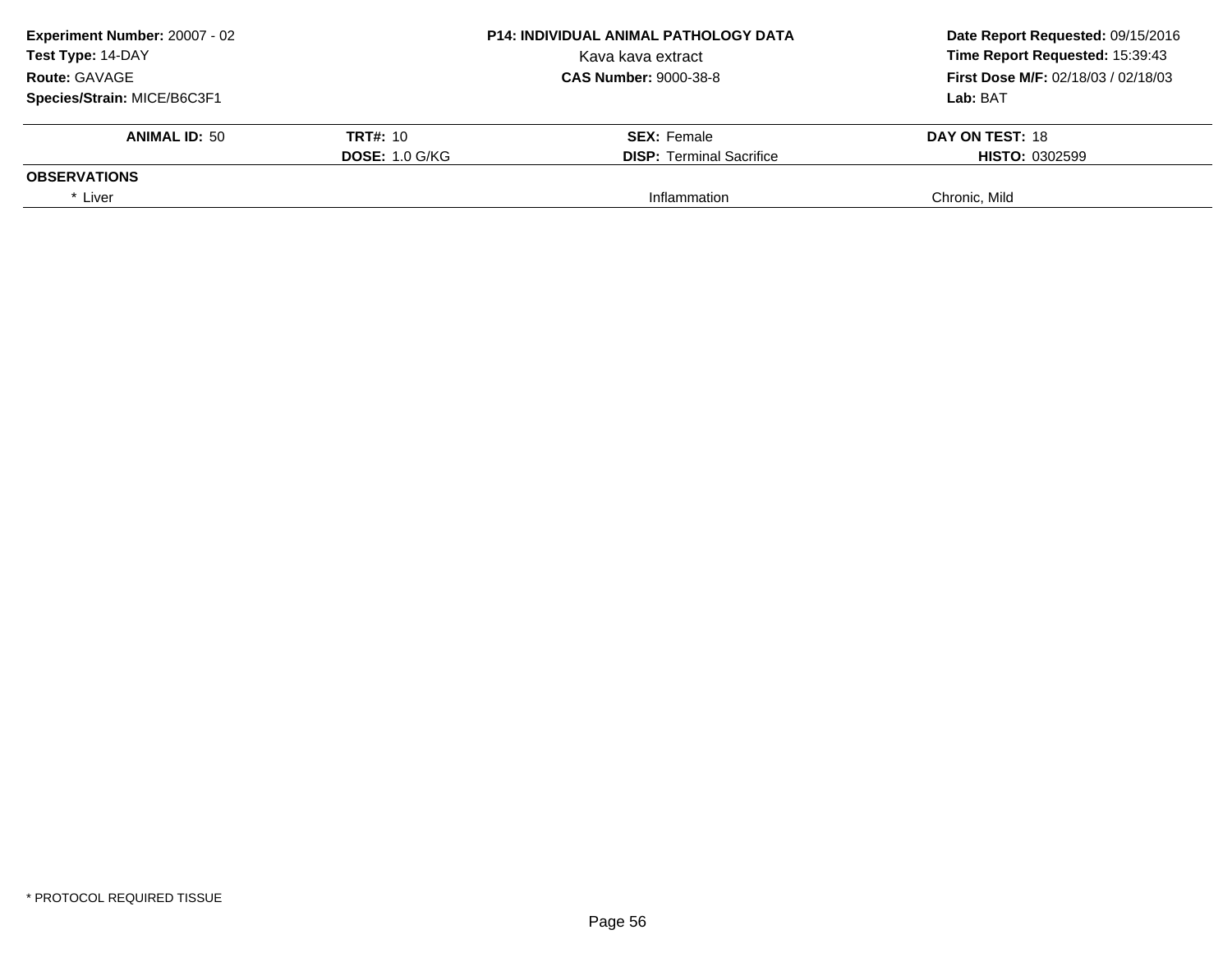| Experiment Number: 20007 - 02<br>Test Type: 14-DAY<br>Route: GAVAGE |                       | <b>P14: INDIVIDUAL ANIMAL PATHOLOGY DATA</b><br>Kava kava extract<br><b>CAS Number: 9000-38-8</b> | Date Report Requested: 09/15/2016<br>Time Report Requested: 15:39:43<br>First Dose M/F: 02/18/03 / 02/18/03 |  |
|---------------------------------------------------------------------|-----------------------|---------------------------------------------------------------------------------------------------|-------------------------------------------------------------------------------------------------------------|--|
| Species/Strain: MICE/B6C3F1                                         |                       |                                                                                                   | Lab: BAT                                                                                                    |  |
| <b>ANIMAL ID: 56</b>                                                | <b>TRT#: 12</b>       | <b>SEX: Female</b>                                                                                | DAY ON TEST: 18                                                                                             |  |
|                                                                     | <b>DOSE: 2.0 G/KG</b> | <b>DISP: Terminal Sacrifice</b>                                                                   | <b>HISTO: 0302605</b>                                                                                       |  |
|                                                                     |                       | ORGAN AND ACCOUNTABLE SITE STATUS                                                                 |                                                                                                             |  |
| <b>NORMAL</b>                                                       |                       |                                                                                                   |                                                                                                             |  |
| * Brain                                                             | * Lung                |                                                                                                   |                                                                                                             |  |
| <b>OBSERVATIONS</b>                                                 |                       |                                                                                                   |                                                                                                             |  |
| * Kidney                                                            |                       | Inflammation                                                                                      | Chronic, Minimal                                                                                            |  |
| * Liver                                                             | Hepatocyte            | Hypertrophy                                                                                       | Minimal                                                                                                     |  |
|                                                                     |                       | Inflammation                                                                                      | Chronic, Minimal                                                                                            |  |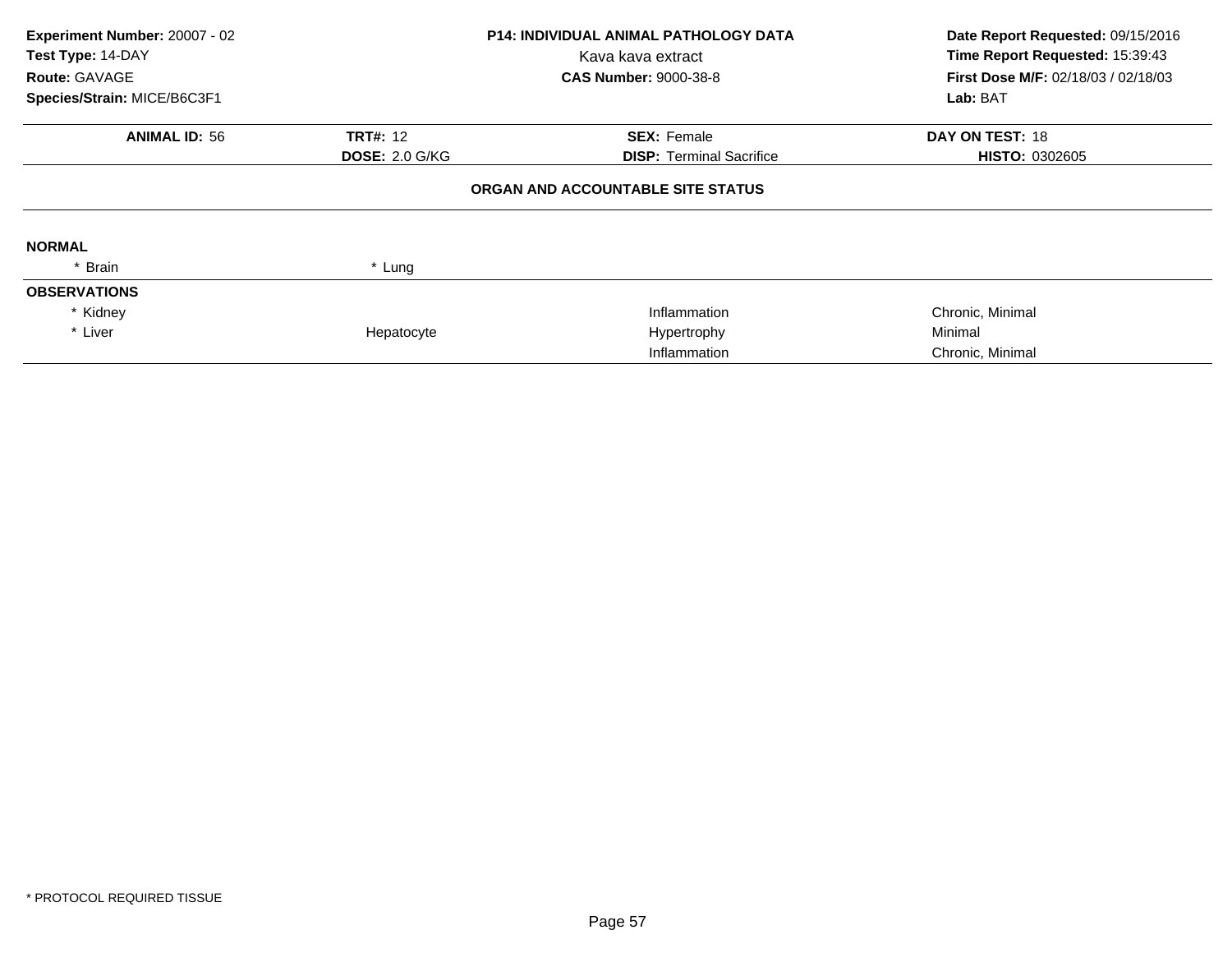| Experiment Number: 20007 - 02 |                       | <b>P14: INDIVIDUAL ANIMAL PATHOLOGY DATA</b> | Date Report Requested: 09/15/2016          |  |
|-------------------------------|-----------------------|----------------------------------------------|--------------------------------------------|--|
| Test Type: 14-DAY             |                       | Kava kava extract                            | Time Report Requested: 15:39:43            |  |
| <b>Route: GAVAGE</b>          |                       | <b>CAS Number: 9000-38-8</b>                 | <b>First Dose M/F: 02/18/03 / 02/18/03</b> |  |
| Species/Strain: MICE/B6C3F1   |                       |                                              | Lab: BAT                                   |  |
| <b>ANIMAL ID: 57</b>          | <b>TRT#: 12</b>       | <b>SEX: Female</b>                           | DAY ON TEST: 18                            |  |
|                               | <b>DOSE: 2.0 G/KG</b> | <b>DISP:</b> Terminal Sacrifice              | <b>HISTO: 0302606</b>                      |  |
|                               |                       | ORGAN AND ACCOUNTABLE SITE STATUS            |                                            |  |
| <b>NORMAL</b>                 |                       |                                              |                                            |  |
| * Brain                       | * Kidney              | * Lung                                       |                                            |  |
| <b>OBSERVATIONS</b>           |                       |                                              |                                            |  |
| * Liver                       | Hepatocyte            | Hypertrophy                                  | Minimal                                    |  |
|                               |                       | Inflammation                                 | Chronic, Minimal                           |  |
|                               |                       |                                              |                                            |  |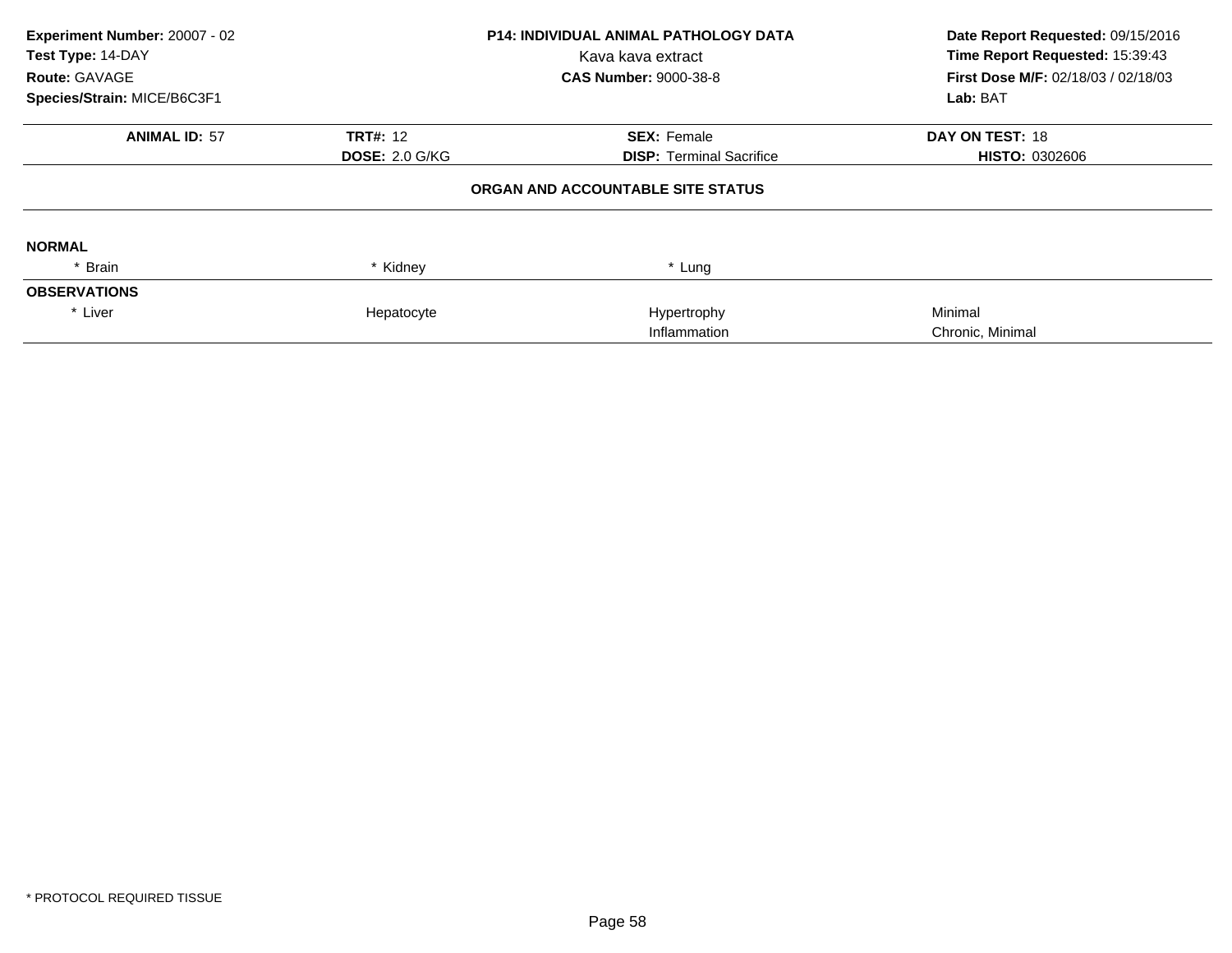| Date Report Requested: 09/15/2016<br>Time Report Requested: 15:39:43 |                                            |
|----------------------------------------------------------------------|--------------------------------------------|
|                                                                      | <b>First Dose M/F: 02/18/03 / 02/18/03</b> |
| Lab: BAT                                                             |                                            |
|                                                                      |                                            |
| <b>HISTO: 0302607</b>                                                |                                            |
|                                                                      |                                            |
|                                                                      |                                            |
|                                                                      |                                            |
|                                                                      |                                            |
|                                                                      |                                            |
|                                                                      |                                            |
|                                                                      |                                            |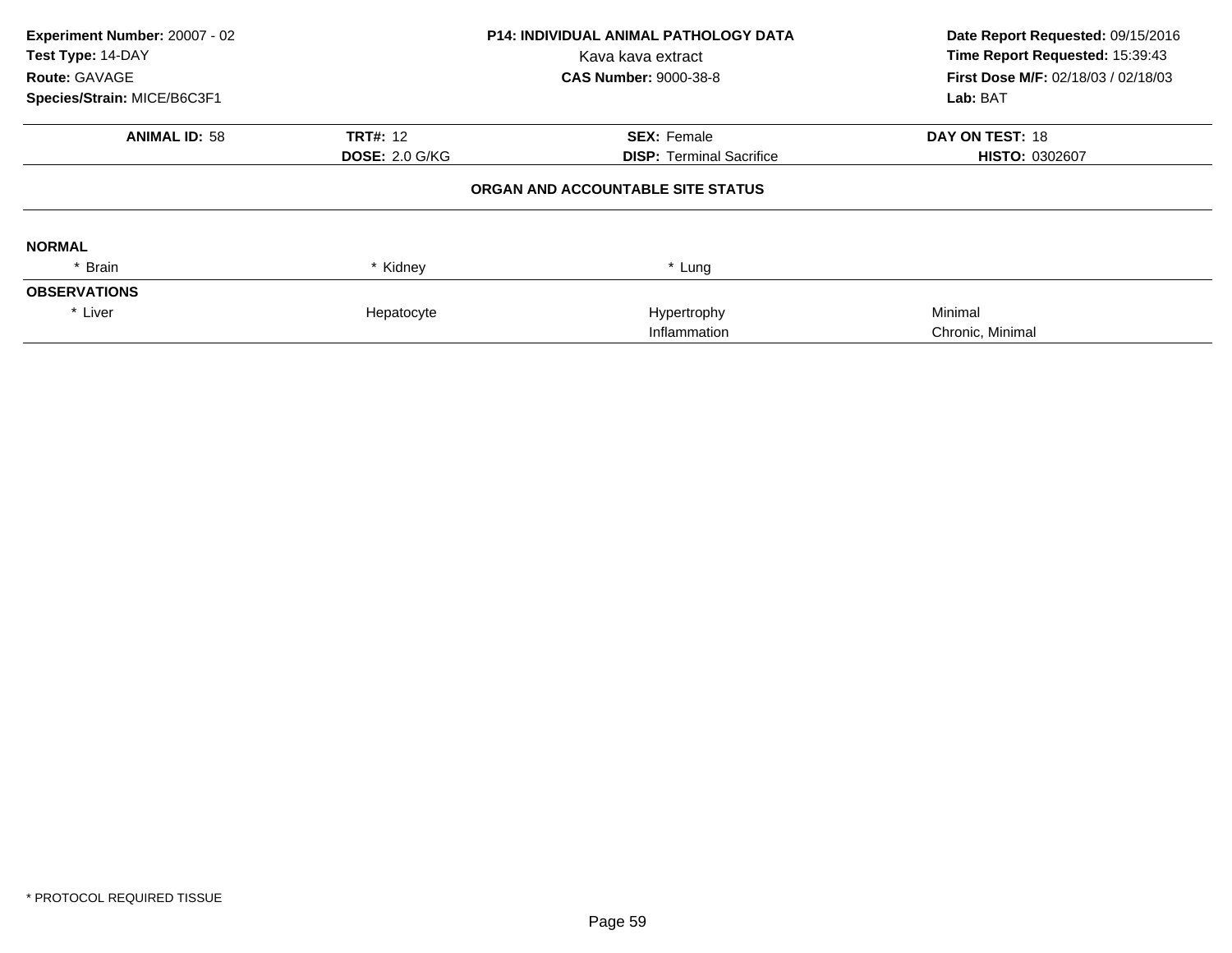| Experiment Number: 20007 - 02 |                       | <b>P14: INDIVIDUAL ANIMAL PATHOLOGY DATA</b> | Date Report Requested: 09/15/2016          |  |
|-------------------------------|-----------------------|----------------------------------------------|--------------------------------------------|--|
| Test Type: 14-DAY             |                       | Kava kava extract                            | Time Report Requested: 15:39:43            |  |
| <b>Route: GAVAGE</b>          |                       | <b>CAS Number: 9000-38-8</b>                 | <b>First Dose M/F: 02/18/03 / 02/18/03</b> |  |
| Species/Strain: MICE/B6C3F1   |                       |                                              | Lab: BAT                                   |  |
| <b>ANIMAL ID: 59</b>          | <b>TRT#: 12</b>       | <b>SEX: Female</b>                           | DAY ON TEST: 18                            |  |
|                               | <b>DOSE: 2.0 G/KG</b> | <b>DISP: Terminal Sacrifice</b>              | <b>HISTO: 0302608</b>                      |  |
|                               |                       | ORGAN AND ACCOUNTABLE SITE STATUS            |                                            |  |
| <b>NORMAL</b>                 |                       |                                              |                                            |  |
| * Brain                       | * Kidney              | * Lung                                       |                                            |  |
| <b>OBSERVATIONS</b>           |                       |                                              |                                            |  |
| * Liver                       | Hepatocyte            | Hypertrophy                                  | Minimal                                    |  |
|                               |                       | Inflammation                                 | Chronic, Minimal                           |  |
|                               |                       |                                              |                                            |  |